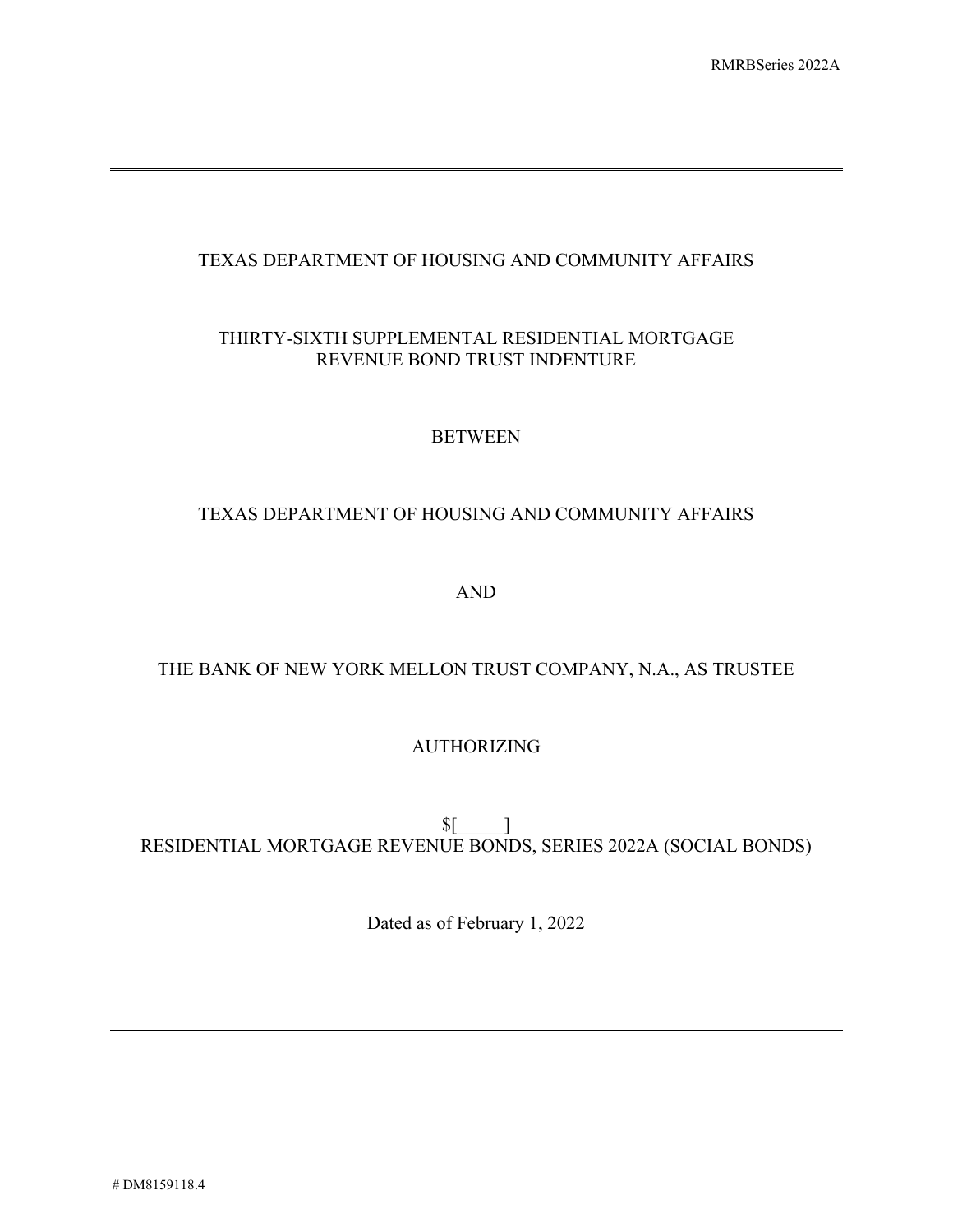# **TABLE OF CONTENTS**

| Parties |  |
|---------|--|
|         |  |

# ARTICLE I

# DEFINITIONS AND STATUTORY AUTHORITY

| Section 1.1.  |  |
|---------------|--|
| Section 1.2.  |  |
| Section 1.3.  |  |
| Section 1.4.  |  |
| Section 1.5.  |  |
| Section 1.6.  |  |
| Section 1.7.  |  |
| Section 1.8.  |  |
| Section 1.9.  |  |
| Section 1.10. |  |
| Section 1.11. |  |
| Section 1.12. |  |
| Section 1.13. |  |

# ARTICLE II

# AUTHORIZATION AND TERMS OF SERIES 2022A BONDS

| Section 2.1.  | Authorization, Original Principal Amount, Designation, and Series12 |  |
|---------------|---------------------------------------------------------------------|--|
| Section 2.2.  |                                                                     |  |
| Section 2.3.  |                                                                     |  |
| Section 2.4.  | Interest Payment Dates, Interest Rates and Maturities of the Series |  |
|               |                                                                     |  |
| Section 2.5.  |                                                                     |  |
| Section 2.6.  |                                                                     |  |
| Section 2.7.  |                                                                     |  |
| Section 2.8.  |                                                                     |  |
| Section 2.9.  | Creation of Additional Funds, Accounts and Subaccounts and          |  |
|               |                                                                     |  |
| Section 2.10. |                                                                     |  |
| Section 2.11. |                                                                     |  |
| Section 2.12. |                                                                     |  |
| Section 2.13. |                                                                     |  |
| Section 2.14. |                                                                     |  |
| Section 2.15. |                                                                     |  |

## ARTICLE III [RESERVED]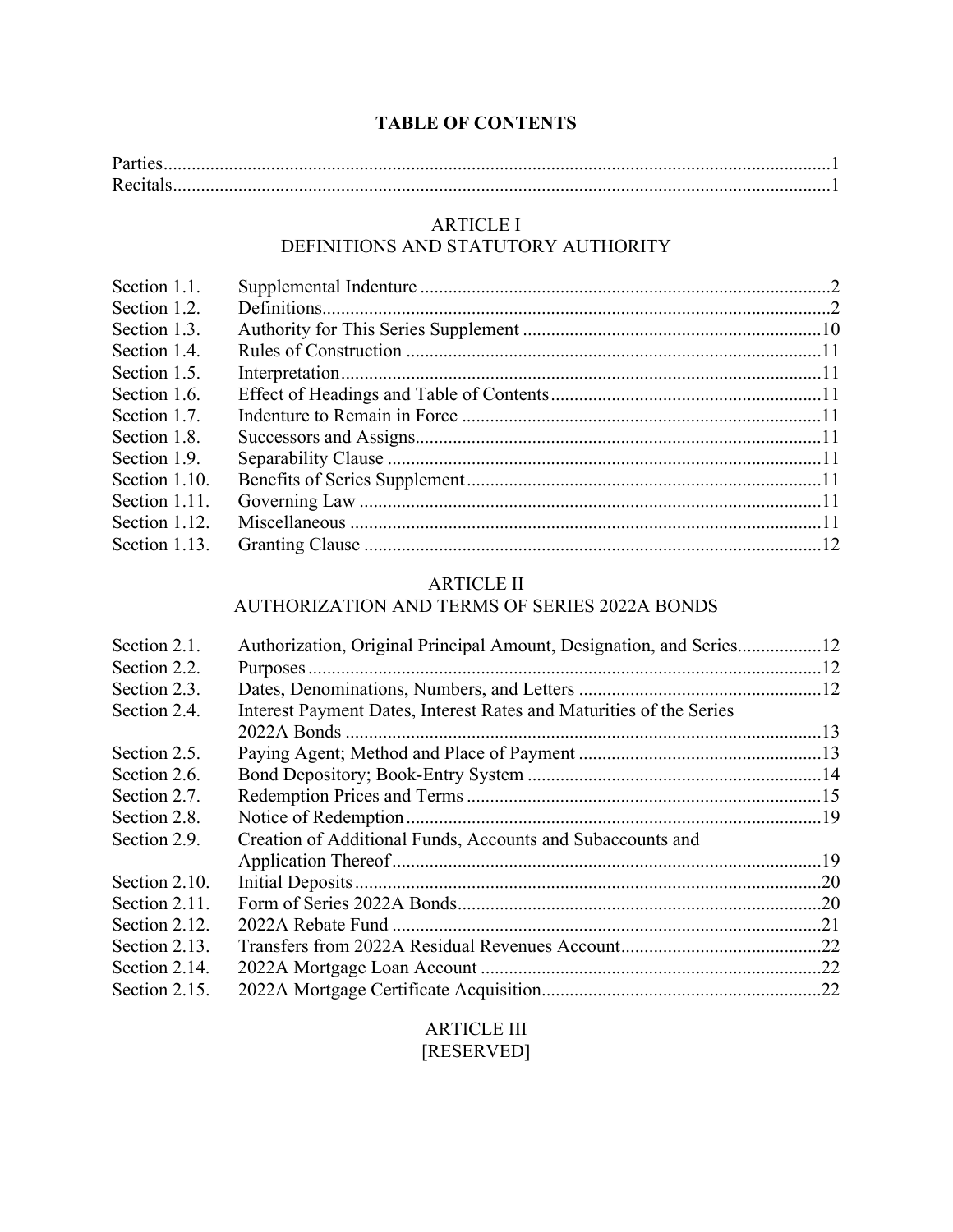# ARTICLE IV FEDERAL INCOME TAX MATTERS

# ARTICLE V

# OTHER MATTERS

| Section 5.1.  |                                                              |  |
|---------------|--------------------------------------------------------------|--|
| Section 5.2.  |                                                              |  |
| Section 5.3.  |                                                              |  |
| Section 5.4.  |                                                              |  |
| Section 5.5.  |                                                              |  |
| Section 5.6.  |                                                              |  |
| Section 5.7.  |                                                              |  |
| Section 5.8.  | Certain Requirements Applicable to Cashflow Statements33     |  |
| Section 5.9.  | Certain Conditions of Issuance of the Series 2022A Bonds33   |  |
| Section 5.10. |                                                              |  |
| Section 5.11. |                                                              |  |
| Section 5.12. |                                                              |  |
| Section 5.13. |                                                              |  |
| Section 5.14. |                                                              |  |
| Section 5.15. | Continuing Disclosure Relating to Other Obligated Persons 35 |  |
| Section 5.16. | Agreement Regarding Assumption of Certain Home Loans36       |  |
| Section 5.17. |                                                              |  |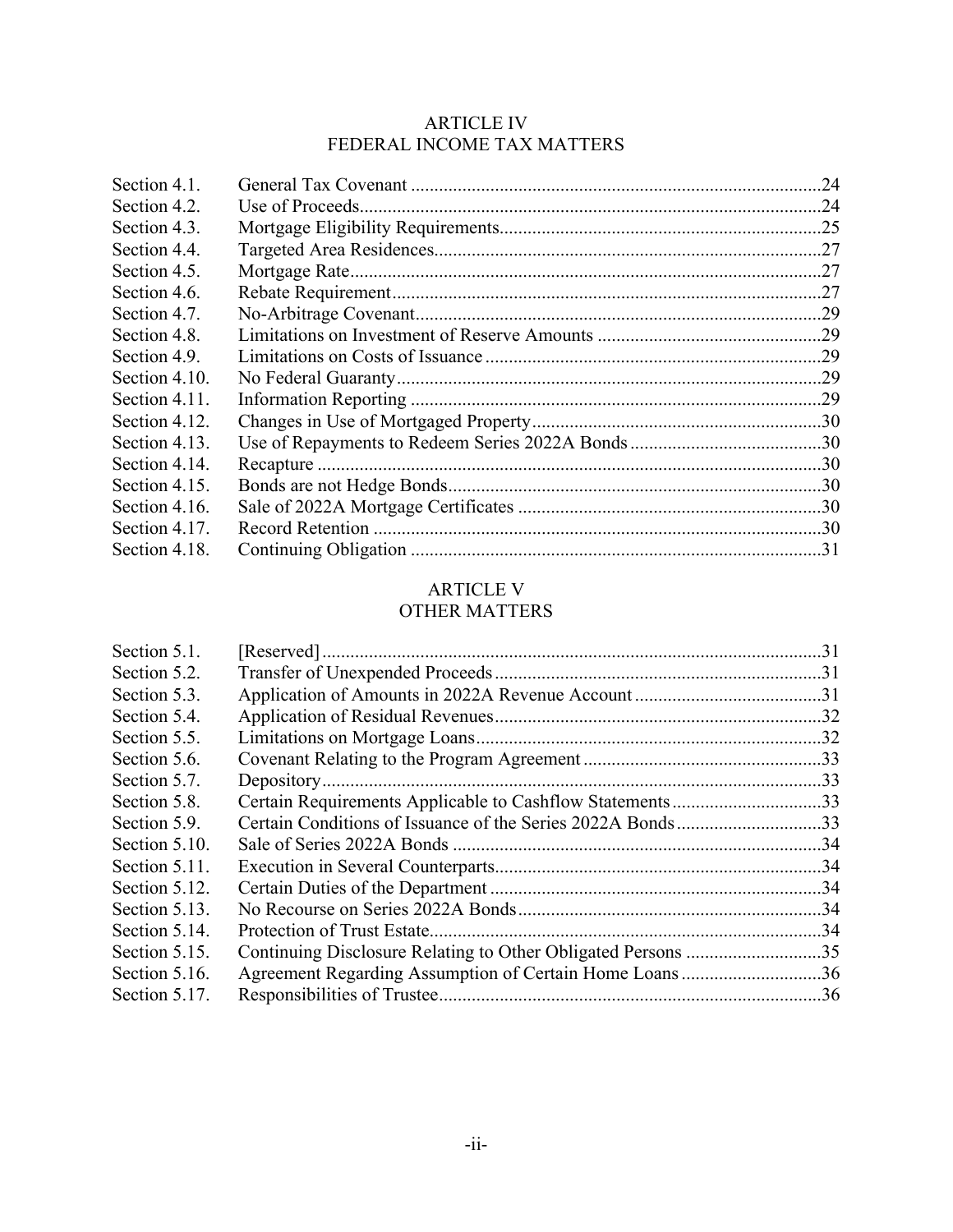| Section 5.18. |                                                                           |  |
|---------------|---------------------------------------------------------------------------|--|
| Section 5.19. |                                                                           |  |
|               |                                                                           |  |
|               |                                                                           |  |
|               | Exhibit B – Premium PAC Term Bonds Outstanding Applicable AmountB-1       |  |
|               |                                                                           |  |
|               | Exhibit D – Unexpended Proceeds Redemption Price for Premium Serial Bonds |  |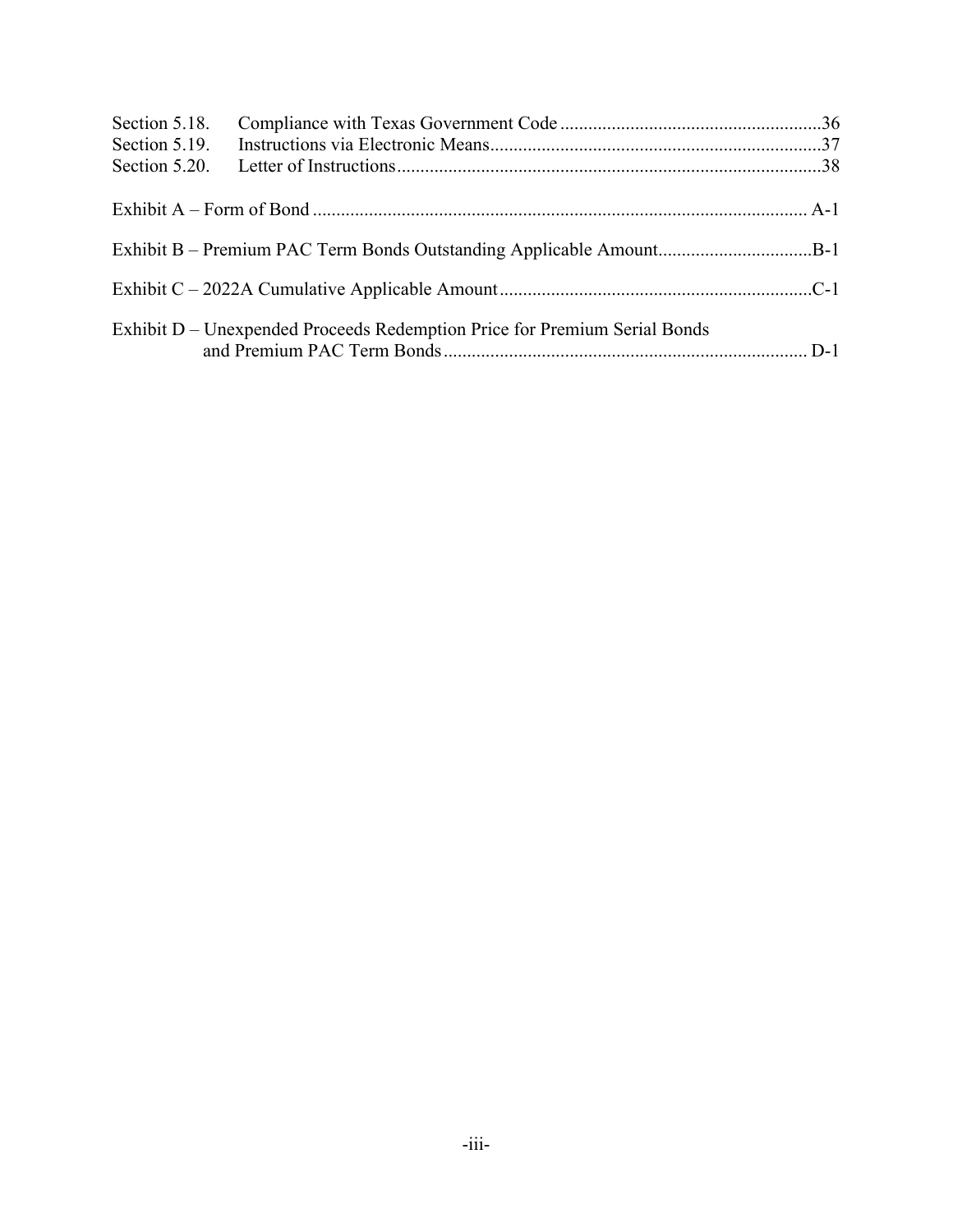#### **THIRTY-SIXTH SUPPLEMENTAL RESIDENTIAL MORTGAGE REVENUE BOND TRUST INDENTURE**

THIS THIRTY-SIXTH SUPPLEMENTAL RESIDENTIAL MORTGAGE REVENUE BOND TRUST INDENTURE, dated as of February 1, 2022 (this "Series Supplement"), is made by and between the TEXAS DEPARTMENT OF HOUSING AND COMMUNITY AFFAIRS, a public and official agency of the State of Texas (together with any successor to its rights, duties, and obligations hereunder, the "Department"), and THE BANK OF NEW YORK MELLON TRUST COMPANY, N.A., a national banking association, as trustee (as successor trustee to MTrust Corp, and together with any successor trustee hereunder, the "Trustee").

#### RECITALS

WHEREAS, the Department and the Trustee have heretofore executed and delivered that certain Amended and Restated Residential Mortgage Revenue Bond Trust Indenture dated as of July 1, 2019, as amended and supplemented from time to time (the "Indenture"), providing for the issuance from time to time by the Department of one or more series of its Residential Mortgage Revenue Bonds (collectively, the "Bonds"); and

WHEREAS, the Department has been created and organized pursuant to and in accordance with the provisions of Chapter 2306, Texas Government Code, as such may be amended from time to time (together with other laws of the State of Texas (the "State") applicable to the Department, (the "Act"), for the purpose, among others, of providing a means of financing the costs of residential ownership, development and rehabilitation that will provide safe and sanitary housing for persons and families of low and very low income and families of moderate income (as described in the Act and as determined by the Governing Board of the Department from time to time) at prices they can afford; and

WHEREAS, the Act authorizes the Department: (i) to make and acquire, and to enter into advance commitments to make and acquire, mortgage loans (including participations therein) secured by mortgages on residential housing in the State; (ii) to issue its bonds for the purpose of obtaining funds to make and acquire such mortgage loans or participations therein, to establish necessary reserve funds and to pay administrative and other costs incurred in connection with the issuance of such bonds; and (iii) to pledge all or any part of the revenues, receipts or resources of the Department, including the revenues and receipts to be received by the Department from such mortgage loans or participations therein, and to mortgage, pledge or grant security interests in such mortgages, mortgage loans or participations therein or other property of the Department, to secure the payment of the principal or redemption price of and interest on such bonds; and

WHEREAS, Section 1002 of the Indenture authorizes the Department and the Trustee to execute and deliver a supplemental indenture, authorizing Bonds of a Series to include any other matters and things relative to such Bonds which are not inconsistent with or contrary to the Indenture, to add to the covenants of the Department, and to pledge other moneys, securities or funds as part of the Trust Estate; and

WHEREAS, the Department has determined to issue its Residential Mortgage Revenue Bonds, Series 2022A (Social Bonds) in an aggregate Principal Amount of \$[\_\_\_\_\_] (the "Series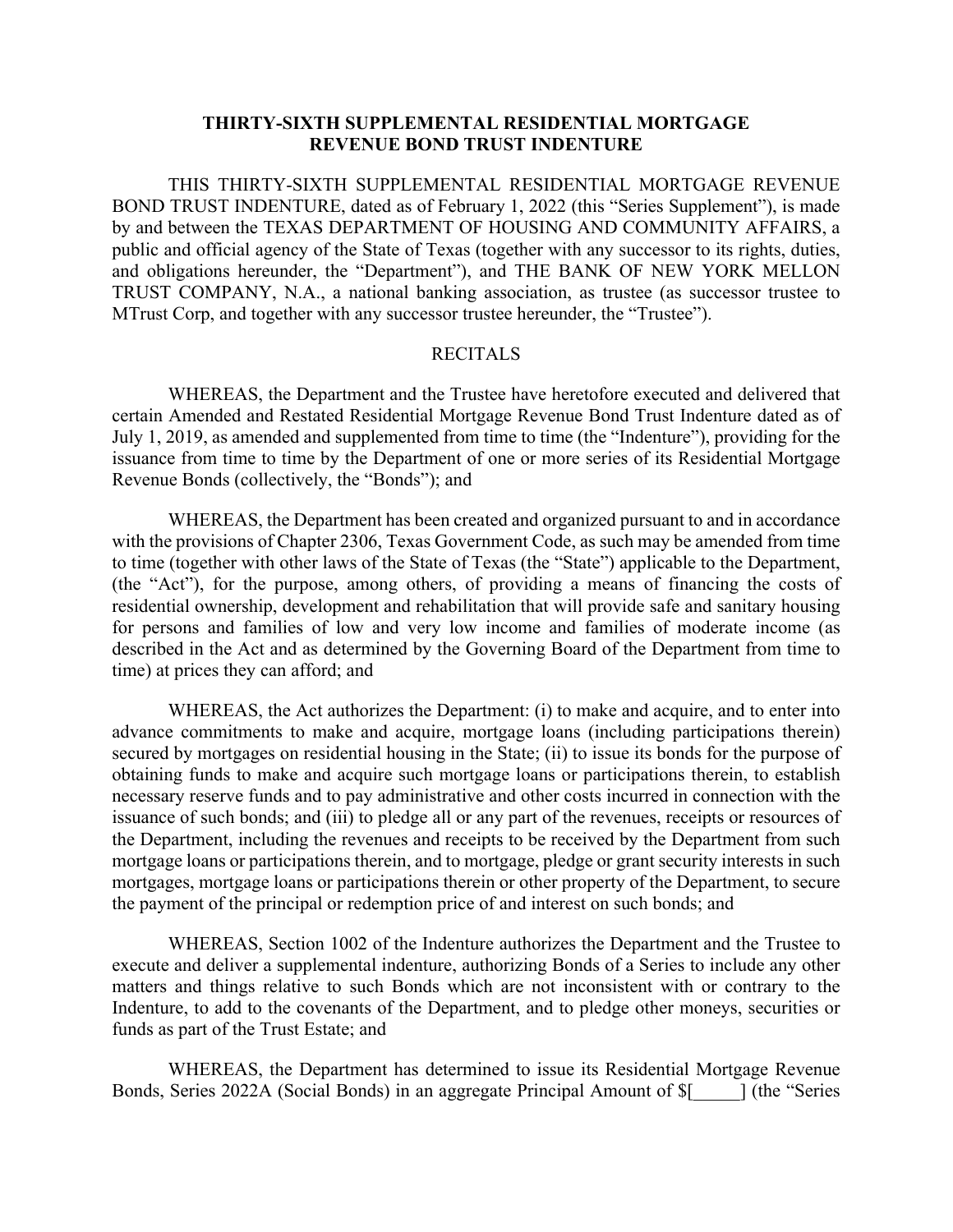2022A Bonds") pursuant to the Indenture and this Series Supplement to obtain funds to acquire Mortgage Certificates backed by Mortgage Loans secured by mortgages on residential housing in the State owned and occupied by persons and families of low and very low income and families of moderate income, all under and in accordance with the Constitution and the laws of the State; and

WHEREAS, the execution and delivery of this Series Supplement and the issuance of the Series 2022A Bonds have been in all respects duly and validly authorized by written resolution of the Governing Board of the Department; and

WHEREAS, the Trustee has accepted the trusts created by the Indenture and this Series Supplement and in evidence thereof has joined in the execution and delivery hereof; and

WHEREAS, except as provided herein, all acts and conditions and things required by the Constitution and laws of the State to happen, exist and be performed precedent to execution and delivery of this Series Supplement have happened, exist and have been performed as so required in order to make the Indenture, as supplemented by this Series Supplement, a valid, binding and legal instrument for the security of the Series 2022A Bonds and a valid and binding agreement in accordance with its terms;

NOW, THEREFORE, in consideration of the premises, the acceptance by the Trustee of the trusts hereby created, the purchase and acceptance of the Series 2022A Bonds by the holders thereof from time to time, and other good and valuable consideration, the receipt and sufficiency of which are hereby acknowledged, and for the further purpose of fixing and declaring the terms and conditions upon which the Series 2022A Bonds are to be issued, authenticated, delivered and accepted by the holders thereof from time to time, the Department and the Trustee do hereby mutually covenant and agree, for the equal and proportionate benefit of the respective holders from time to time of the Bonds, including the Series 2022A Bonds, as follows:

## ARTICLE I

#### DEFINITIONS AND STATUTORY AUTHORITY

Section 1.1. Supplemental Indenture. This Series Supplement is supplemental to, and is adopted in accordance with, Article III and Article X of the Indenture.

Section 1.2. Definitions.

1. Unless the context shall require otherwise, all defined terms contained in the Indenture shall have the same meanings in this Series Supplement (other than in the form of Series 2022A Bond set forth in Exhibit A hereto) as such defined terms are given in Section 101 of the Indenture.

2. As used in this Series Supplement (other than in the form of Series 2022A Bond set forth in Exhibit A hereto), unless the context shall otherwise require, the following terms shall have the following respective meanings: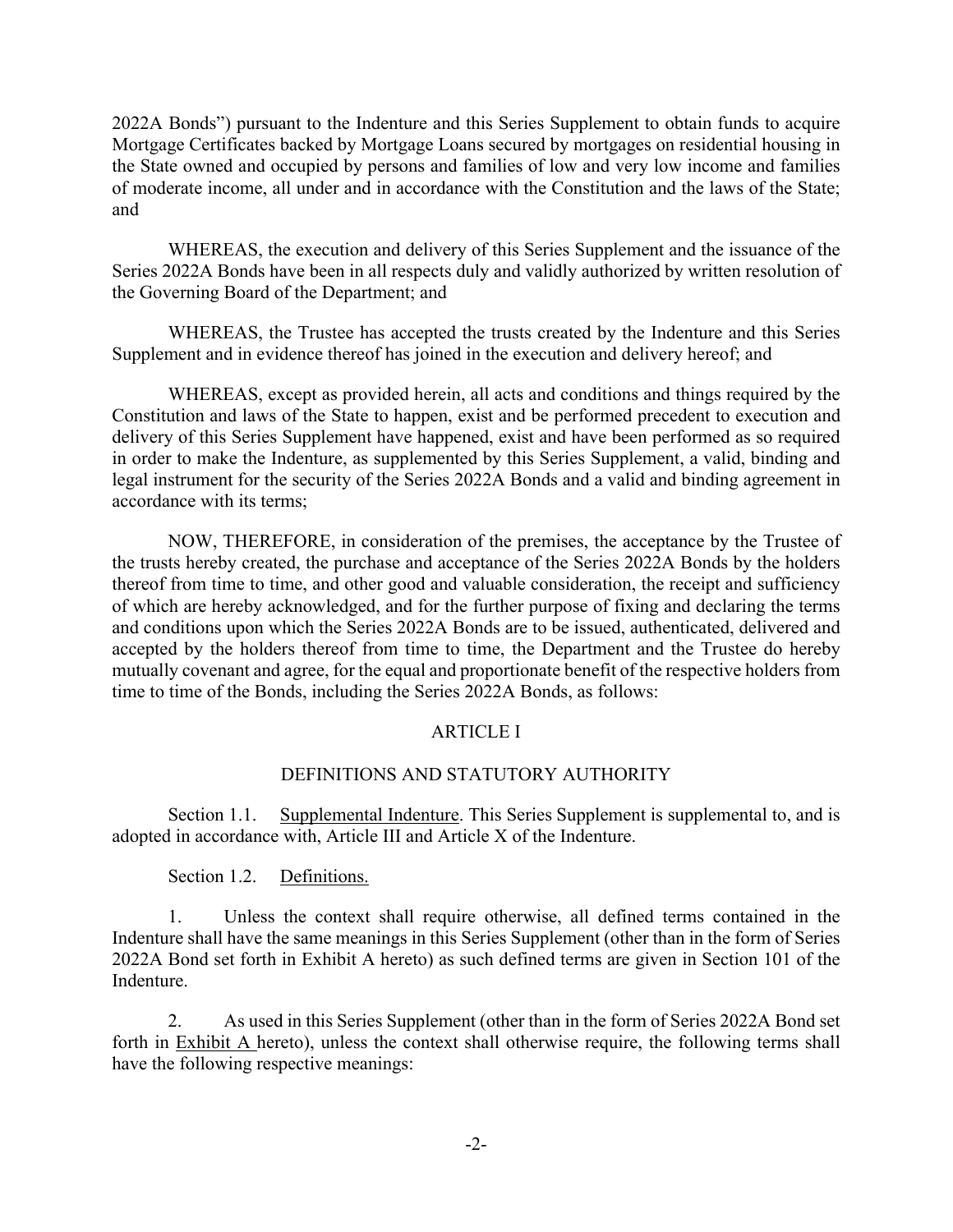"Account" or "Accounts" shall mean any one or more, as the case may be, of the separate special trust accounts pertaining to the Series 2022A Bonds created and established in Section 2.9 of this Series Supplement.

"Authorized Denomination" shall mean \$5,000 and any integral multiple thereof.

"Authorized Representative of the Department" shall mean the Chair or Vice Chair of the Board, the Executive Director of the Department, the Director of Administration of the Department, the Director of Bond Finance and Chief Investment Officer of the Department, the Director of Texas Homeownership of the Department and the Secretary or any Assistant Secretary to the Board or any officer or employee of the Department authorized to perform specific acts or duties by resolution duly adopted by the Department and as evidenced by a written certificate delivered to the Trustee containing the specimen signature of such person.

"Board" shall mean the Governing Board of the Department.

"Bond Counsel" shall mean a firm or firms of attorneys selected by the Department, and acceptable to the Trustee, experienced in the field of housing revenue bonds the interest on which is excludable from gross income for federal income tax purposes, and whose legal opinion on such bonds is acceptable in national bond markets.

"Bond Depository" shall mean The Depository Trust Company, New York, New York, a limited purpose trust company organized under the laws of the State of New York, and any successor Bond Depository appointed pursuant to Section 913 of the Indenture and Section 2.6 hereof.

"Business Day" shall mean any day other than a (i) Saturday or Sunday, (ii) day on which banking institutions in New York, New York, the State, or the city in which the payment office of the Paying Agent is located are authorized or obligated by law or executive order to be closed for business, or (iii) day on which the New York Stock Exchange is closed.

"Certificate Accrued Interest" shall mean the amount of interest received in the month following the month of the purchase of a 2022A Mortgage Certificate by the Trustee which represents the number of days of interest on such 2022A Mortgage Certificate at the applicable Pass-Through Rate from the first day of the month of purchase to, but not including, the Certificate Purchase Date.

"Certificate Purchase Date" shall mean, with respect to a 2022A Mortgage Certificate, the date of purchase thereof by the Trustee on behalf of the Department in accordance with the Servicing Agreement.

"Certificate Purchase Period" shall mean the period from the Issuance Date to and including  $\begin{bmatrix} 1, 202 \end{bmatrix}$ , but which may be extended to a date no later than  $\begin{bmatrix} 1, 202 \end{bmatrix}$ , in accordance with Section 5.2 of this Series Supplement.

"Code" shall mean the Internal Revenue Code of 1986, as amended, and, with respect to a specific section thereof, such reference shall be deemed to include (a) the Regulations promulgated under such section, (b) any successor provision of similar import hereafter enacted, (c) any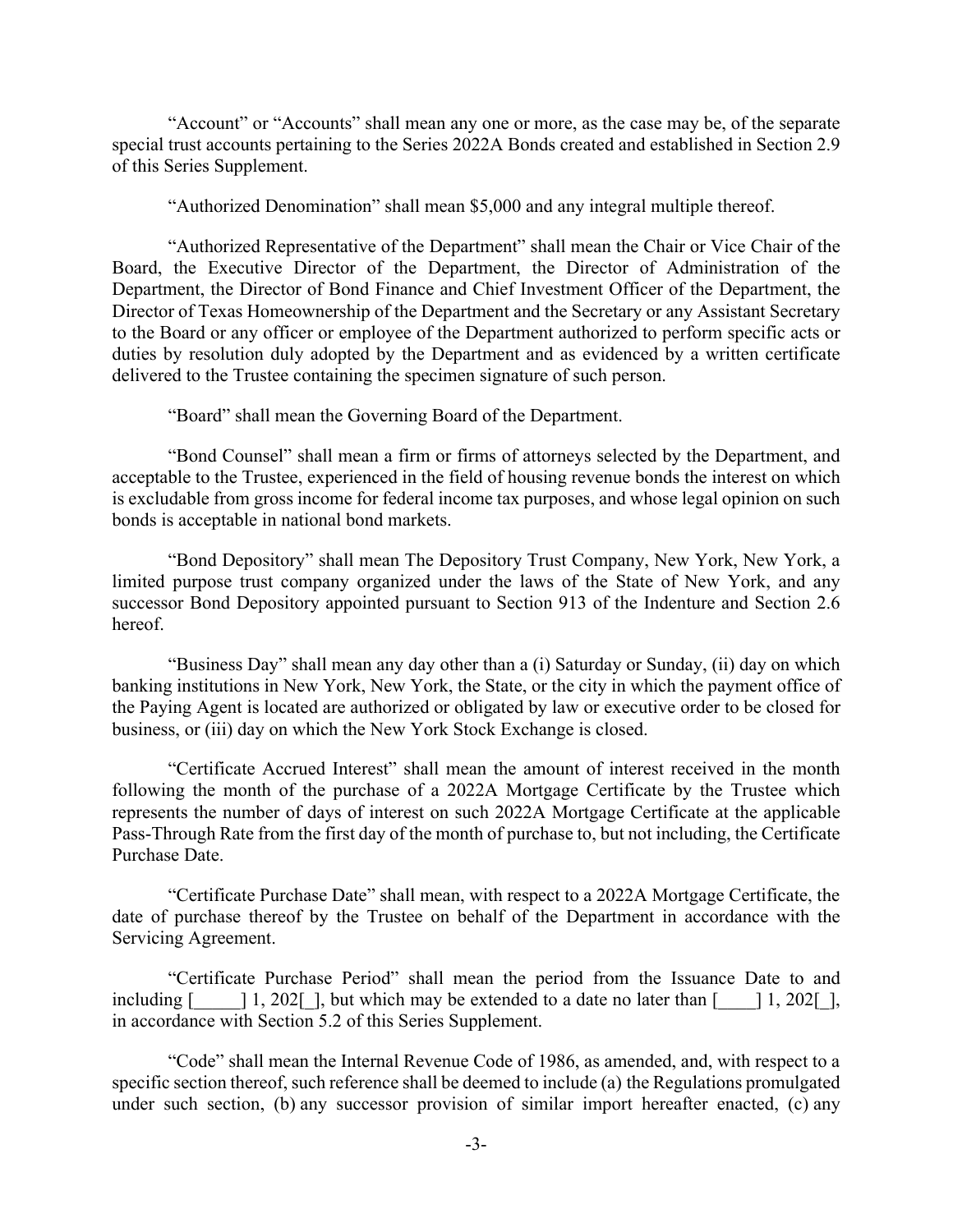corresponding provision of any subsequent Internal Revenue Code and (d) the regulations promulgated under the provisions described in (b) and (c).

"Compliance Agent" shall mean Housing and Development Services d/b/a eHousingPlus and its successors and assigns.

"Compliance Agreement" shall mean the Program Administration Agreement dated as of August 5, 2021, by and between the Department and the Compliance Agent, together with any amendments thereto.

"Comptroller" means the Comptroller of Public Accounts of the State of Texas.

"Computation Date" shall mean each Installment Computation Date and the Final Computation Date.

"Contract for Deed Exception" shall mean the exception from certain Mortgage Loan eligibility requirements available with respect to a Borrower possessing land under a contract for deed, as provided in Section  $143(i)(l)(C)$  of the Code.

"Costs of Issuance" shall mean costs to the extent incurred in connection with, and allocable to, the issuance of an issuance of obligations within the meaning of Section 147(g) of the Code. For example, Costs of Issuance include the following costs, but only to the extent incurred in connection with, and allocable to, the borrowing: underwriters' spread; counsel fees; financial advisory fees; fees paid to an organization to evaluate the credit quality of an issue; trustee fees; paying agent fees; bond registrar, certification and authentication fees; accounting fees; printing costs for bonds and offering documents; public approval process costs; engineering and feasibility study costs; guarantee fees, other than qualified guarantees; and similar costs.

"Counsel's Opinion" shall mean a written opinion signed by an attorney or firm of attorneys of nationally recognized standing in the field of law relating to municipal bonds (who may also be counsel to the Department) selected by the Department and satisfactory to the Trustee.

"Depository" shall mean the Texas Treasury Safekeeping Trust Company, acting in accordance with the Depository Agreement, and any bank or trust company appointed pursuant to Section 914 of the Indenture and Section 5.7 hereof to act as depository of certain moneys and investments.

"Depository Agreement" shall mean that certain Thirteenth Supplement to Amended and Restated Depository Agreement dated as of the date hereof, by and among the Department, the Trustee and the Depository relating to the Series 2022A Bonds, together with any amendments or supplements thereto.

"Depository Participant" shall mean a broker, dealer, bank, other financial institution or any other Person for whom from time to time a Bond Depository effects book-entry transfers and pledges of securities deposited with such Bond Depository.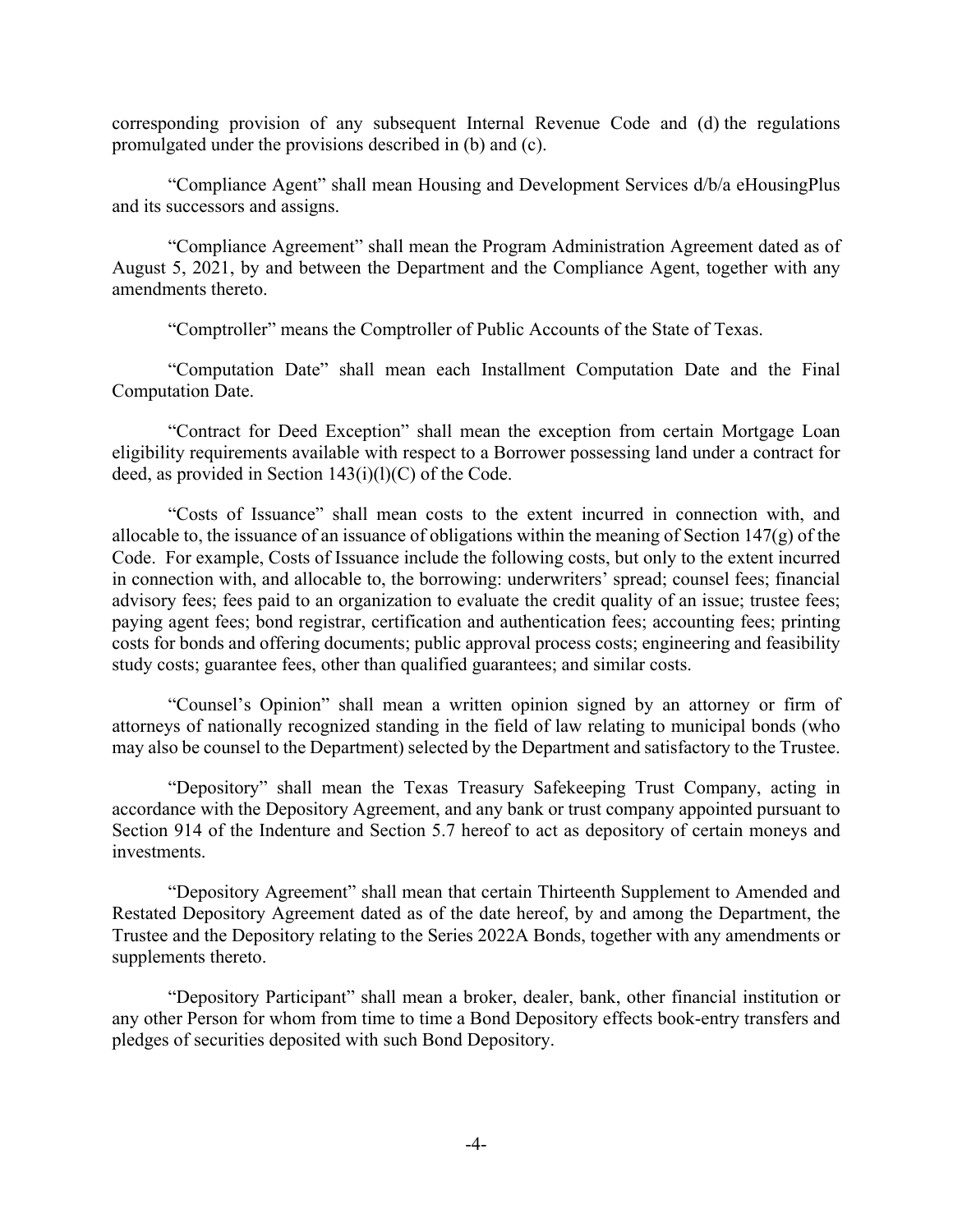"De Minimis Special Redemption" shall mean a one-time redemption of Series 2022A Bonds from unexpended Proceeds in an amount less than \$[**250,000**] that is treated as a Special Redemption from Mortgage Loan Principal Payments in accordance with Section 2.7.2 hereof.

"DPA Loan" means a subordinated, no stated interest, thirty-year term loan for down payment and closing costs made to a mortgagor under the Program in an amount as identified in the commitment lot notice applicable to the 2022A Mortgage Loan, subject to adjustment from time to time at the direction of the Department. DPA Loans are not considered Mortgage Loans.

"Favorable Opinion of Bond Counsel" shall mean, with respect to any action, or omission of an action, the taking or omission of which requires such an opinion, an unqualified written opinion of Bond Counsel to the effect that, under existing law, such action or omission does not adversely affect the excludability of interest payable on the Series 2022A Bonds from gross income for federal income tax purposes (subject to the inclusion of any exceptions contained in the opinion of Bond Counsel delivered upon original issuance of the Series 2022A Bonds or other customary exceptions acceptable to the recipient thereof).

"Final Computation Date" shall mean the date on which final payment in full of the Series 2022A Bonds is made.

"Ginnie Mae" shall mean the Government National Mortgage Association, a whollyowned corporate instrumentality of the United States of America within the Department of Housing and Urban Development, whose powers are prescribed generally by Title III of the National Housing Act of 1934, as amended (12 U.S.C. § 1716 et seq.), and any successor thereto.

"Ginnie Mae Certificate" shall mean a fully-modified, mortgage-backed, pass-through security issued by the Servicer in accordance with the applicable Ginnie Mae Guide bearing interest at the applicable Pass-Through Rate and representing the beneficial ownership interest in a Ginnie Mae pool, registered in the name of the Trustee and guaranteed as to timely payment of principal and interest by Ginnie Mae pursuant to Section 306(g) of Title III of the National Housing Act of 1934 and regulations promulgated thereunder backed by Mortgage Loans originated by Mortgage Lenders under the Program and packaged by the Servicer into a Ginnie Mae pool.

"Ginnie Mae Certificate Purchase Price" shall mean, with respect to the Program and the purchase of any Ginnie Mae Certificate thereunder by the Trustee on any Certificate Purchase Date, the total of 100% of the principal balance of the 2022A Mortgage Loans in the applicable Mortgage Pool on record with Ginnie Mae (subject to adjustment upon written notice from the Department) on the first day of the month in which the subject Certificate Purchase Date occurs, but shall not include any Certificate Accrued Interest thereon.

"Ginnie Mae Guaranty Agreement" shall mean, with respect to the Program, the Commitment to Guarantee Mortgage-Backed Securities (Form HUD-11704) (whether one or more) issued by Ginnie Mae to the Servicer, together with any amendments or supplements thereto or extensions thereof.

"Gross Proceeds" shall mean any Proceeds and any Replacement Proceeds.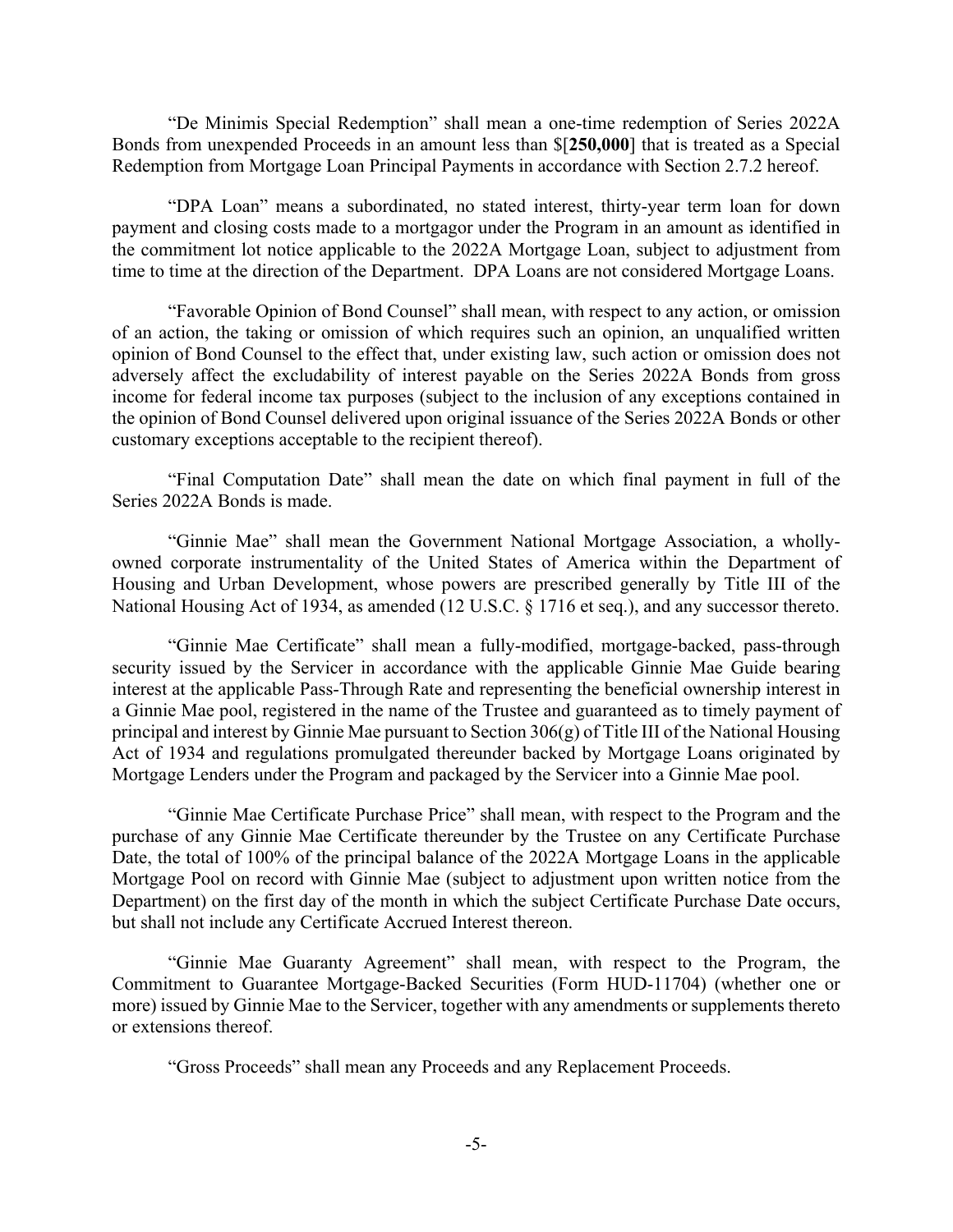"Indenture" shall mean the Amended and Restated Residential Mortgage Revenue Bond Trust Indenture dated as of July 1, 2019, between the Department and the Trustee, as supplemented and amended from time to time.

"Initial Bond" means the Series 2022A Bond approved by the Attorney General of the State of Texas and registered by the Comptroller.

"Installment Computation Date" shall mean the last day of the fifth Tax Bond Year and each succeeding fifth Tax Bond Year.

"Interest Payment Date" shall mean, with respect to the Series 2022A Bonds, each January 1 and July 1, commencing [July 1, 2022], and any other date on which the Series 2022A Bonds are subject to redemption.

"Investment Proceeds" has the meaning set forth in Section 1.148-1(b) of the Regulations and, generally, consist of any amounts actually or constructively received from investing Proceeds.

"Issuance Date" shall mean February [\_\_], 2022, the date of initial issuance and delivery of the Series 2022A Bonds to the Underwriters, as initial purchasers thereof, in exchange for payment of the purchase price of the Series 2022A Bonds.

"Letter of Instructions" shall mean, with respect to the Series 2022A Bonds, a written directive and authorization to the Trustee or any Depository specifying the period of time for which such directive and authorization shall remain in effect, executed by two Authorized Representatives of the Department.

"Letter of Representations" shall mean that certain DTC Blanket Issuer Letter of Representations executed by the Department and the Bond Depository.

"Mortgage Loan Principal Payments" shall mean all Mortgage Loan Principal Prepayments and all regularly scheduled payments of principal with respect to all Mortgage Loans included in the 2022A Mortgage Certificates.

"Mortgage Origination Agreement" shall mean the Master Mortgage Origination Agreement by and between the Department and a Mortgage Lender, together with any amendments thereto.

"Mortgage Pool" shall have the meaning assigned to the term "Pool" in the Servicing Agreement.

"Net Proceeds" means Sale Proceeds, less the portion of any Sale Proceeds invested in a reasonably required reserve or replacement fund.

"Nonpurpose Investment" shall mean any "investment property," as defined in Section 148(b) of the Code, that is not a purpose investment acquired to carry out the governmental purpose of the Series 2022A Bonds.

"Optional Redemption Date" shall mean [\_\_\_\_\_] 1, 20[\_\_].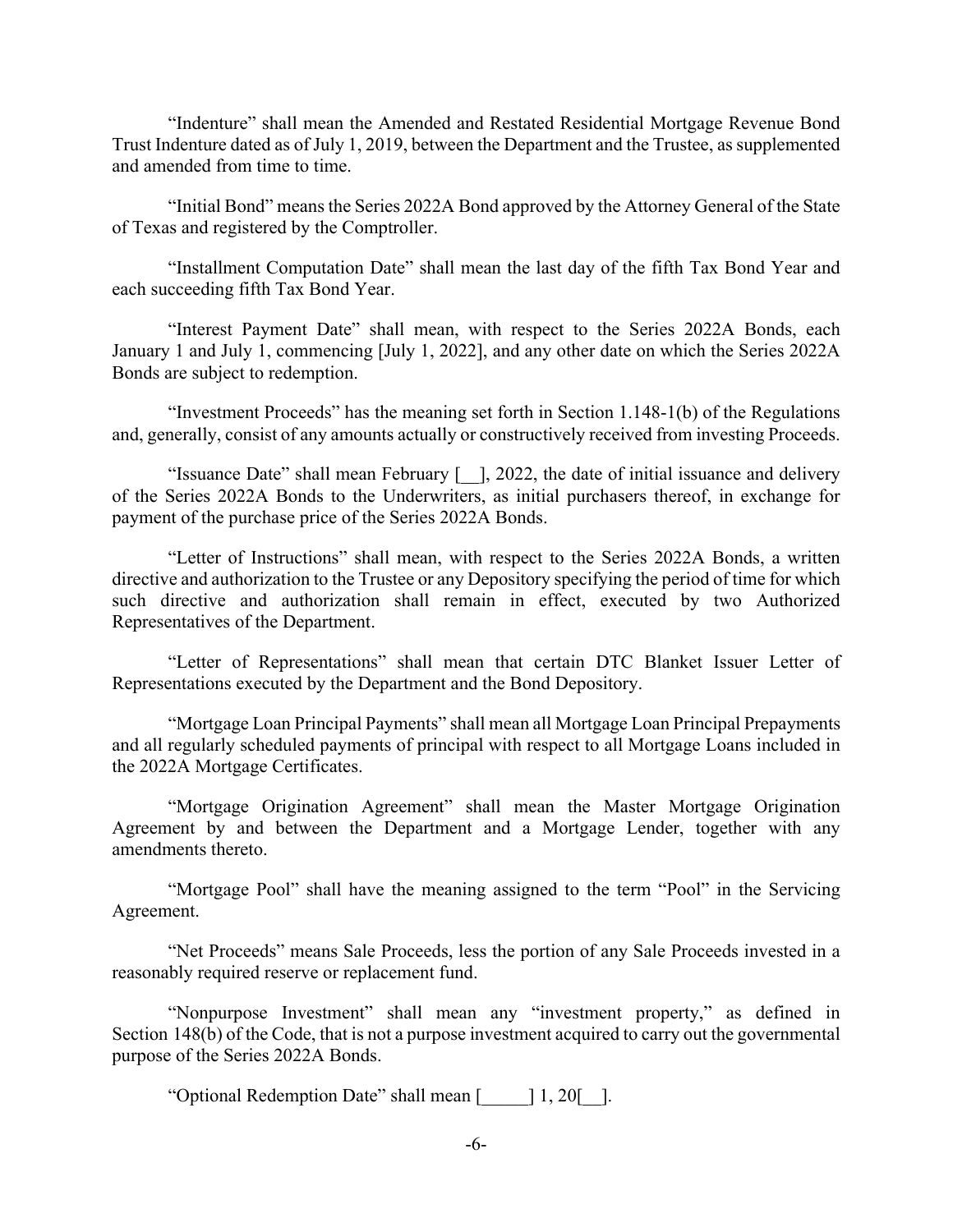"Other Obligated Person" shall mean a Person that is a mortgagor with respect to at least 20% in aggregate principal amount of the Mortgage Loans held under the Indenture.

"Pass-Through Rate" shall mean the interest rate accruing each month on a 2022A Mortgage Certificate, which will equal the mortgage rate of the 2022A Mortgage Loans backing the 2022A Mortgage Certificate less servicing and guaranty fees.

"Paying Agent" shall mean the Trustee.

"Premium PAC Term Bonds" shall mean the Series 2022A Bonds maturing on [\_\_\_\_\_] 1, 20[\_\_].

"Premium PAC Term Bonds Outstanding Applicable Amount" shall mean the amounts identified as such in Exhibit (subject to adjustments as described below). Any special redemption of the Series 2022A Bonds from unexpended Proceeds pursuant to Section 2.7.1 hereof, other than a De Minimis Special Redemption, will reduce the Premium PAC Term Bonds Outstanding Applicable Amount for the Series 2022A Bonds for the current and each future monthly period on a proportionate basis. Thereafter, the Premium PAC Term Bonds Outstanding Applicable Amount shall be the remaining balance, if any, of the Premium PAC Term Bonds Outstanding Applicable Amount as adjusted from prior periods.

"Premium Serial Bonds" shall mean the Series 2022A Bonds maturing [**in the years 20[\_\_] through 20[\_\_], inclusive**].

## ["**Premium Term Bonds" shall mean the Series 2022A Bonds maturing in the years 20[\_\_], 20[\_\_] and 20[\_\_].]**

"Proceeds" shall mean any Sale Proceeds, Investment Proceeds and Transferred Proceeds.

"Program" shall mean the Department's Single Family Mortgage Purchase Program as set forth and implemented through the Program Agreement.

"Program Agreement" shall mean, collectively, the Mortgage Origination Agreement, the Servicing Agreement, the Compliance Agreement and the Program Guidelines.

"Program Guidelines" shall mean the Program Guidelines for Texas Department of Housing and Community Affairs effective October 18, 2021, relating to specific provisions of the Program, as amended from time to time.

"Purchase Agreement" shall mean the Bond Purchase Agreement dated January [-1, 2022, between the Department and the Underwriters providing for the purchase of the Series 2022A Bonds by the Underwriters, as amended or supplemented from time to time.

"Rating Agency" shall mean: (i) S&P Global Ratings, a division of S&P Global Inc., and any successor thereto; and (ii) Moody's Investors Service, Inc. and any successor thereto to the extent either agency then has a rating on the Bonds in effect at the request of the Department.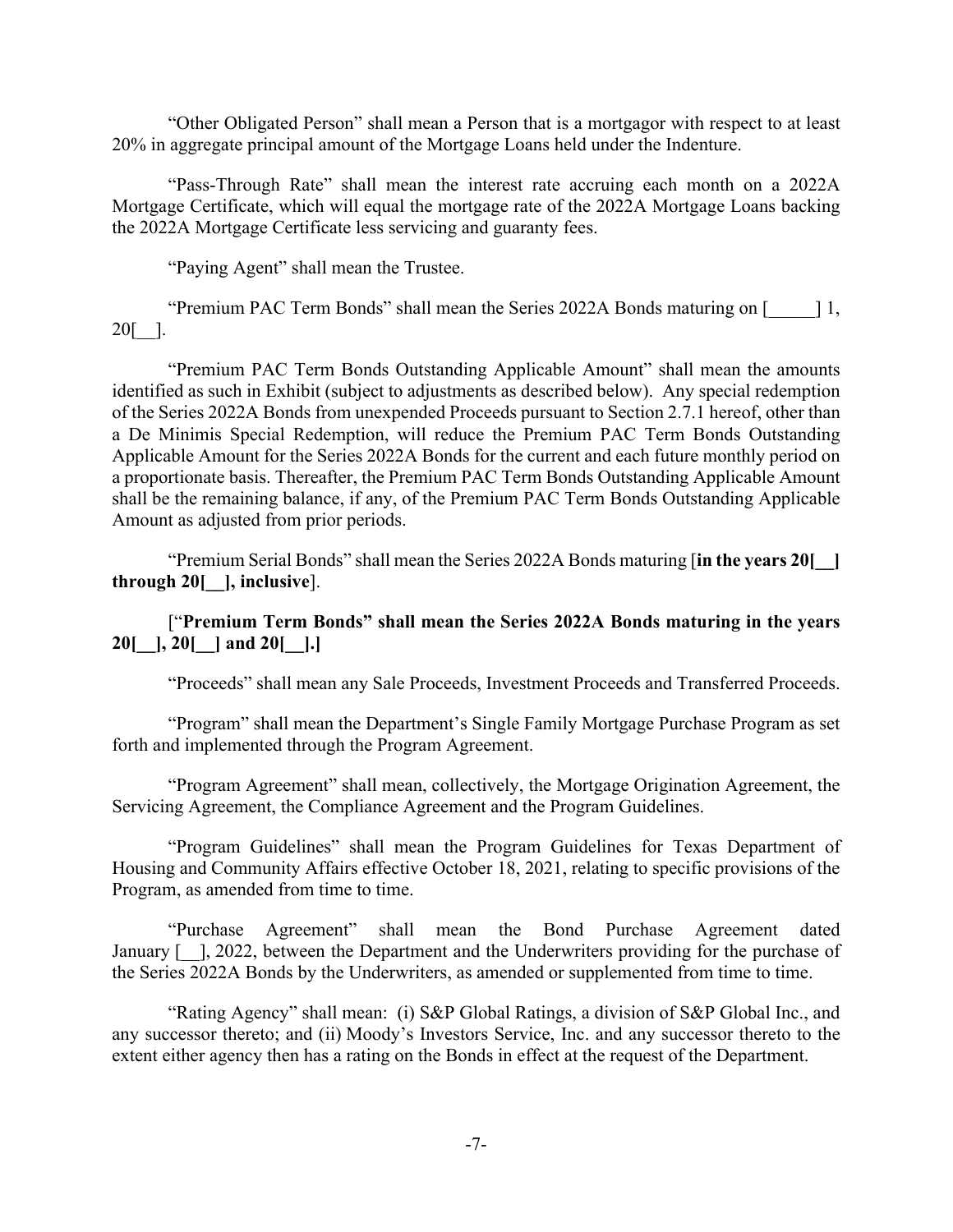"Rebate Amount" has the meaning set forth in Section 1.148-3(b) of the Regulations and generally means the excess, as of any date, of the future value of all receipts on Nonpurpose Investments over the future value of all payments on Nonpurpose Investments, all as determined in accordance with Section 1.148-3 of the Regulations.

"Rebate Analyst" shall mean a person that is (a) qualified and experienced in the calculation of rebate payments under Section 148 of the Code, (b) chosen by the Department, and (c) engaged for the purpose of determining the Rebate Amount and the amount of required deposits, if any, to the Rebate Fund.

"Record Date" shall mean the close of business on the 15th day of the month (whether or not a Business Day) immediately preceding an Interest Payment Date.

"Regulations" means the applicable proposed, temporary or final Treasury Regulations promulgated under the Code or, to the extent applicable to the Code, under the Internal Revenue Code of 1954, as such regulations may be amended or supplemented from time to time.

"Replacement Proceeds" has the meaning set forth in Section 1.148-1(c) of the Regulations and, generally, consist of amounts that have a sufficiently direct nexus to an issue of obligations or the governmental purpose of an issue of obligations to conclude that the amounts would have been used for that governmental purpose if the Proceeds were not used or to be used for that governmental purpose.

"Revenues" shall mean in addition to those items defined as such in the Indenture, all amounts paid or required to be paid from time to time on the 2022A Mortgage Certificates, including any payments received from Ginnie Mae pursuant to the Ginnie Mae Certificates, all Mortgage Loan Principal Payments representing the same, all prepayment premiums or penalties received by or on behalf of the Department in respect of the 2022A Mortgage Certificates and all other net proceeds of such 2022A Mortgage Certificates.

"RHS" shall mean the United States Department of Agriculture, Rural Housing Service, formerly known as Farmer's Home Administration, or any successor thereto.

"Sale Proceeds" has the meaning set forth in Section 1.148-1(b) of the Regulations and, generally, consist of any amounts actually or constructively received from the sale (or other disposition) of any obligation, including amounts used to pay underwriters' discount or compensation and accrued interest other than pre-issuance accrued interest. Sale Proceeds also include amounts derived from the sale of a right that is associated with any obligation and that is described in Section 1.148-4(b)(4) of the Regulations.

"Series 2022A Bonds" shall mean the Bonds of the Department of the Series authorized by this Series Supplement.

"Series Supplement" shall mean this Thirty-Sixth Supplemental Residential Mortgage Revenue Bond Trust Indenture by and between the Department and the Trustee, dated as of February 1, 2022, together with any amendments hereto.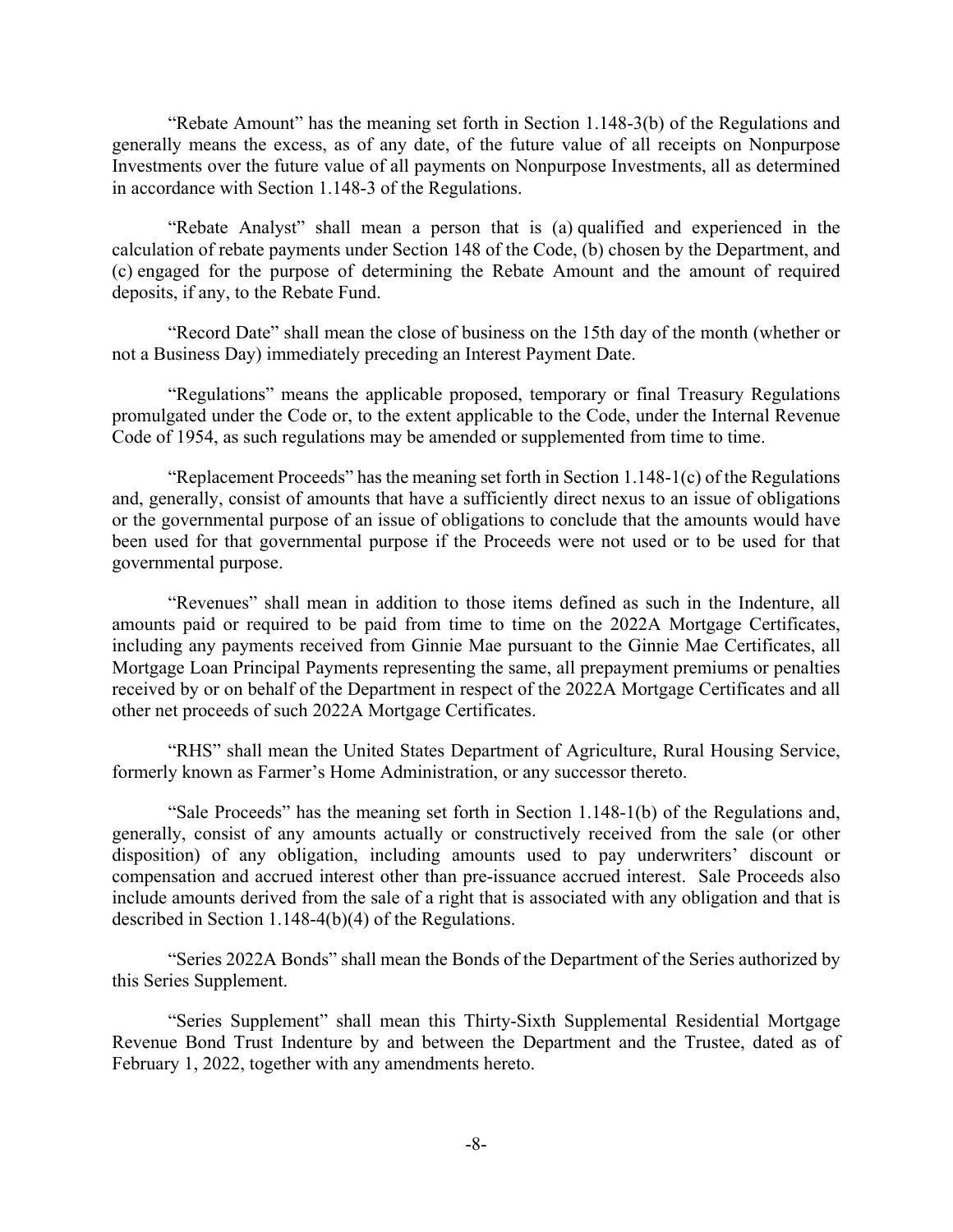"Servicer" shall mean Idaho Housing and Finance Association, or any successor thereto as servicer for the Program, including any designee to act as subservicer on its behalf.

"Servicing Agreement" shall mean the Mortgage Acquisition, Pooling and Servicing Agreement dated as of October 3, 2016, by and between the Department and the Servicer, together with any amendments thereto.

"Sinking Fund Installment" means the principal amount of the Series 2022A Bonds subject to scheduled mandatory redemption on the respective redemption dates set forth in Section 2.7.4 hereof.

"State" shall mean the State of Texas.

"Tax Bond Year" shall mean each one-year period that ends at the close of business on the day selected by the Department. The first and last Tax Bond Years may be short periods. If no day is selected by the Department before the earlier of the date the last Series 2022A Bond is discharged or the date that is five years after the Issuance Date, Tax Bond Years end on each anniversary of the Issuance Date and on the date the last Series 2022A Bond is discharged.

"Term Bonds" shall mean the Series 2022A Bonds maturing on July 1 in the years 20[\_\_], 20[\_\_], and 20[\_\_].

"Transferred Proceeds" shall mean the amounts described in Section 1.148-9 of the Regulations.

"2022A Administrative Subaccount" shall mean the 2022A Administrative Subaccount within the 2022A Mortgage Loan Account established pursuant to Section 2.9 hereof.

"2022A Bond Proceeds Fund" shall mean the 2022A Bond Proceeds Fund established pursuant to Section 2.9 hereof.

"2022A Cost of Issuance Account" shall mean the 2022A Costs of Issuance Account of the Cost of Issuance Fund established pursuant to Section 2.9 hereof.

"2022A Cumulative Applicable Amount" shall mean the amounts expressed on a cumulative basis in each of the monthly periods ending on the dates set forth in the table of 2022A Cumulative Applicable Amounts set forth in Exhibit C hereto (subject to adjustments as described below). Any special redemption of the Series 2022A Bonds from unexpended Proceeds pursuant to Section 2.7.1 hereof, other than a De Minimis Special Redemption, will reduce the 2022A Cumulative Applicable Amount for the Series 2022A Bonds for the current and each future monthly period on a proportionate basis. Thereafter, the 2022A Cumulative Applicable Amount shall be the remaining balance, if any, of the 2022A Cumulative Applicable Amount as adjusted from prior periods.

"2022A Down Payment Assistance Subaccount" shall mean the 2022A Down Payment Assistance Subaccount within the 2022A Mortgage Loan Account established pursuant to Section 2.9 hereof.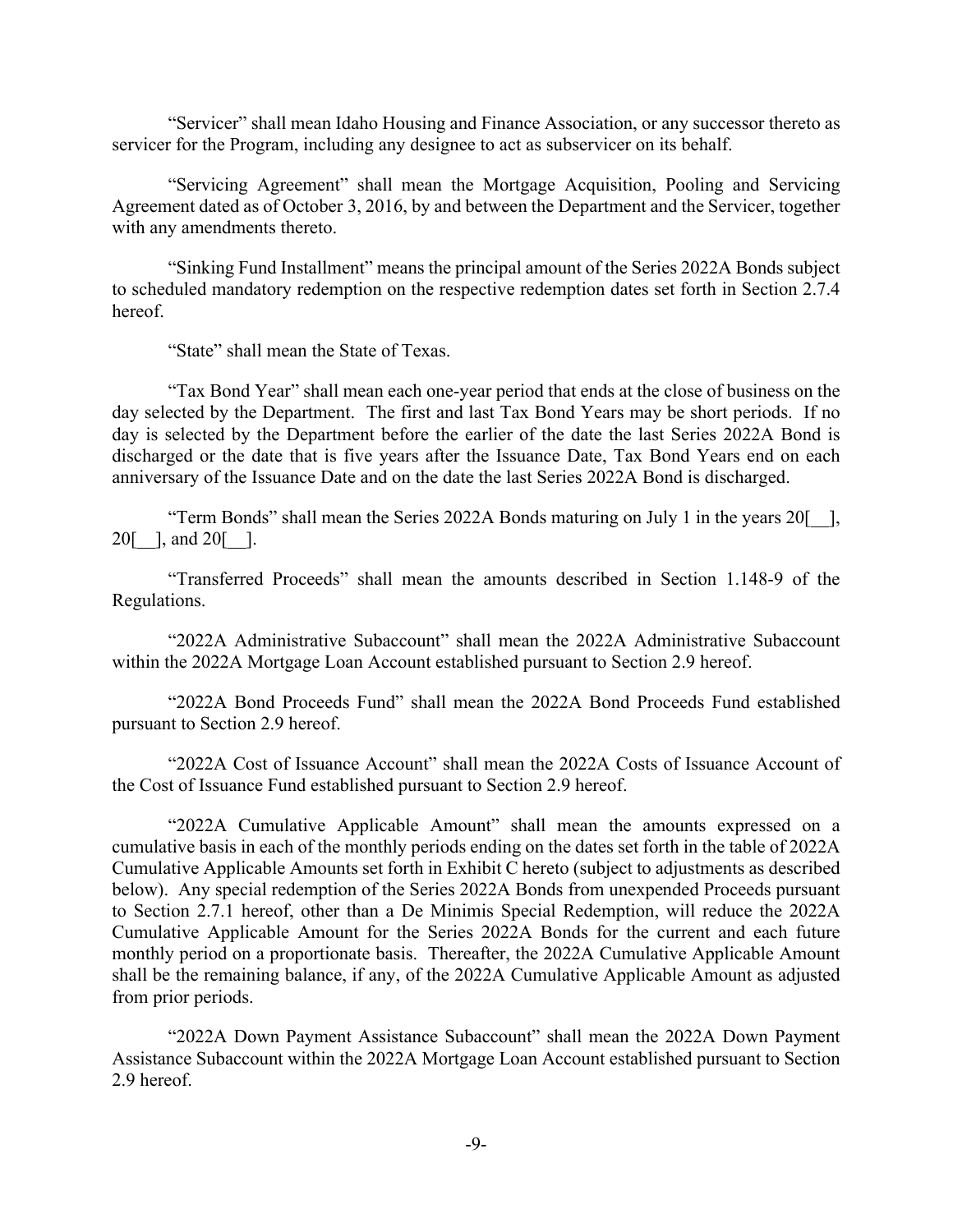"2022A Expense Account" shall mean the 2022A Expense Account of the Expense Fund established pursuant to Section 2.9 hereof.

"2022A Interest Account" shall mean the 2022A Interest Account of the Interest Fund established pursuant to Section 2.9 hereof.

"2022A Mortgage Certificates" shall mean the Ginnie Mae Certificates that evidence beneficial ownership of and a participation in a Mortgage Pool, that satisfy the requirements of Section 2.15 hereof which are purchased by the Trustee from amounts available in the 2022A Mortgage Loan Account and pledged by the Department to the Trustee pursuant to the Indenture and this Series Supplement.

"2022A Mortgage Loan Account" shall mean the 2022A Mortgage Loan Account of the Mortgage Loan Fund established pursuant to Section 2.9 hereof.

"2022A Mortgage Loans" shall mean the Mortgage Loans included in each Mortgage Pool represented by a 2022A Mortgage Certificate.

"2022A Principal Account" shall mean the 2022A Principal Account of the Principal Fund established pursuant to Section 2.9 hereof.

"2022A Rebate Fund" shall mean the 2022A Rebate Fund established pursuant to Section 2.9 hereof.

"2022A Residual Revenues Account" shall mean the 2022A Residual Revenues Account of the Residual Revenues Fund established pursuant to Section 2.9 hereof.

"2022A Revenue Account" shall mean the 2022A Revenue Account of the Revenue Fund established pursuant to Section 2.9 hereof.

"2022A Special Redemption Account" shall mean the 2022A Special Redemption Account of the Special Redemption Fund established pursuant to Section 2.9 hereof.

"Underwriters" shall mean RBC Capital Markets, LLC and the other underwriters named on the schedule attached to the Purchase Agreement.

"Yield" shall mean (i) with respect to the Series 2022A Bonds, yield as determined in accordance with Section  $143(g)(2)(C)$  of the Code and (ii) with respect to the 2022A Mortgage Loans, the effective rate of mortgage interest as determined in accordance with Section  $143(g)(2)(B)$  of the Code.

Section 1.3. Authority for This Series Supplement. This Series Supplement is adopted pursuant to the provisions of the Act and the Indenture, particularly Section 1002(1) thereof.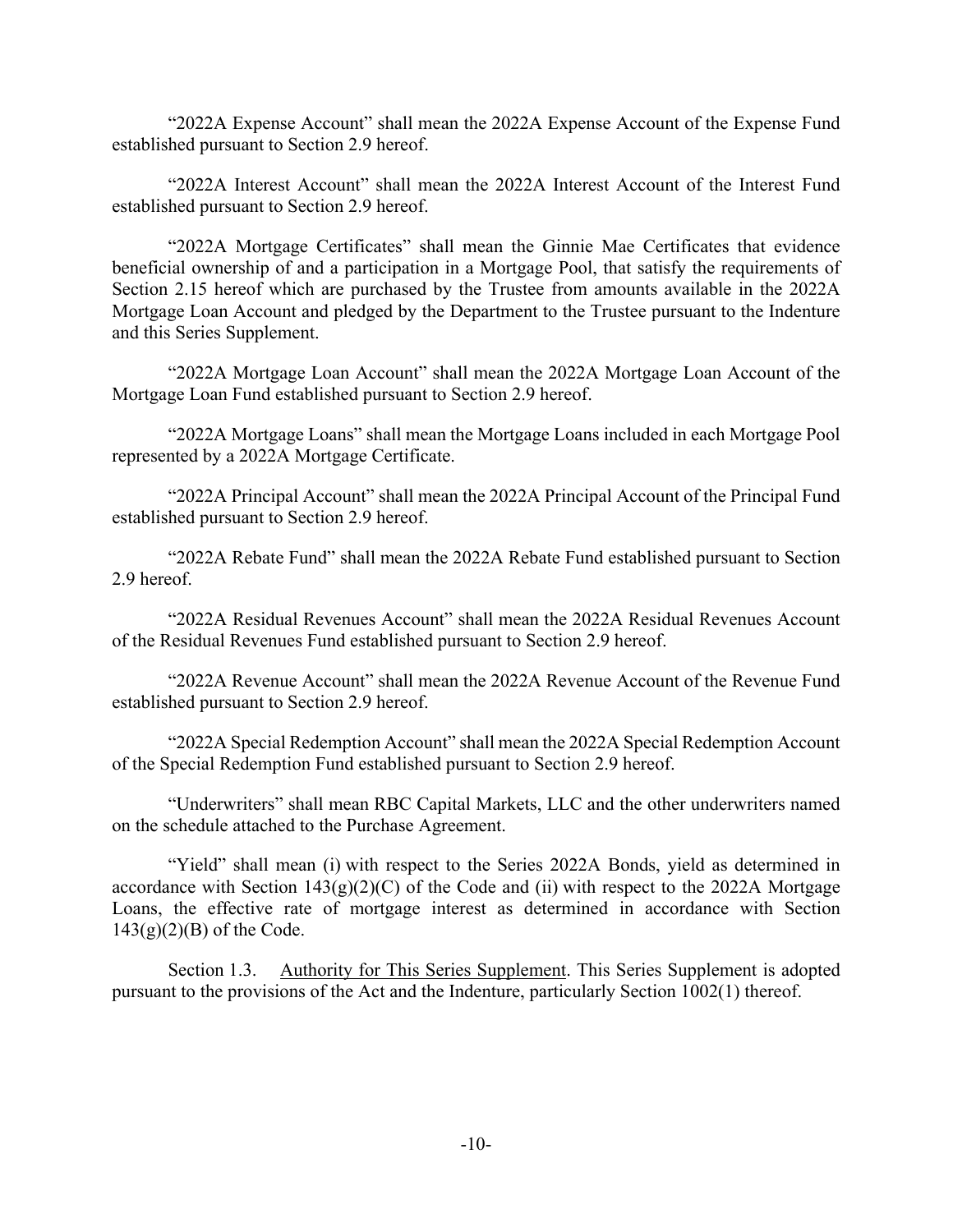Section 1.4. Rules of Construction.

1. For all purposes of this Series Supplement unless the context requires otherwise, all references to designated Articles, Sections and other subdivisions are to the articles, sections and other subdivisions of this Series Supplement.

2. Except where the context otherwise requires, terms defined in this Series Supplement to impart the singular number shall be considered to include the plural number and vice versa.

3. Unless the context requires otherwise, words of the masculine gender shall be construed to include correlative words of the feminine and neuter genders and vice versa.

4. This Series Supplement and all the terms and provisions hereof shall be liberally construed to effectuate the purposes set forth herein and to sustain the validity of this Series Supplement and the Indenture which it supplements.

Section 1.5. Interpretation. The Table of Contents, titles and headings of the Articles and Sections of this Series Supplement have been inserted for convenience of reference only and are not to be considered a part hereof and shall not in any way modify or restrict the terms of provisions hereof.

Section 1.6. Effect of Headings and Table of Contents. The Article and Section headings herein and the Table of Contents are for convenience only and shall not affect the construction hereof.

Section 1.7. Indenture to Remain in Force. Except as amended by this Series Supplement, the Indenture shall remain in full force and effect as to the matters covered therein.

Section 1.8. Successors and Assigns. All covenants and agreements in this Series Supplement by the Department and the Trustee shall bind their respective successors and assigns, whether so expressed or not.

Section 1.9. Separability Clause. In case any provision in this Series Supplement shall be invalid, illegal or unenforceable, the validity, legality and enforceability of the remaining provisions shall not in any way be affected or impaired thereby.

Section 1.10. Benefits of Series Supplement. Nothing in this Series Supplement or in the Bonds, express or implied, shall give to any Person, other than the parties hereto, their successors hereunder, and the Holders of Bonds any benefit or any legal or equitable right, remedy or claim under this Series Supplement.

Section 1.11. Governing Law. This Series Supplement shall be construed in accordance with and governed by the laws of the State.

Section 1.12. Miscellaneous. Every "request," "order," "demand," "application," "notice," "statement," "certificate," "consent," "instruction," or similar action hereunder shall, unless the form thereof is specifically provided herein, be in writing, and in the case of the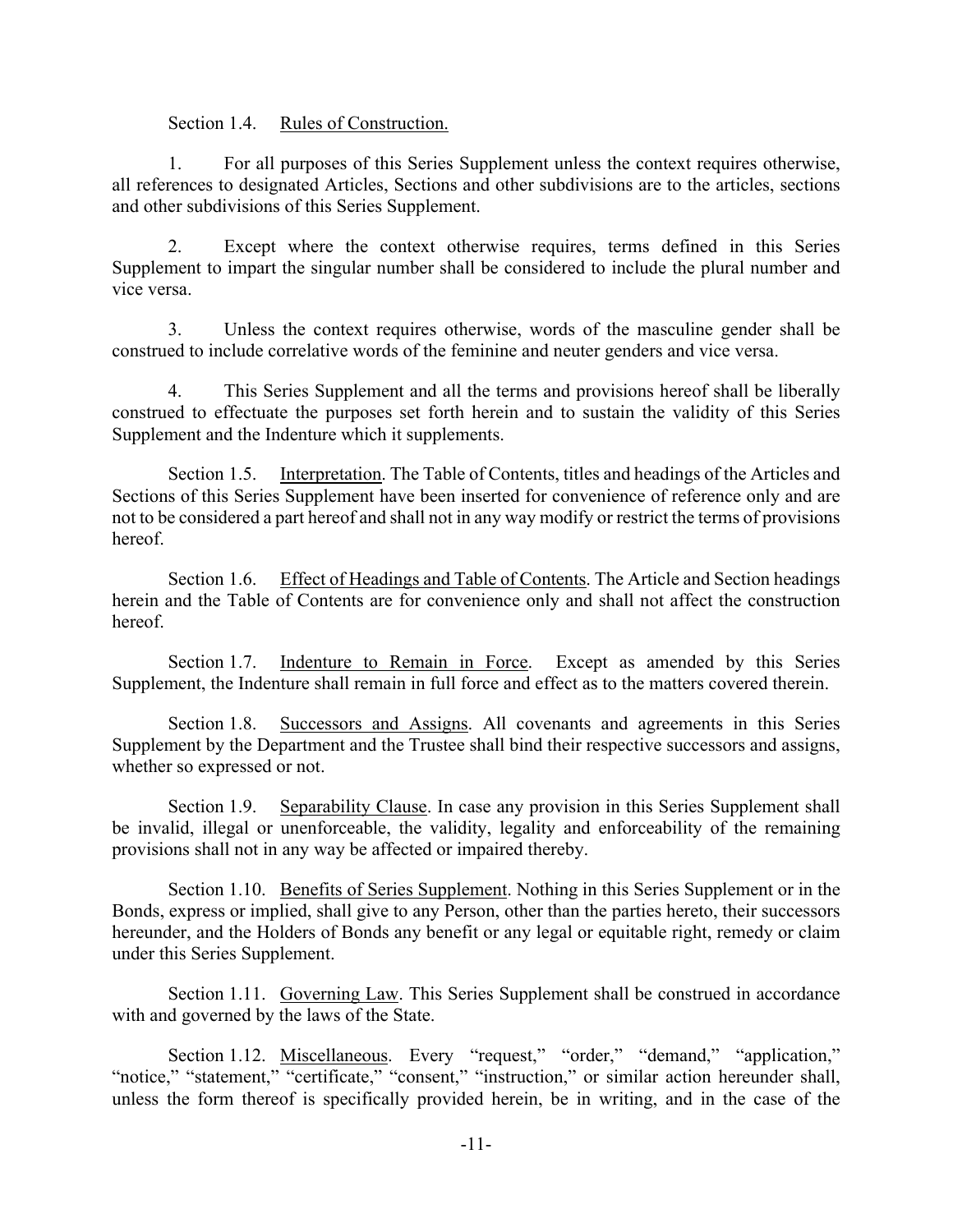Department signed by an Authorized Representative of the Department or in the case of any other Person signed by its President or Vice President, or other officer serving in similar capacities specifically authorized to execute such writing on behalf of any other Person, as the case may be.

Section 1.13. Granting Clause. In order to secure the payment of the principal of, premium, if any, and interest on the Bonds as the same become due and payable, whether at maturity or by prior redemption, and the performance and observance of all of the covenants and conditions herein contained, and in consideration of the premises, the acceptance by the Trustee of the trust hereby created, the purchase and acceptance of the Bonds by the holders thereof and other good and valuable consideration, the receipt and sufficiency of which are hereby acknowledged, the Department does hereby GRANT, BARGAIN, CONVEY, ASSIGN, MORTGAGE, and PLEDGE to the Trustee and its successors in trust hereunder all rights, title and interest of the Department now owned or hereafter acquired in and to the DPA Loans and the 2022A Mortgage Certificates, all amounts that may be received with respect to the DPA Loans and the 2022A Mortgage Certificates and the Ginnie Mae Guaranty Agreement, any right of the Department under any Ginnie Mae Guaranty Agreement with respect to the 2022A Mortgage Certificates held under the Indenture, including any amendments, extensions, or renewals of the terms thereof, including, without limitation, all present and future rights of the Department to make claim for, collect and receive any income, revenues, issues, profits, insurance proceeds and other sums of money payable to the account of or receivable by the Department under the DPA Loans and the 2022A Mortgage Certificates, to bring actions and proceedings under the DPA Loans and the 2022A Mortgage Certificates, or for the enforcement thereof, and to do any and all things which the Department is or may become entitled to do under the 2022A Mortgage Certificates, and the holders of the Bonds are by such pledge and assignment afforded a beneficial interest in such DPA Loans and the 2022A Mortgage Certificates.

#### ARTICLE II

#### AUTHORIZATION AND TERMS OF SERIES 2022A BONDS

Section 2.1. Authorization, Original Principal Amount, Designation, and Series. In accordance with and subject to the terms, conditions, and limitations established in the Indenture and this Series Supplement, a Series of Bonds is hereby authorized to be issued in the original aggregate Principal Amount of \$[\_\_\_\_\_]. Each Bond of this Series of Bonds shall be entitled "Texas Department of Housing and Community Affairs Residential Mortgage Revenue Bond, Series 2022A (Social Bonds)." The terms of the Series 2022A Bonds shall be as set forth in Article III of the Indenture and this Article II.

Section 2.2. Purposes. The Series 2022A Bonds are issued in accordance with subsection 1(3)(b) of Section 302 of the Indenture for the purpose of acquiring Mortgage Loans by purchasing Mortgage Certificates representing participations therein, including providing down payment and closing cost assistance.

Section 2.3. Dates, Denominations, Numbers, and Letters.

1. The Series 2022A Bonds shall be issuable only in the form of fully registered bonds without coupons and may not be exchanged into coupon bonds.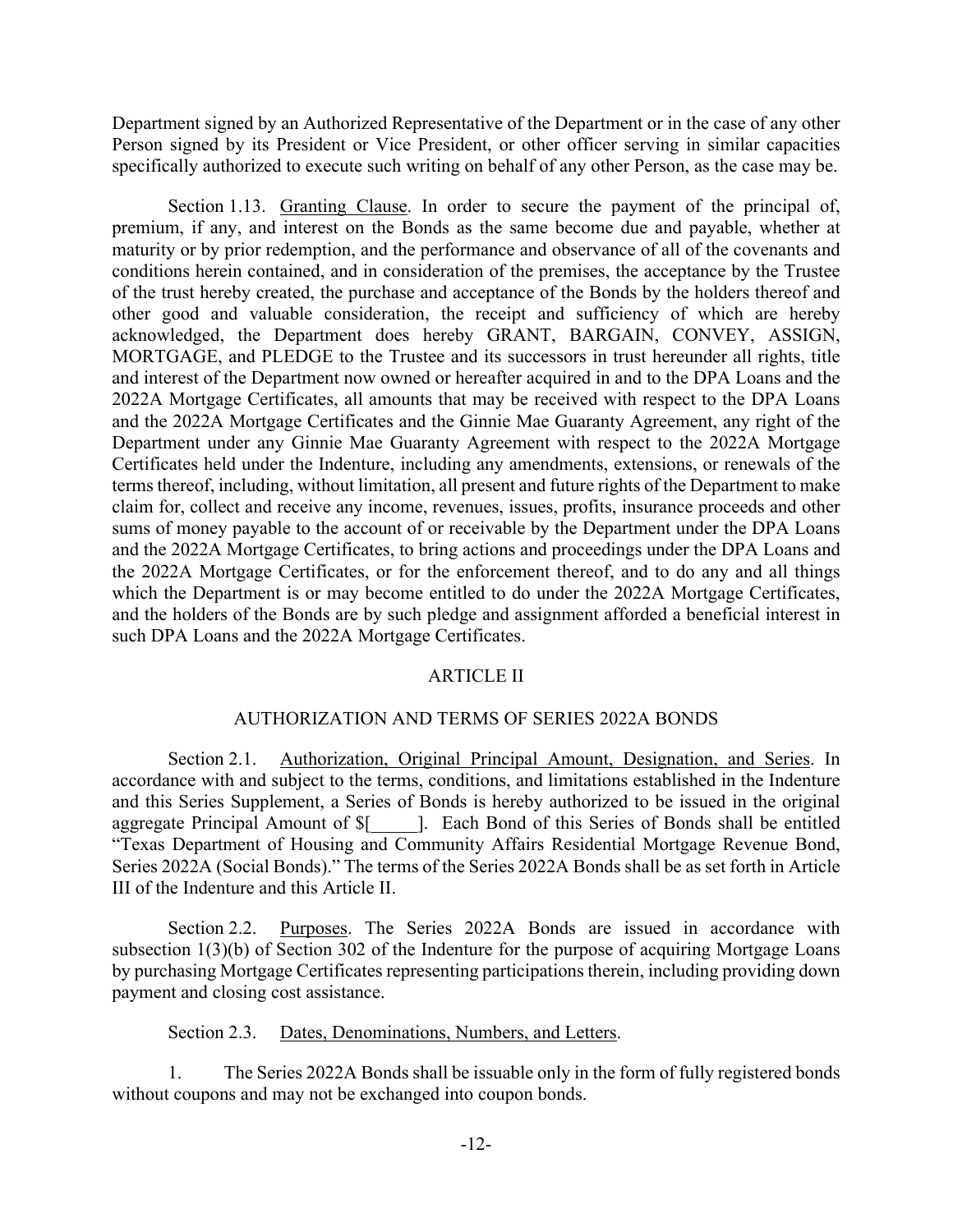2. The Series 2022A Bonds shall be dated as of the date of authentication thereof by the Trustee, unless such date of authentication shall be an Interest Payment Date, in which case they shall be dated as of such Interest Payment Date; provided, however, that if the date of authentication shall be prior to the first Interest Payment Date or in the case of the Initial Bond, the Series 2022A Bonds shall be dated as of the Issuance Date.

3. The Series 2022A Bonds shall be issued in the Authorized Denominations.

4. Unless the Department shall direct otherwise, each Series 2022A Bond within a maturity of the Series 2022A Bonds shall be lettered and numbered separately from 00001 upward prefixed by the letter R, the letters Ja or Ju depending on whether the maturity is January or July, and the last two digits of the year of maturity, provided that the Initial Bond shall be numbered TR-1.

Section 2.4. Interest Payment Dates, Interest Rates and Maturities of the Series 2022A Bonds. The Series 2022A Bonds shall bear interest from the date thereof until maturity or prior redemption at the respective rates per annum set forth below. Interest on the Series 2022A Bonds shall be calculated on the basis of a 360-day year composed of twelve 30-day months, payable on each Interest Payment Date until maturity or prior redemption. The Series 2022A Bonds shall mature and become payable on the dates and in the respective Principal Amounts set forth below, subject to prior redemption in accordance with Section 2.7 hereof and Article IV of the Indenture:

Maturity Date **Principal Amount** Interest Rate

Section 2.5. Paying Agent; Method and Place of Payment.

1. The Trustee is hereby appointed as Paying Agent for the Series 2022A Bonds and the Trustee hereby accepts such appointment. The Principal Amount and Redemption Price of the Series 2022A Bonds shall be payable upon the presentation and surrender thereof, as the same respectively become due and payable, at the applicable office of the Trustee. For purposes of this Section, "applicable office" shall mean the Trustee's office presently located in Houston, Texas (or such other office designated by the Trustee) which will be utilized to perform payments and transfers with respect to the Bonds. The interest on each Series 2022A Bond shall be payable by check mailed on the Interest Payment Date to the Person in whose name such Series 2022A Bond is registered at the close of business on the Record Date immediately preceding the applicable Interest Payment Date, at the address of such Person as shown on the Bond registration books kept by the Trustee. The Principal Amount and Redemption Price of and interest on the Series 2022A Bonds shall also be payable at any other place that may be provided for such payment by the appointment of any other Paying Agent for the Series 2022A Bonds as permitted by the Indenture.

2. Notwithstanding the foregoing, for so long as the Bond Depository is the exclusive Holder of the Series 2022A Bonds and for Holders of not less than \$1,000,000 in aggregate Principal Amount of the Series 2022A Bonds, and except for the final payment of principal of the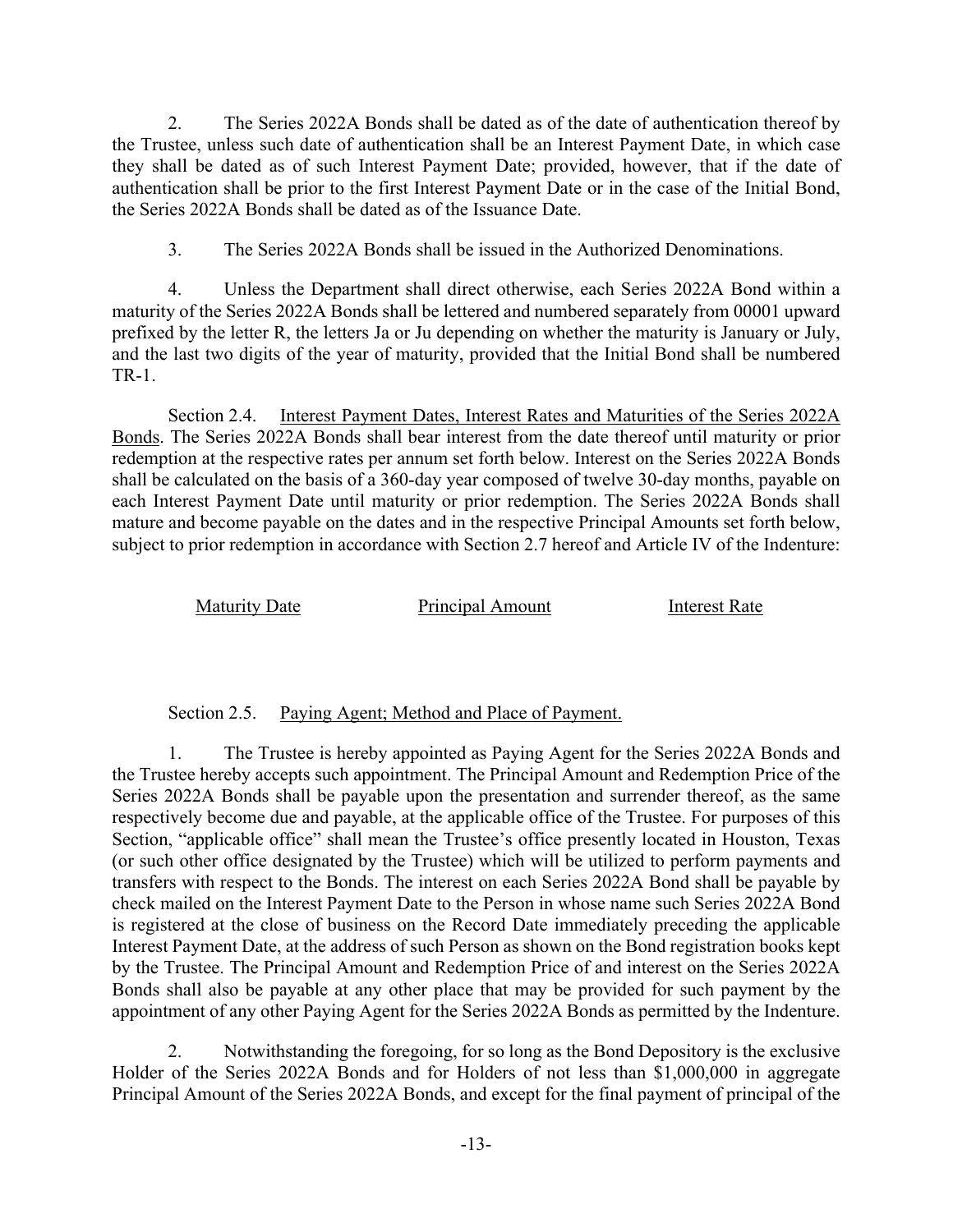Series 2022A Bonds at maturity, the Principal Amount, Redemption Price thereof and the interest thereon shall be payable by wire transfer in immediately available federal funds to the Bond Depository or such Holders to an account in the continental United States without the necessity of any immediate presentation and surrender of Series 2022A Bonds pursuant to written instructions from the Holder, or the Letter of Representations, as the case may be.

## Section 2.6. Bond Depository; Book-Entry System.

1. Pursuant to Section 913 of the Indenture, the Department hereby appoints The Depository Trust Company, New York, New York, as Bond Depository for the Series 2022A Bonds. In accordance with the Letter of Representations, the Department shall cause the Series 2022A Bonds (other than the Initial Bond) to be registered in the name of Cede & Co., as nominee for the Bond Depository, and to be delivered on the Issuance Date to the Trustee to be held on behalf of the Bond Depository.

2. With respect to Series 2022A Bonds registered in the Bond registration books of the Department required to be maintained by the Trustee pursuant to Section 310 of the Indenture in the name of Cede & Co. or any successor Bond Depository, or a nominee therefor, the Department and the Trustee shall have no responsibility or obligation to any Depository Participant or to any Person on behalf of whom such Depository Participant holds an interest in Series 2022A Bonds. The Department and the Trustee may treat and consider the registered owner of any Series 2022A Bond as the holder and absolute owner of such Series 2022A Bond for the purpose of payment of the principal and Redemption Price of and interest with respect to such Series 2022A Bond, for the purpose of giving notices of redemption and other matters with respect to such Series 2022A Bond, for the purpose of registering transfers and exchanges with respect to such Series 2022A Bond, and for all other purposes whatsoever. The Trustee shall pay all the Principal Amount and Redemption Price of and interest on the Series 2022A Bonds only to or upon the order of the respective registered owners of the Series 2022A Bonds and all such payments shall be valid and effective with respect to such payments to the extent of the sum or sums so paid. The Department and the Trustee shall have no responsibility or obligation with respect to (i) the accuracy of the records of The Depository Trust Company, any successor Bond Depository or any Depository Participant with respect to any ownership interest in Series 2022A Bonds, (ii) the delivery to any Depository Participant or any other Person, other than a registered owner of a Series 2022A Bond as shown in the Bond registration books required to be kept and maintained pursuant to Section 310 of the Indenture, of any notice with respect to the Series 2022A Bonds, including any notice of redemption, or (iii) the payment to any Depository Participant or any other Person, other than a registered owner of a Series 2022A Bond, of any amount with respect to any Series 2022A Bond. The rights of Depository Participants and Persons on behalf of whom any Depository Participant holds a beneficial interest in Series 2022A Bonds shall be limited to those established by law and agreements between such Depository Participants and other Persons and the applicable Bond Depository.

3. In the event that either (i) the Bond Depository that is, directly or through a nominee, the registered owner of all of the Outstanding Series 2022A Bonds notifies the Trustee and the Department that it is no longer willing or able to discharge its responsibilities as a Bond Depository or (ii) the Department determines that continuance of the existing book-entry system for ownership of interests in the Series 2022A Bonds is not in the best interest of such owners of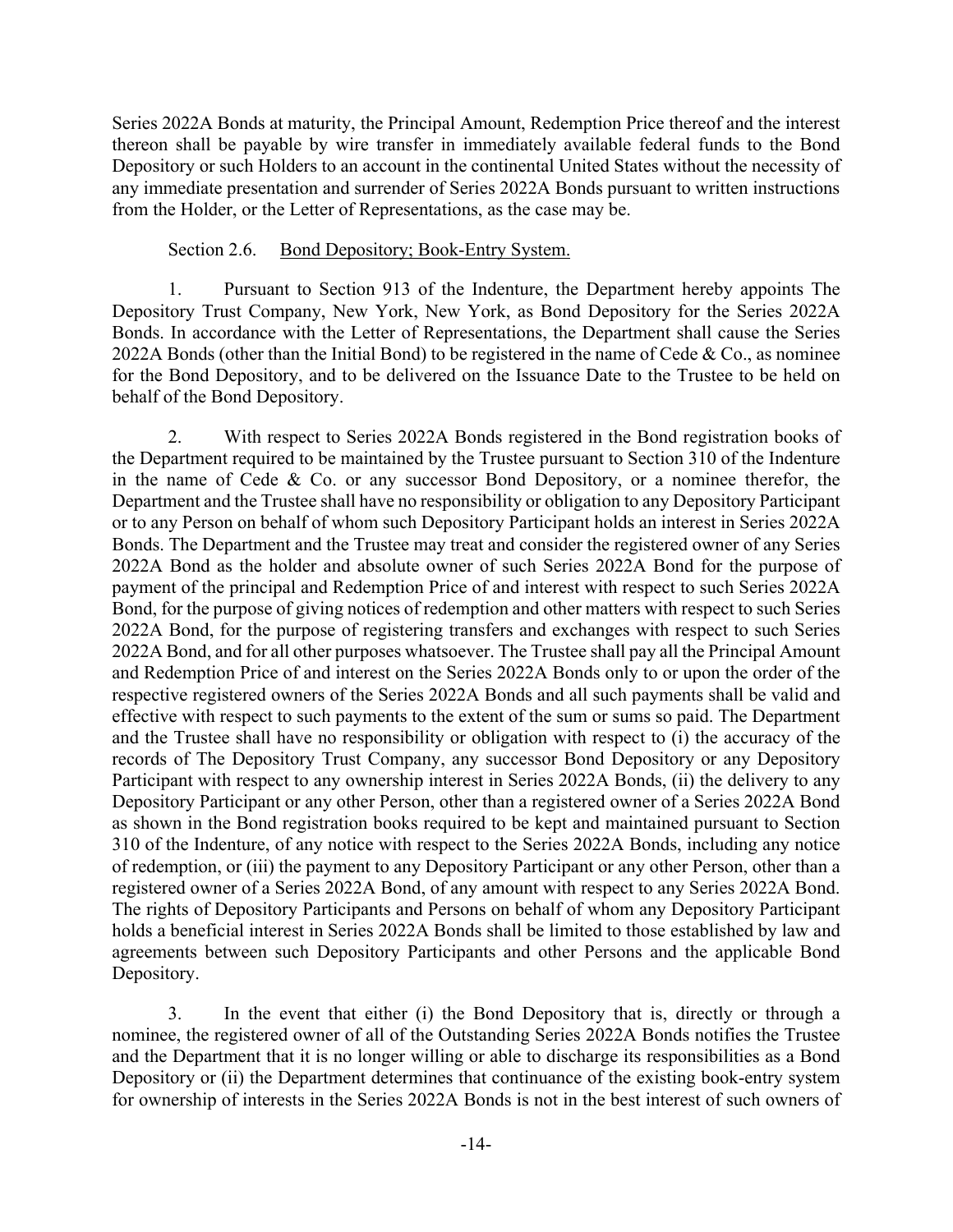beneficial interests in the Series 2022A Bonds, then the Department shall direct the Bond Depository to terminate the existing book-entry system for ownership of interests in the Series 2022A Bonds. Upon such termination, the Department shall promptly select a substitute Bond Depository (and shall notify the Trustee in writing of such selection) to provide a system of bookentry ownership of beneficial interests in the Series 2022A Bonds, if one is available satisfactory to the Department, and the ownership of all Series 2022A Bonds shall be transferred on the Bond registration books required to be kept and maintained pursuant to Section 310 of the Indenture to such successor Bond Depository, or its nominee. In the alternative, the Department may direct the Trustee to, and if the Department fails to promptly designate a successor Bond Depository the Trustee, without further direction, shall, notify the Depository Participants, through the Bond Depository for the Series 2022A Bonds, of the availability of Series 2022A Bonds registered in the names of such Persons as are owners of beneficial interests in the Series 2022A Bonds and, upon surrender to the Trustee of the Outstanding Series 2022A Bonds held by the Bond Depository, accompanied by registration instructions from the Bond Depository, the Trustee shall, at the expense of the transferees, cause to be printed and authenticated Series 2022A Bonds, in Authorized Denominations, to the owners of beneficial interests in the Series 2022A Bonds as of the date of the termination of the existing book-entry ownership system for the Series 2022A Bonds. Neither the Department nor the Trustee shall be liable for any delay in delivery of such instructions and may conclusively rely on, and shall be protected in relying upon, such instructions. So long as the Department has designated a Bond Depository to provide a system of book-entry ownership of the Series 2022A Bonds, all of the Series 2022A Bonds must be held under such book-entry system.

4. Notwithstanding any other provisions in Article II of this Series Supplement, the Department and the Trustee may, but shall not be required to, enter into separate agreements with one or more Bond Depositories which may provide for alternative or additional provisions with respect to the delivery of notices, payment of interest and/or principal, or any other matters.

Section 2.7. Redemption Prices and Terms. The Series 2022A Bonds shall not be subject to redemption prior to maturity except as follows:

1. Special Redemption from Unexpended Proceeds. The Series 2022A Bonds are subject to special redemption from amounts transferred to the 2022A Special Redemption Account in accordance with Section 5.2 hereof, prior to their stated maturities, in whole or in part, at a Redemption Price equal to 100% of the principal amount thereof; provided, that any redemption of Premium Serial Bonds, Premium Term Bonds and Premium PAC Term Bonds pursuant to this Section 2.7.1 shall be at the applicable Redemption Price, as set forth in Exhibit D hereto; plus in each case accrued interest thereon to, but not including, the date of redemption; except that a De Minimis Special Redemption shall be treated as a Special Redemption from Mortgage Loan Principal Payments and Series 2022A Bonds shall be redeemed in accordance with Section 2.7.2 hereof.

Such redemption shall occur on  $\lceil \frac{1}{202} \rceil$ , or as soon as practicable after receipt by the Trustee of a certification of the Department that such amounts will not be used to purchase 2022A Mortgage Certificates, unless the Certificate Purchase Period is extended in accordance with this Supplemental Indenture. In no event will the redemption occur later than  $\lceil \frac{1}{202} \rceil$ .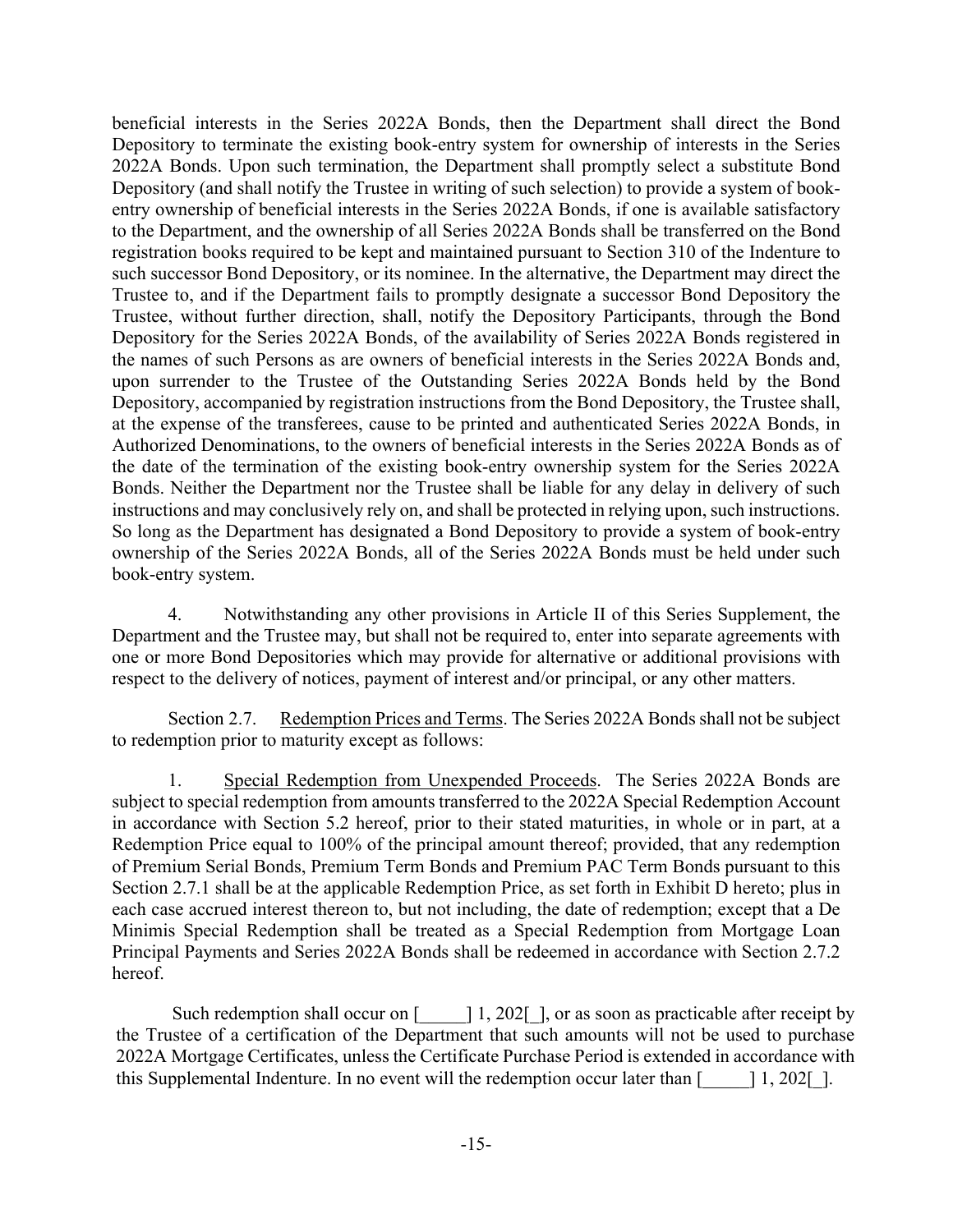Except for the De Minimis Special Redemption, the Series 2022A Bonds to be redeemed in accordance with this subsection shall be selected by the Trustee on a pro rata basis among all maturities unless otherwise directed by the Department pursuant to a Letter of Instructions accompanied by a Cashflow Certificate.

2. Special Redemption from Mortgage Loan Principal Payments. The Series 2022A Bonds are subject to redemption prior to maturity and shall be redeemed, in whole or in part, from time to time on the first day of any month on or after  $\lceil \quad | \quad 1, 202 \rceil$ , after giving notice as provided in Section 2.8 hereof, at a Redemption Price equal to 100% of the principal amount of the Series 2022A Bonds or portions thereof to be redeemed, plus accrued interest to, but not including, the redemption date, from amounts transferred to the 2022A Special Redemption Account in accordance with clauses (iii) and (iv) of Section 5.3.2 hereof.

In the event of a redemption pursuant to this Section 2.7.2 from Mortgage Loan Principal Payments relating to the 2022A Mortgage Certificates, the Trustee shall select the particular Series 2022A Bonds to be redeemed as follows:

(i) first, the Trustee shall redeem the Premium PAC Term Bonds, but only to the extent that the Outstanding principal amount of such Premium PAC Term Bonds following such redemption is not less than the Premium PAC Term Bonds Outstanding Applicable Amount as of such date;

(ii) amounts remaining following the redemptions described in clause (i) above shall be applied, unless otherwise directed by a Letter of Instructions accompanied by a Cashflow Certificate, to redeem all the Series 2022A Bonds (other than the Premium Serial Bonds, Premium Term Bonds and the Premium PAC Term Bonds) on a proportionate basis until the Outstanding principal amount of all Series 2022A Bonds has been reduced to the 2022A Cumulative Applicable Amount as of such date;

(iii) amounts remaining following the redemptions described in clauses (i) and (ii) above shall be applied monthly, unless otherwise directed by a Letter of Instructions accompanied by a Cashflow Certificate, to redeem all Series 2022A Bonds (excluding the Premium Serial Bonds, but including the Premium PAC Term Bonds and the Premium Term Bonds), on a proportionate basis after taking into account the amounts applied to redeem the Series 2022A Bonds pursuant to the above-described redemptions.

Any special redemption of the Series 2022A Bonds pursuant to Section 2.7.1 hereof will reduce the Premium PAC Term Bonds Outstanding Applicable Amount and the 2022A Cumulative Applicable Amount for the current and each future semiannual period on a proportionate basis.

3. Special Redemption from Excess Revenues. The Series 2022A Bonds are subject to redemption prior to maturity and shall be redeemed, in whole or in part, from time to time on the first day of any month on or after  $\lceil \quad \rceil$  1, 2022, after giving notice as provided in Section 2.8 hereof and in accordance with a Letter of Instructions, at a Redemption Price equal to 100% of the principal amount of the Series 2022A Bonds or portions thereof to be redeemed, plus accrued interest to but not including the redemption date, from amounts transferred to the 2022A Special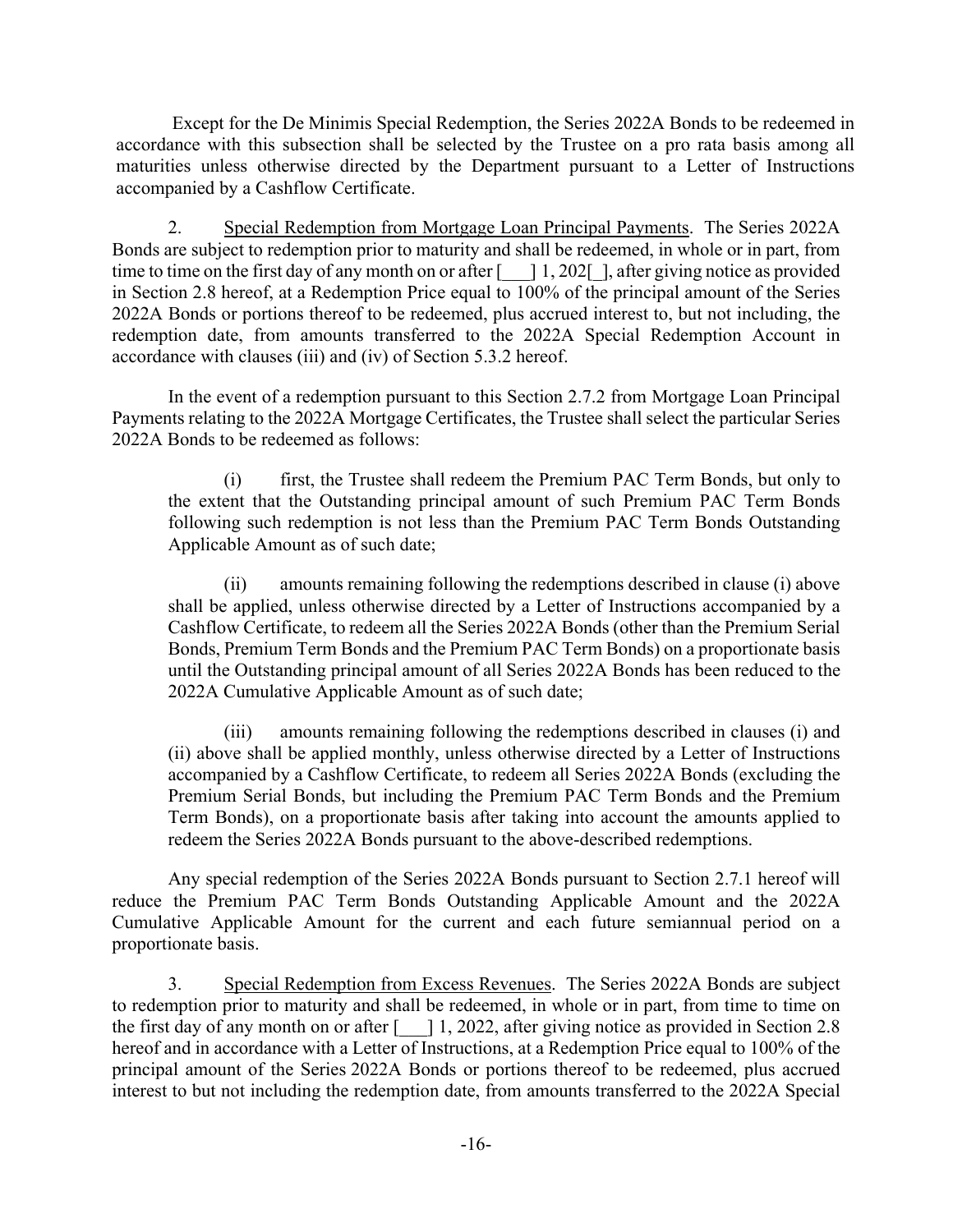Redemption Account from the Residual Revenues Fund in accordance with Section 5.4 hereof (whether or not derived in connection with the Series 2022A Bonds).

In the event of a redemption pursuant to this Section 2.7.3 from excess Revenues, the Trustee shall apply amounts transferred to the 2022A Special Redemption Account from the Residual Revenues Fund in accordance with Section 5.4 to redeem the Series 2022A Bonds Outstanding in the same manner provided in Section 2.7.2, unless otherwise instructed by the Department pursuant to a Letter of Instructions accompanied by a Cashflow Certificate.

4. Scheduled Mandatory Redemption. The Series 2022A Bonds maturing on the respective dates specified below are subject to scheduled mandatory redemption prior to maturity and shall be redeemed, after giving notice as provided in Article IV of the Indenture, in the aggregate principal amounts and on the dates set forth in the following tables, at a Redemption Price equal to 100% of the principal amount of the Series 2022A Bonds or portions thereof to be redeemed, plus accrued interest to, but not including, the redemption date, from amounts that have been transferred to the 2022A Principal Account from the 2022A Revenue Account.

|                        | Term Bonds maturing July 1, 20<br>\$[ |                                  |                  |  |  |
|------------------------|---------------------------------------|----------------------------------|------------------|--|--|
| <b>Redemption Date</b> | Principal Amount                      | <b>Redemption Date</b>           | Principal Amount |  |  |
|                        |                                       |                                  |                  |  |  |
| * Stated Maturity      |                                       |                                  |                  |  |  |
|                        | \$[                                   | Term Bonds maturing July 1, 20[] |                  |  |  |
| <b>Redemption Date</b> | Principal Amount                      | <b>Redemption Date</b>           | Principal Amount |  |  |
|                        |                                       |                                  |                  |  |  |
| * Stated Maturity      |                                       |                                  |                  |  |  |
|                        | \$[                                   | Term Bonds maturing July 1, 20[] |                  |  |  |
| <b>Redemption Date</b> | Principal Amount                      | <b>Redemption Date</b>           | Principal Amount |  |  |
|                        |                                       |                                  |                  |  |  |
|                        |                                       |                                  |                  |  |  |

\* Stated Maturity

 $\overline{a}$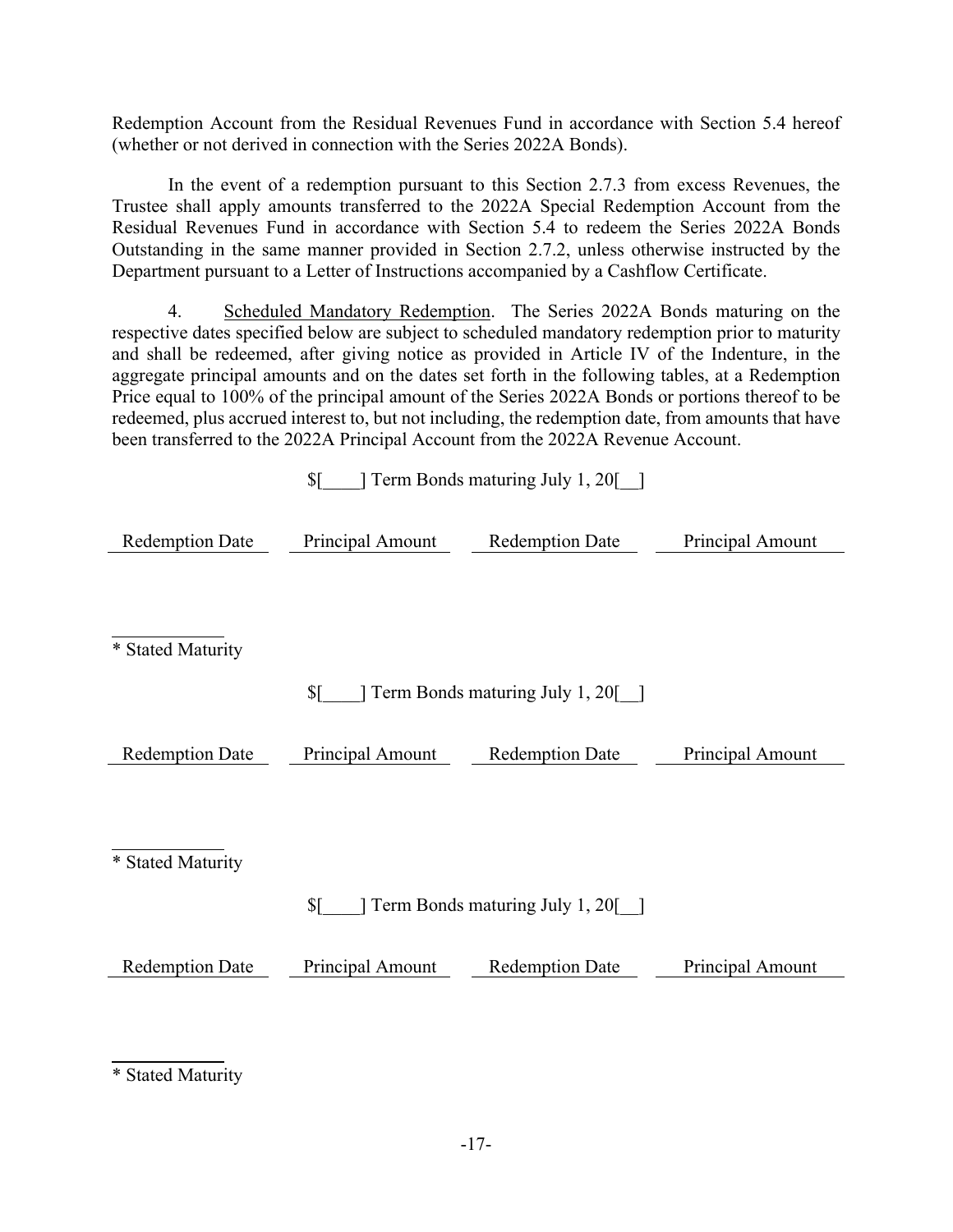## \$[\_\_\_\_] Premium Term Bonds maturing July 1, 20[\_\_]

| <b>Redemption Date</b><br>Principal Amount           |                  | <b>Redemption Date</b> | Principal Amount |  |  |
|------------------------------------------------------|------------------|------------------------|------------------|--|--|
|                                                      |                  |                        |                  |  |  |
|                                                      |                  |                        |                  |  |  |
|                                                      |                  |                        |                  |  |  |
| * Stated Maturity                                    |                  |                        |                  |  |  |
| \$ſ<br>Premium PAC Term Bonds maturing [<br>$1,20$ [ |                  |                        |                  |  |  |
| <b>Redemption Date</b>                               | Principal Amount | <b>Redemption Date</b> | Principal Amount |  |  |

 $\overline{a}$ \* Stated Maturity

The principal amount of the Series 2022A Bonds to be redeemed on each such redemption date pursuant to mandatory sinking fund redemption shall be reduced by the principal amount of any Series 2022A Bonds having the same stated maturity and interest rate, which (A) at least 45 days prior to such mandatory sinking fund redemption date, (1) shall have been acquired by the Department and delivered to the Trustee for cancellation, or (2) shall have been acquired and canceled by the Trustee at the direction of the Department, or (3) shall have been redeemed other than pursuant to mandatory sinking fund redemption, and (B) shall have not been previously credited against a scheduled mandatory sinking fund redemption.

5. Optional Redemption. The Series 2022A Bonds (except for the Premium PAC Term Bonds) maturing on or after [**July 1, 20[\_\_]],** are subject to redemption prior to maturity, in whole or in part at any time and from time to time, on or after the Optional Redemption Date at the option of the Department after giving notice as provided in Section 2.8 hereof, at a Redemption Price equal to the Principal Amount of such Series 2022A Bonds or portions thereof to be redeemed, plus accrued interest to, but not including, the redemption date.

The Premium PAC Term Bonds are subject to redemption prior to maturity, in whole or in part at any time and from time to time, on and after the Optional Redemption Date, at the option of the Department after giving notice as provided in Section 2.8 hereof, at the Redemption Prices set forth below (expressed as a percentage of the Principal Amount to be redeemed), in each case together with interest accrued thereon to, but not including, the redemption date:

> Redemption Date Principal Amount

If the Premium PAC Term Bonds are redeemed on a date other than a redemption date listed above, the Redemption Price, as of such redemption date, will be determined by the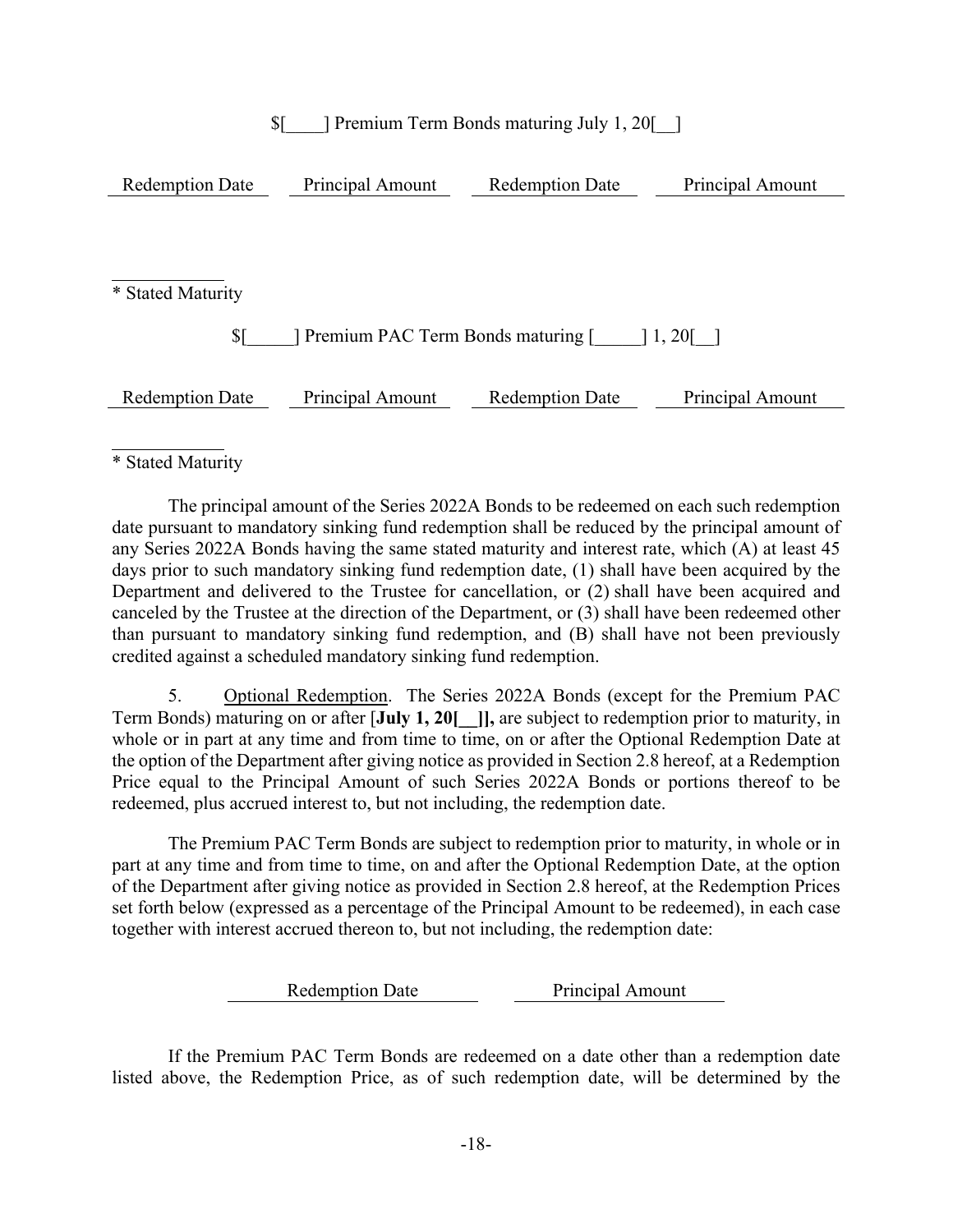Department using straight-line interpolation between the Redemption Prices for the redemption dates listed above immediately preceding and succeeding such redemption date.

At least 45 days prior to, or such later date as the Trustee will accept, any redemption date described in the immediately preceding paragraph, or such later date as the Trustee will accept, the Department shall give a Letter of Instructions to the Trustee accompanied by a Cashflow Certificate specifying the Principal Amount of Series 2022A Bonds to be redeemed and the date of such redemption and identifying the Series 2022A Bonds by the maturity date of such Series 2022A Bonds and the source of funds to be utilized to redeem such Series 2022A Bonds.

## Section 2.8. Notice of Redemption.

1. Subject to Section 2.6 hereof, notice of the call for any redemption other than pursuant to Section 2.7.1 hereof, identifying the Series 2022A Bonds or portions thereof to be redeemed, shall be given by the Trustee as provided in Section 405 of the Indenture.

2. Any notice given as provided in this Section shall be conclusively presumed to have been duly given, whether or not the registered owner of such Series 2022A Bonds receives the notice.

Section 2.9. Creation of Additional Funds, Accounts and Subaccounts and Application Thereof.

1. Pursuant to the provisions of subsection 3 of Section 502 of the Indenture, there is established by this Section 2.9 for the Series 2022A Bonds, an Account in the Interest Fund and the Principal Fund. Each such Account shall be known and designated as the "2022A Account", with the blank containing an appropriate reference to the Fund to which such Account relates. There is also hereby established for the Series 2022A Bonds two additional Funds designated as the "2022A Bond Proceeds Fund" and the "2022A Rebate Fund." Within each of the Cost of Issuance Fund, the Expense Fund, the Mortgage Loan Fund, the Revenue Fund, the Special Redemption Fund and the Residual Revenues Fund, there is hereby established an Account to be known and designated as the "2022A \_\_\_\_\_\_\_\_ Account" with the blank containing an appropriate reference to the Fund to which such Account relates. Within the 2022A Mortgage Loan Account, there is also hereby established for the Series 2022A Bonds two additional subaccounts designated as the "2022A Down Payment Assistance Subaccount" and the "2022A Administrative Subaccount."

2. Unless an Event of Default shall have occurred and be continuing, Revenues from the 2022A Mortgage Certificates or from the investment or reinvestment of moneys on deposit in each Account for the Series 2022A Bonds shall be kept separate and apart from the Revenues attributable to other Mortgage Certificates or attributable to the investment and reinvestment of the moneys on deposit under the Indenture with respect to any other Series. The Accounts shall be for the equal benefit of the Holders of all of the Bonds. The segregation of the Accounts as required by this Section 2.9 is for the purpose of making the calculations required by Sections 143(g) and 148 of the Code, and is not for the purpose of giving a priority or preference to the Bonds of one Series over that of another Series. Except as provided in this Section, the Revenues and proceeds of a Series shall continue to be used as provided in Article V of the Indenture.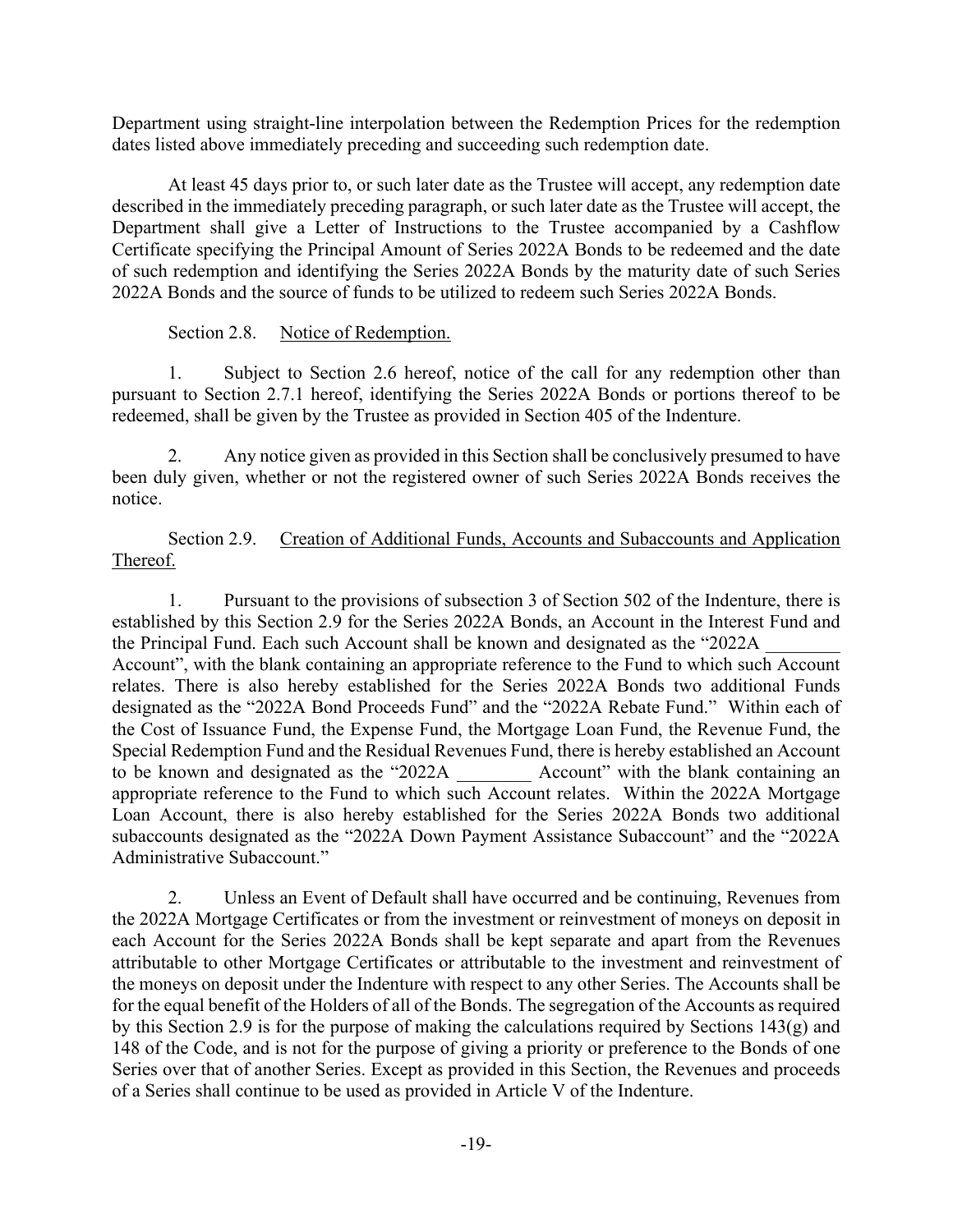Section 2.10. Initial Deposits. On the Issuance Date, as shall be more fully set forth in a Letter of Instructions, the Trustee shall deposit the proceeds of the Series 2022A Bonds into the 2022A Bond Proceeds Fund. There shall be transferred from the 2022A Bond Proceeds Fund the amounts specified in a Letter of Instructions authorizing the authentication and delivery of the Series 2022A Bonds, for deposit to the Funds and Accounts specified therein. After completion of such transfers, the 2022A Bond Proceeds Fund shall be closed. After payment of all costs, any funds remaining in the 2022A Cost of Issuance Account shall be transferred to the Residual Revenues Fund pursuant to a Letter of Instructions from the Department.

Section 2.11. Form of Series 2022A Bonds. (a) Each Series 2022A Bond shall be in substantially the form and tenor of Exhibit A attached hereto, which Exhibit A is incorporated herein as if fully set forth in this Series Supplement, with such omissions, insertions, and variations as permitted or required by the Indenture. The registration certificate of the Comptroller of Public Accounts of the State of Texas and the certificate of authentication of the Trustee shall be in the form set forth in Exhibit A. The Department is hereby authorized, in its discretion, to provide for the assignment of CUSIP numbers for the Series 2022A Bonds and to have such CUSIP numbers printed thereon, and the Department may direct the Trustee to use such CUSIP numbers in notices of redemption, provided that any such notice may state that no representation is made by the Trustee or the Department as to the correctness of such CUSIP number either as printed on the Series 2022A Bonds or as contained in any notice of redemption. There may be printed on or attached to each Series 2022A Bond registered in the name of the Bond Depository a schedule for the purpose of notation by the Bond Depository of the portion of the Principal Amount thereof which shall have been paid and the portion of the Principal Amount thereof which remains Outstanding and unpaid.

(b) Notwithstanding the foregoing, the Initial Bond shall be in the form set forth in Exhibit A, with the following modifications:

Immediately under the name of the bond issue and the legends, the existing headings shall be omitted and replaced with the following headings:

"No.TR-1 Dated Date: February [ \_ ], 2022 \$[\_\_\_\_\_]

Registered Owner: RBC CAPITAL MARKETS, LLC

Principal Amount: [ \_\_\_ ] DOLLARS"

(ii) The first paragraph shall be replaced with the following:

The TEXAS DEPARTMENT OF HOUSING AND COMMUNITY AFFAIRS (herein called the "Department"), a public and official agency of the State of Texas, acknowledges itself indebted to, and FOR VALUE RECEIVED, hereby promises to pay to the registered owner named above or registered assigns, but solely from the sources and in the manner hereinafter provided, on the maturity date specified below, unless redeemed prior thereto as hereinafter provided, the Principal Amount set forth above in any coin or currency of the United States of America which at the time of payment is legal tender for the payment of public and private debts, and to pay interest on such principal sum to the registered owner hereof in like coin or currency from the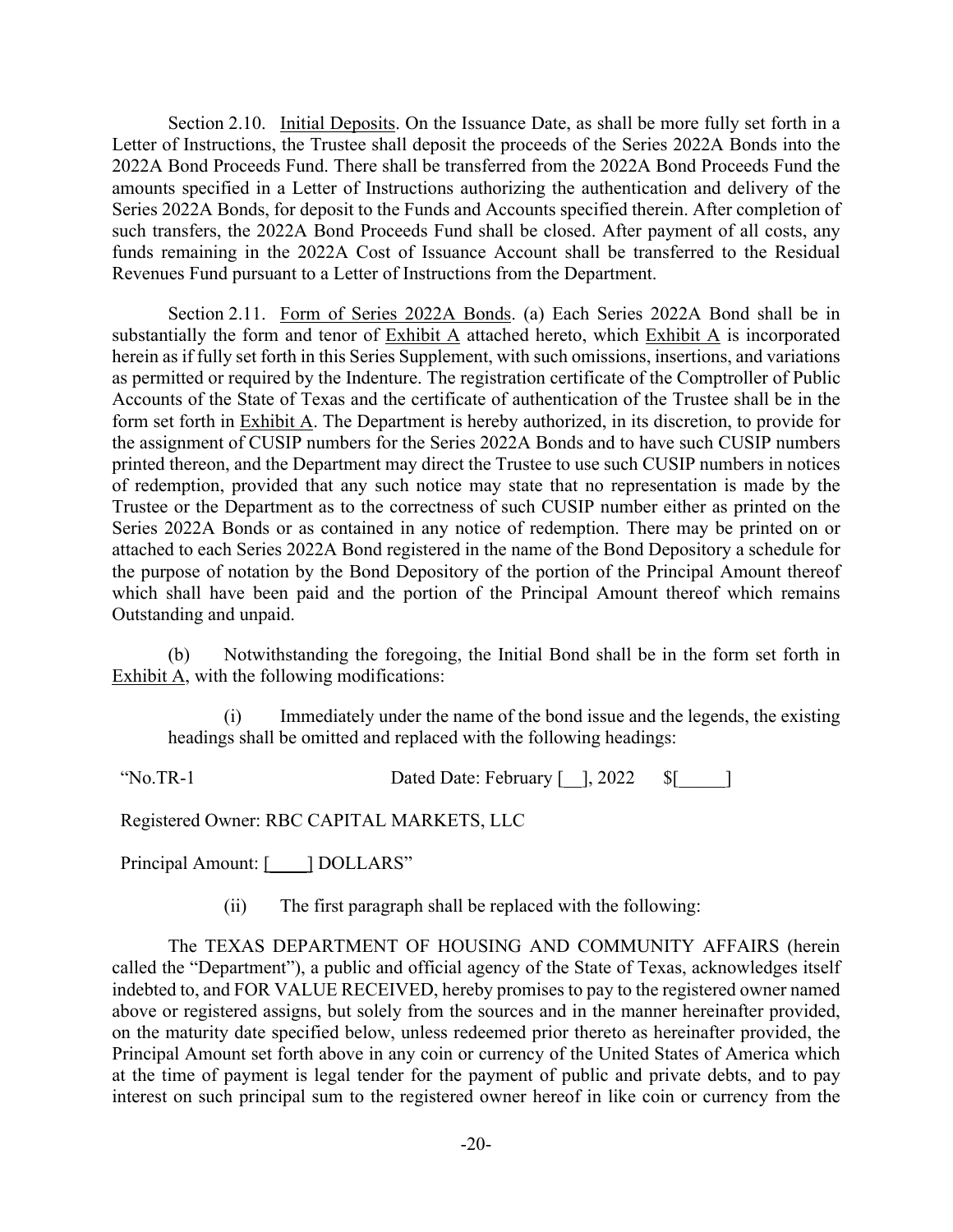Dated Date of this Bond set forth above or from the most recent date to which interest on this Bond (or any Bond in exchange for, or in lieu of, which this Bond was issued), has been paid at the interest rate per annum set forth below, calculated on the basis of a 360-day year composed of twelve 30-day months, payable on [July 1, 2022], and each January 1 and July 1 thereafter (each, an "Interest Payment Date") to the date of maturity or earlier redemption, until the Department's obligation with respect to the payment of such Principal Amount shall be discharged, in accordance with the following schedule:

## [Insert maturity schedule from Section 2.4 of the Series Supplement]

The Principal Amount or Redemption Price of this Bond shall be payable upon presentation and surrender of this Bond, at the applicable office of The Bank of New York Mellon Trust Company, N.A. (such bank and any successor in such capacity being referred to as the "Trustee"). Notwithstanding the foregoing, in no event shall the cumulative amount of interest paid or payable on any Bond (including interest calculated as provided in the Indentures (as defined below), together with all other amounts that constitute interest on the Bonds under the laws of the State of Texas that are contracted for, charged, reserved, taken or received pursuant to the Indentures) through any Interest Payment Date or through the date of payment of such Bond (whether at maturity, by acceleration or upon earlier redemption) exceed the "net interest cost" that will produce a "net effective interest rate" of greater than 15% per annum or, to the extent allowed by law, such greater "net effective interest rate" as may be allowed from time to time. The terms "net interest cost" and "net effective interest rate," as used herein, shall have the respective meanings ascribed to them in Chapter 1204, Texas Government Code, as amended.

## Section 2.12. 2022A Rebate Fund.

1. At the beginning of each Tax Bond Year, the Department shall calculate the estimated Rebate Amount that will be payable on the next occurring Computation Date, as set forth in Section 4.6.1(ii). In calculating the Rebate Amount, the Department may rely upon a Counsel's Opinion or an opinion of a Rebate Analyst that the method of calculation utilized by the Department complies with the requirements of Section 148 of the Code and Section 1.148-3 of the Regulations. If, in making such calculations, the Department determines that there is an insufficient amount currently on deposit in the 2022A Rebate Fund to make the payment required by Section 4.6.1(ii) hereof, then the Department shall (i) immediately transfer the amount of such deficiency from any other account in the Expense Fund or (ii) instruct the Trustee to transfer such amount to the 2022A Rebate Fund from the Revenue Fund and the Trustee shall transfer from the 2022A Revenue Account to the 2022A Rebate Fund the amounts so specified, all in accordance with Section 505 of the Indenture. If, in making such calculations, the Department determines that there is a negative Rebate Amount, then the Department may direct the Trustee in writing to transfer from the 2022A Rebate Fund to the 2022A Revenue Account the amount then on deposit in the 2022A Rebate Fund.

2. All earnings resulting from the investment of amounts on deposit in the 2022A Rebate Fund shall be credited to the 2022A Rebate Fund.

3. No later than 55 day after each Computation Date for the Series 2022A Bonds, the Department shall deliver the items set forth in Section 4.6.1 to the Trustee. Not later than 60 days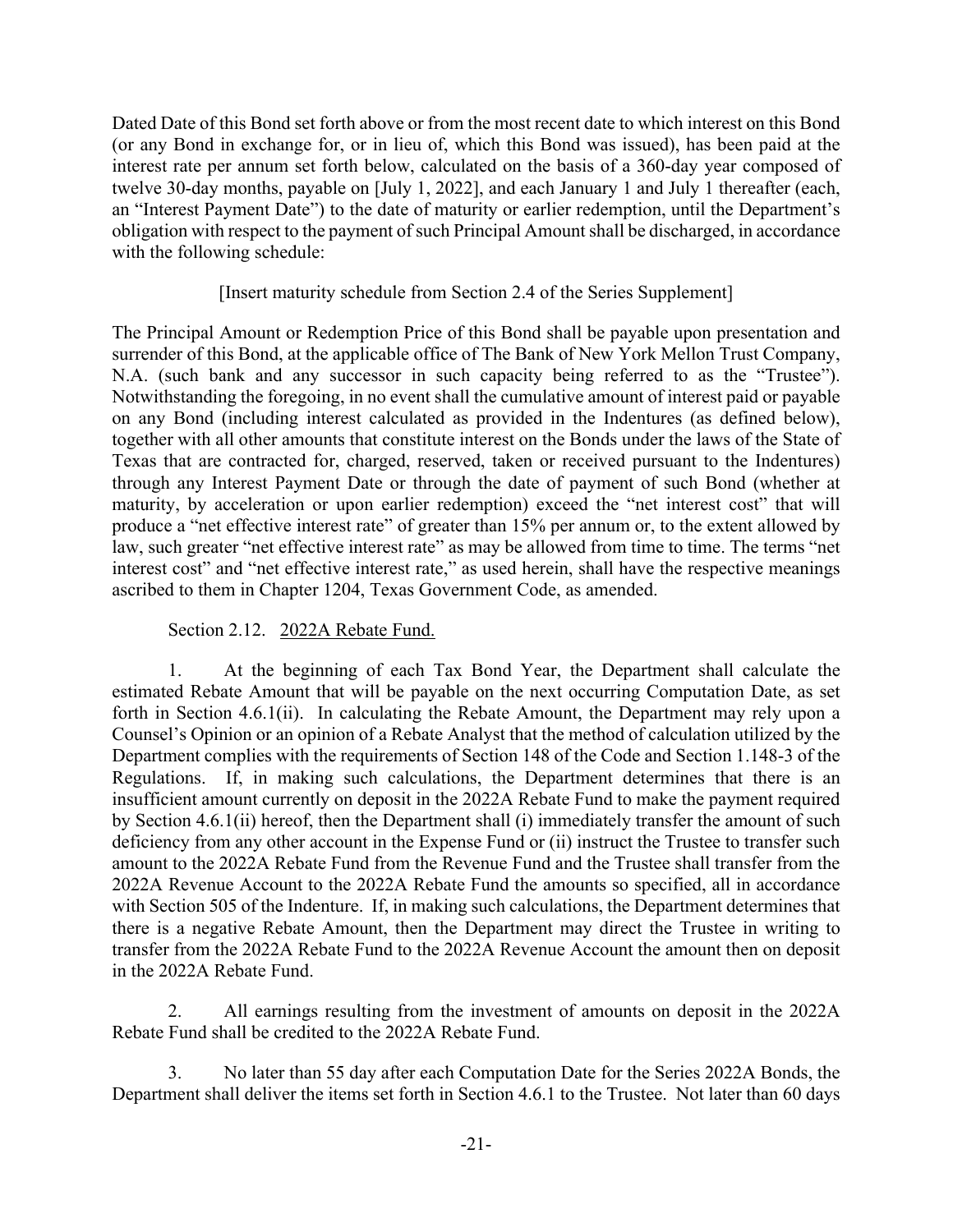after each Computation Date for the Series 2022A Bonds, the Trustee shall withdraw from the 2022A Rebate Fund the amounts described in Section 4.6.1(ii) hereof and remit to the United States of America the amounts required to be paid to the United States of America in accordance with written instructions from the Department, which shall be in compliance with Sections 1.148-1 through 1.148-8 of the Regulations or any successor regulation.

4. If the Department discovers or is notified that any amount due to the United States of America in an amount described in Section 4.6.1(ii) has not been paid to the United States of America pursuant hereto as required or that any payment paid to the United States of America pursuant hereto has failed to satisfy any requirement of Section 148(f) of the Code or Section 1.148-3 of the Regulations (whether or not such failure shall be due to any default by the Department or the Trustee), the Department, shall immediate transfer any amounts due as set forth in Section 4.6.2 and shall deliver to the Trustee any documents required pursuant to Section 4.6.2. Upon receipt of such amount and documentation relating thereto, the Trustee shall withdraw from the 2022A Rebate Fund the amounts described in Section 4.6.2 and remit to the United States of America the amounts required to be paid in accordance with written instructions from the Department, which shall be in compliance with Regulations Sections 1.148-1 through 1.148-8 or any successor regulation.

5. Each payment required to be made to the United States of America pursuant to this Section shall be submitted to the Internal Revenue Service Center, Philadelphia, Pennsylvania 19255 or such other address as provided by law or regulation and shall be accompanied by Internal Revenue Service Form 8038-T properly completed by the Department with respect to the Series 2022A Bonds.

Section 2.13. Transfers from 2022A Residual Revenues Account. Unless otherwise directed pursuant to a Letter of Instructions accompanied by a Cashflow Certificate, on each Interest Payment Date and each date fixed for the redemption of the Series 2022A Bonds, to the extent funds are not available in the 2022A Revenue Account to pay interest or principal due on the Series 2022A Bonds, the Trustee shall transfer from the 2022A Residual Revenues Account to the 2022A Interest Account or the 2022A Principal Account an amount which, when added to any amounts already on deposit therein, will equal the amount of interest and principal to become due and payable on the Series 2022A Bonds on such date.

Section 2.14. 2022A Mortgage Loan Account. The 2022A Mortgage Loan Account established pursuant to Section 2.9 hereof shall be credited with all amounts deposited therein from whatever source. The amounts in such Account shall be used to purchase, on each Certificate Purchase Date within the Certificate Purchase Period, 2022A Mortgage Certificates. On [1, 20]. I, unless the Certificate Purchase Period is extended in accordance with Section 5.2 hereof, unexpended proceeds of the Series 2022A Bonds shall be transferred from 2022A Mortgage Loan Account to the 2022A Special Redemption Account in accordance with Section 2.7.1 hereof.

## Section 2.15. 2022A Mortgage Certificate Acquisition.

1. The Department has determined that the Supplemental Mortgage Security for the 2022A Mortgage Loans shall be the guaranty of timely payment of principal and interest provided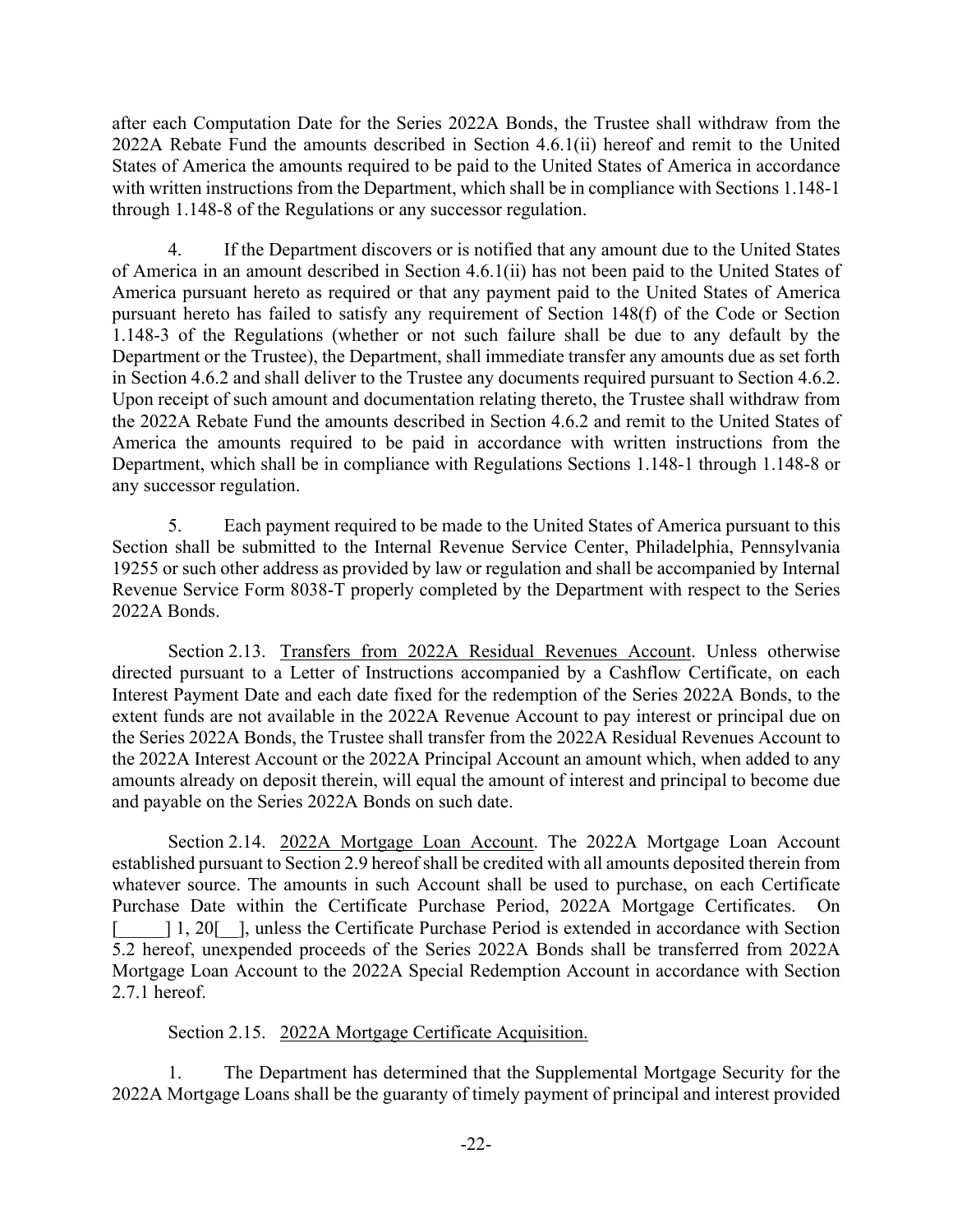by Ginnie Mae pursuant to the Ginnie Mae Certificates. Accordingly, the purchase of the 2022A Mortgage Loans shall be accomplished through the purchase of Ginnie Mae Certificates in accordance with the Program Agreement, and no 2022A Mortgage Loan shall be eligible for purchase unless it has been included in a Mortgage Pool and the beneficial ownership thereof is represented by a 2022A Mortgage Certificate.

2. On each applicable Certificate Purchase Date, the Trustee shall purchase Ginnie Mae Certificates at the Ginnie Mae Certificate Purchase Price from amounts available in the 2022A Mortgage Loan Account in accordance with this subsection 2 unless otherwise instructed by the Department in a Letter of Instructions.

3. Each 2022A Mortgage Certificate purchased shall bear interest at the applicable Pass-Through Rate. Ginnie Mae Certificates shall be accepted by the Trustee only if:

(i) The Ginnie Mae Certificates acquired by the Trustee on behalf of the Department shall be held at all times by the Trustee in trust for the benefit of the Bondholders and shall be registered in the name of the Trustee or its nominee or credited to the account of the Trustee at a clearing corporation as defined under and pursuant to the Uniform Commercial Code applicable to such corporation, which corporation shall be registered as a "Clearing Agency" pursuant to Section 17A of the Securities Exchange Act of 1934, as amended. For a Ginnie Mae Certificate that is in the form of a book-entry maintained on the records of the Participants Trust Corporation, or any successor depository institution ("PTC") ("Book Entry Security"), the Trustee shall receive confirmation from PTC that PTC has made an appropriate entry in its records of the transfer of such Book Entry Security to a limited purpose account of the PTC Participant (defined below), and identifying such Book Entry Security as belonging to the Trustee, so that the Trustee at all times has a first priority perfected security interest in such Ginnie Mae Certificates. The "PTC Participant" (if not the Trustee) shall be a "financial intermediary" (as defined in Section 8-313 of the Uniform Commercial Code as in effect in the state in which the Book Entry Security is deposited) which is a participant in PTC and which has a custody agreement with the Trustee with respect to the Ginnie Mae Certificate to be transferred as Book Entry Securities through PTC. In the custody agreement, the PTC Participant must agree (w) to act as agent of the Trustee for purposes of causing, upon instructions of the Trustee, the transfer of Book Entry Securities to the PTC account of the PTC Participant, (x) to issue to the Trustee confirmation of the transfer of each Book Entry Security to the PTC Participant, (y) to identify each such Book Entry Security in its records as belonging to the Trustee, and  $(z)$  to accept instructions only from the Trustee with respect to the transfer of such Book Entry Securities. The Ginnie Mae Certificate shall be identified on the records of the PTC Participant as being held by such PTC Participant solely and exclusively for the benefit of the Trustee. The PTC Participant shall send a confirmation to the Trustee of such transfer of the Ginnie Mae Certificate to the PTC Participant. The PTC Participant shall cause each Book Entry Security to be transferred to and held in a Limited Purpose Account (or such other account as may be created or identified in the PTC Rules (the "Rules") in which PTC does not have any lien on any Book Entry Security held therein). The Trustee shall have evidence that (xx) the receiving PTC Participant has delivered to PTC an irrevocable instruction to the effect that all fees arising in connection with the specified Limited Purpose Account are to be charged to another account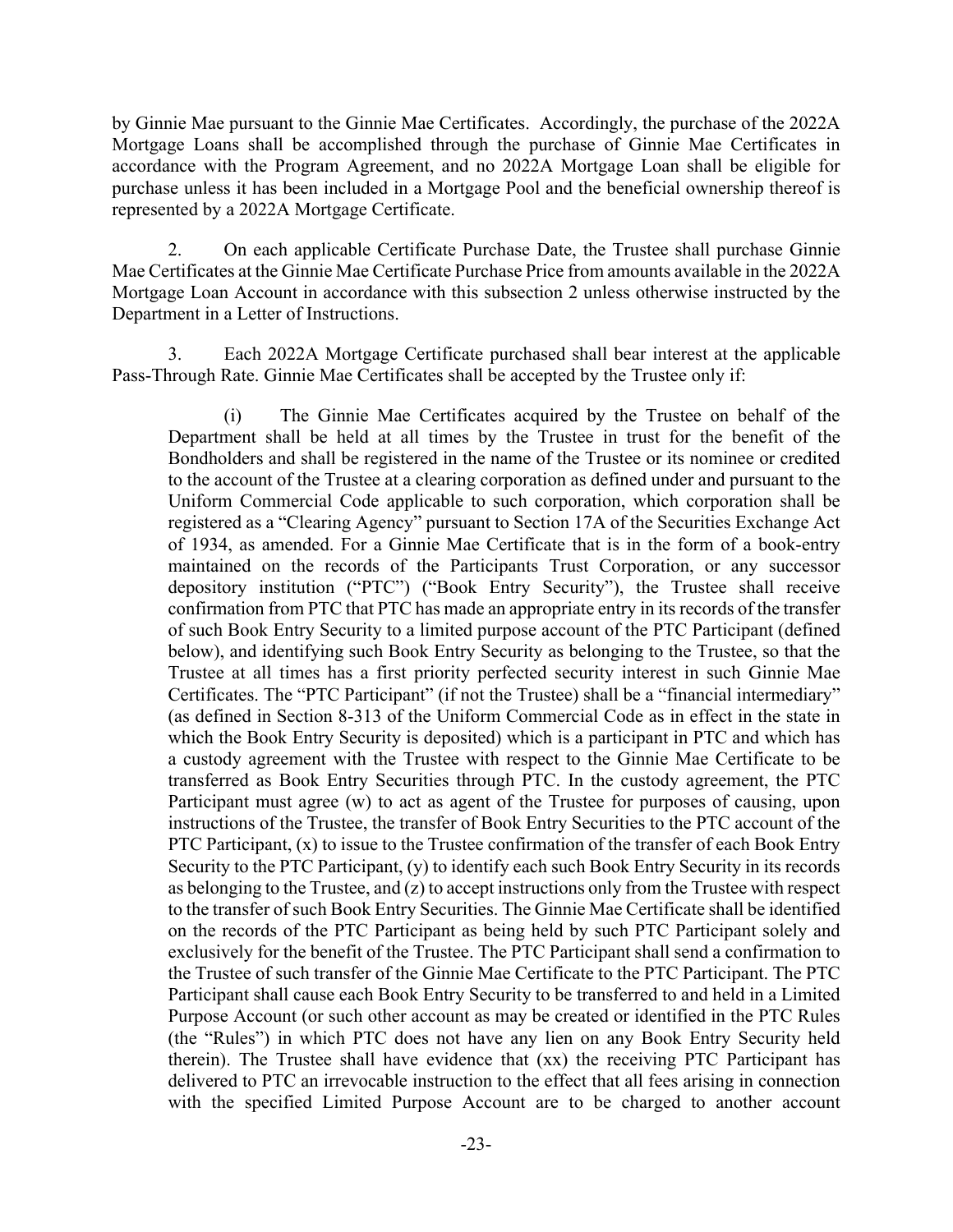maintained by PTC for the receiving PTC Participant, and (yy) PTC has delivered a certificate to the receiving PTC Participant to the effect that, based on the instruction regarding payment of PTC fees, PTC will not charge the specified Limited Purpose Account for so long as the instruction remains in effect. If the Trustee does not receive a payment or advice of payment on a Ginnie Mae Certificate when due (if the Ginnie Mae Certificates are held by the Trustee, on the fifteenth day of each month with regard to Ginnie Mae I Certificates, and twentieth day of each month with regard to Ginnie Mae II Certificates and if the Ginnie Mae Certificates are held by PTC, on the seventeenth day of each month with regard to Ginnie Mae I Certificates and twenty-second day of each month with regard to Ginnie Mae II Certificates), the Trustee shall promptly telephonically notify, and demand payment from Ginnie Mae, in the case of Ginnie Mae I Certificates, or Chemical Bank as paying agent for Ginnie Mae in the case of Ginnie Mae II Certificates. To the extent the Ginnie Mae Certificates are subject to book-entry transfer, the Trustee shall so notify PTC. Notwithstanding the foregoing, the Trustee shall comply with such procedures as are prescribed by Ginnie Mae from time to time.

(ii) Sufficient amounts are available in the appropriate Accounts to pay the applicable Ginnie Mae Certificate Purchase Price.

### ARTICLE III

#### [RESERVED]

#### ARTICLE IV

#### FEDERAL INCOME TAX MATTERS

Section 4.1. General Tax Covenant. The Department covenants not to take any action, or knowingly omit to take any action, within its control, that, if taken or omitted, respectively, would cause the interest on the Series 2022A Bonds to be includable in gross income for federal income tax purposes. In furtherance thereof, the Department covenants to comply with section 103 and 141, 143, and 146 through 150 of the Code and the provisions set forth in the Federal Tax Certificate executed by the Department in connection with the Series 2022A Bonds. The Department and the Trustee may amend this Series Supplement to reflect the deletion or substitution of any such requirement specified in this Article IV in the manner provided in Section 1002 of the Indenture. The Department will not be required to comply with any of the federal tax covenants set forth in this Article IV if the Department has received a Favorable Opinion of Bond Counsel regarding such noncompliance.

Section 4.2. Use of Proceeds. The Department covenants that (a) all of the Proceeds of the Series 2022A Bonds (other than amounts used to pay Costs of Issuance of the Series 2022A Bonds) will be used to finance owner-occupied residences; (b) the Proceeds of the Series 2022A Bonds will not be used in a way that would cause the Series 2022A Bonds to meet the private business use tests set forth in Section 141(b) of the Code; (c) all Proceeds of the Series 2022A Bonds that are to be used to finance owner-occupied residences (i) will be used for such purpose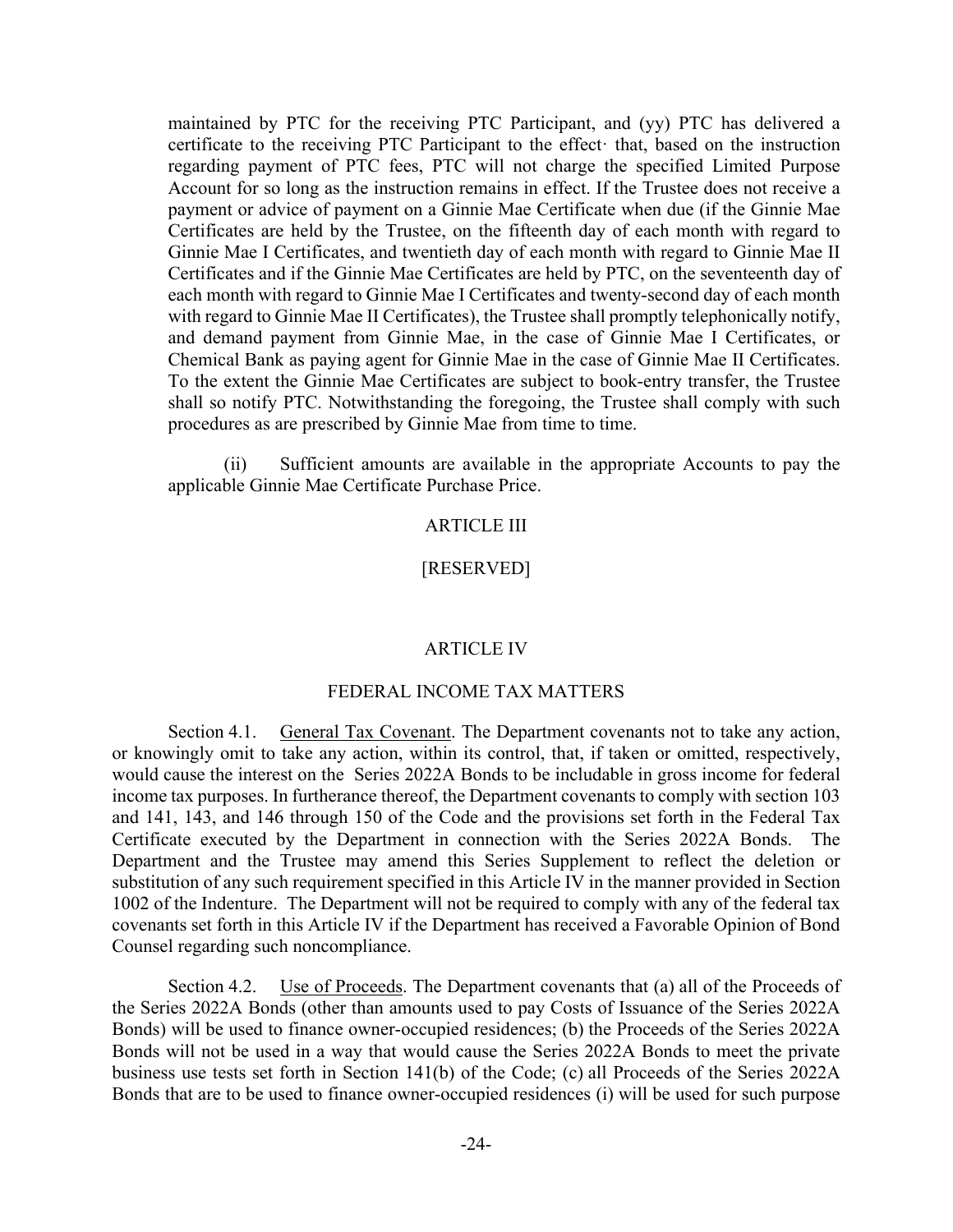within the 42-month period beginning on the Issuance Date of the Series 2022A Bonds or (ii) to the extent not so used, will be used to redeem Series 2022A Bonds within such period; and (d) no portion of the Proceeds of the Series 2022A Bonds will be used to finance any 2022A Mortgage Loan or DPA Loan or to acquire any Mortgage Certificate after the close of such period.

#### Section 4.3. Mortgage Eligibility Requirements.

1. The Department covenants: (i) to attempt in good faith to meet, with respect to each 2022A Mortgage Loan, before the execution thereof, the mortgage eligibility requirements of Section 143(c), (d), (e), (f) and (i) of the Code (as more fully described in subsections 2, 3, 4, 5 and 6, respectively, of this Section 4.3), by placing restrictions in the Program Agreement or other similar agreements that permit the origination and purchase of 2022A Mortgage Loans only in accordance with such requirements and by establishing reasonable procedures to ensure compliance with such requirements, including investigation by the Mortgage Lenders and the Servicer or the Department (or its agent) to determine that each 2022A Mortgage Loan meets such requirements; (ii) to use all due diligence to assure that all of the Proceeds of the Series 2022A Bonds that are applied to the financing of 2022A Mortgage Loans are applied to finance 2022A Mortgage Loans that, as of the date of execution thereof, meet all such requirements; and (iii) to correct any failure to meet such requirements within a reasonable period after such failure is first discovered by causing the non-qualifying 2022A Mortgage Loan to be accelerated or to be replaced with a 2022A Mortgage Loan that meets such requirements if the non-qualifying 2022A Mortgage Loan defect cannot be cured within such reasonable period. The Department covenants that each Mortgage Lender selected for participation in the Program that services Mortgage Loans under the Program shall be required to enter into an agreement or agreements containing, in addition to servicing requirements relating to the Mortgage Loans set forth in Section 710 of the Indenture, that each Mortgage Lender shall represent and warranty that it: (i) maintains an Office of Foreign Assets Control ("OFAC") compliance program, and (ii) is responsible for and best positioned to conduct OFAC scanning of all relevant data with respect to the serviced portfolio (including borrower names/addresses) in accordance with its OFAC compliance program. As used herein, "OFAC compliance program" shall refer to those programs, policies, procedures and measures designed to ensure compliance with, and prevent violations of, all economic sanctions, laws, rules, regulations, executive orders and requirements administered by OFAC, or any other applicable authority with jurisdiction over such Mortgage Lender. Each Mortgage Lender shall agree to, among other things: (i) perform effective and timely OFAC scanning in accordance with such Mortgage Lender's OFAC compliance program of all relevant data with respect to the portfolio of assets serviced pursuant to the Indenture; (ii) if a Borrower at any time becomes or is otherwise determined to be an OFAC sanctions target that requires blocking or rejection of a portfolio asset held by the Trustee under or in connection with the Indenture, take all actions required by OFAC regulations, including, without limitation (a) conducting all necessary investigations and communications with OFAC (including reporting) concerning the portfolio assets that such Mortgages Lender determines are subject to OFAC restrictions, (b) blocking the assets of any OFAC sanctions target in such portfolio serviced by such Mortgages Lender (including any related payments from the same), and (c) obtain any licenses from OFAC necessary for such Mortgage Lender and the Trustee to perform their respective services under the Indenture with respect to sanctioned assets and/or borrowers; and (iii) promptly provide notice in writing to the Trustee of any portfolio assets that such Mortgages Lender determines are subject to OFAC restrictions and consult with the Trustee on the action plan to handle those assets.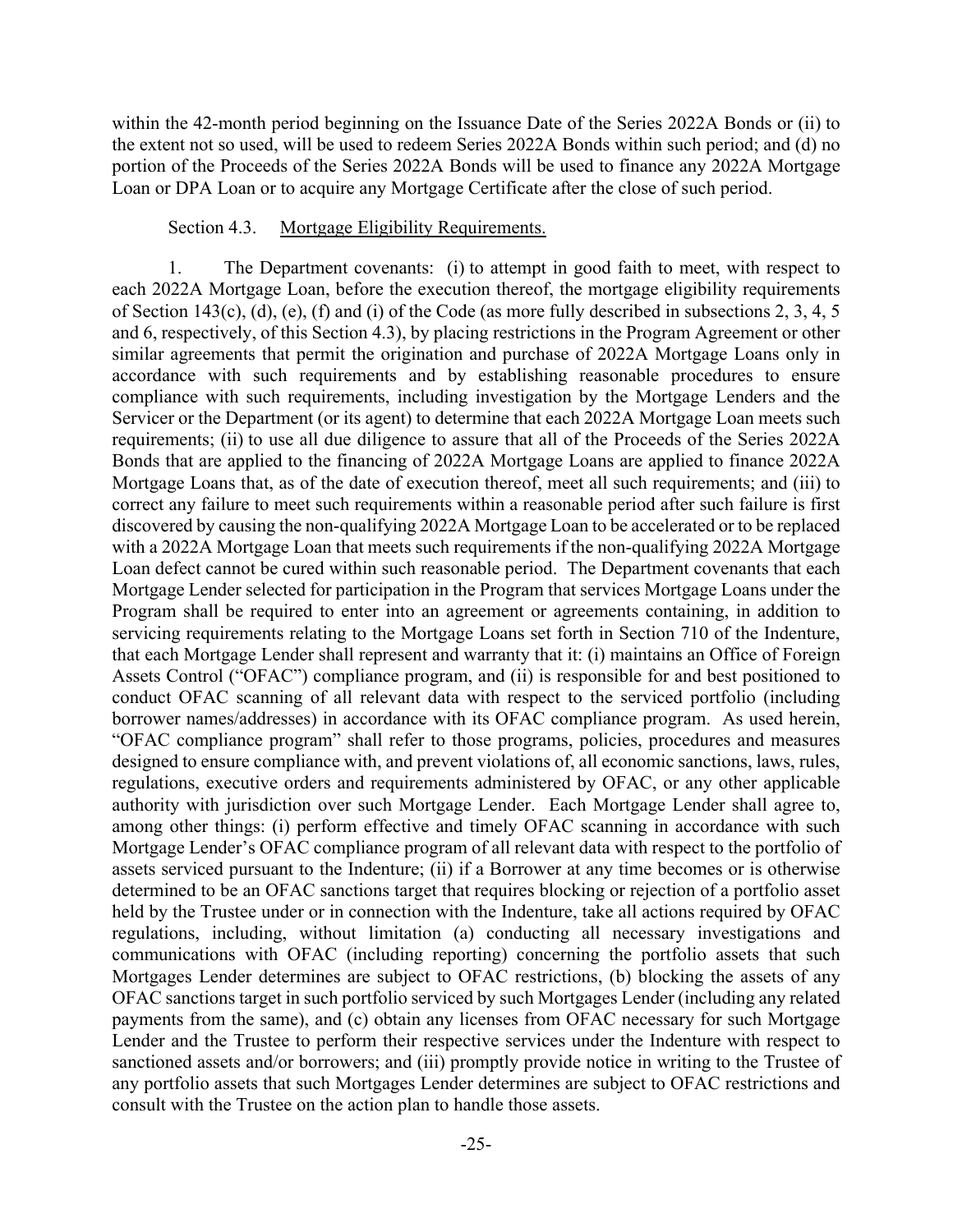2. The Department covenants to require, and the Program Agreement requires, with respect to each 2022A Mortgage Loan, a certification of the Borrower and other appropriate evidence demonstrating that, in accordance with Section 143(c) of the Code, the residence being financed with the proceeds of such 2022A Mortgage Loan is a single-family residence located within the State that the Borrower reasonably expects to occupy as his or her principal residence within a reasonable time (e.g., 60 days) after the financing is provided.

3. The Department covenants to require, and the Program Agreement requires, with respect to each 2022A Mortgage Loan, a certification of the Borrower and other appropriate evidence demonstrating that, in accordance with Section 143(d) of the Code, the Borrower has not had, within the three-year period ending on the date of execution of the applicable 2022A Mortgage Loan, a present ownership interest in a principal residence; provided, however, that (i) the Department may purchase 2022A Mortgage Loans that do not satisfy the foregoing requirement, so long as such purchase does not cause less than 95% of the Net Proceeds of the Series 2022A Bonds to have been used to finance such non-conforming loans; (ii) financings with respect to targeted area residences will be treated as meeting such requirement; (iii) financings described in the Contract For Deed Exception will be treated as meeting such requirement; and (iv) financings of any residence for any veteran (as defined in Section 101 of Title 38, United States Code), if such veteran has not previously qualified for and received financing pursuant to the exception, will be treated as meeting such requirement.

4. The Department covenants to require and the Program Agreement requires, with respect to each 2022A Mortgage Loan, a certification of the Borrower and other appropriate evidence demonstrating that, in accordance with Section 143(e) of the Code, the acquisition cost of the residence being financed with the proceeds of such 2022A Mortgage Loan does not exceed 90% of the average area purchase price applicable to such residence (110% in the case of a targeted area residence).

5. The Department covenants to require and the Program Agreement requires, with respect to each 2022A Mortgage Loan, a certification of the Borrower and other appropriate evidence demonstrating that, in accordance with Section 143(f) of the Code, the Borrower's family income does not exceed: (i) for an individual or a family of two persons, 100% of the applicable median family income (120% in the case of a Borrower acquiring a targeted area residence); or (ii) for a family of three or more persons, 115% of the applicable median family income (140% in the case of a Borrower acquiring a targeted area residence).

6. The Department covenants to require and the Program Agreement requires, with respect to each 2022A Mortgage Loan, a certification of the Borrower and other appropriate evidence demonstrating that, in accordance with Section 143(i) of the Code, the 2022A Mortgage Loan is not made for the purpose of acquiring or replacing an existing mortgage (i.e., that the Borrower does not have an existing mortgage (whether or not paid off) on the residence securing the 2022A Mortgage Loan at any time prior to the execution of the 2022A Mortgage Loan), except for a mortgage falling within the Contract for Deed Exception or a mortgage securing a construction period loan, a bridge loan or other similar temporary initial financing having a term of 24 months or less. The Department further covenants and agrees not to permit the assumption of any 2022A Mortgage Loan unless the requirements described in subsection 2, 3, 4 and 5,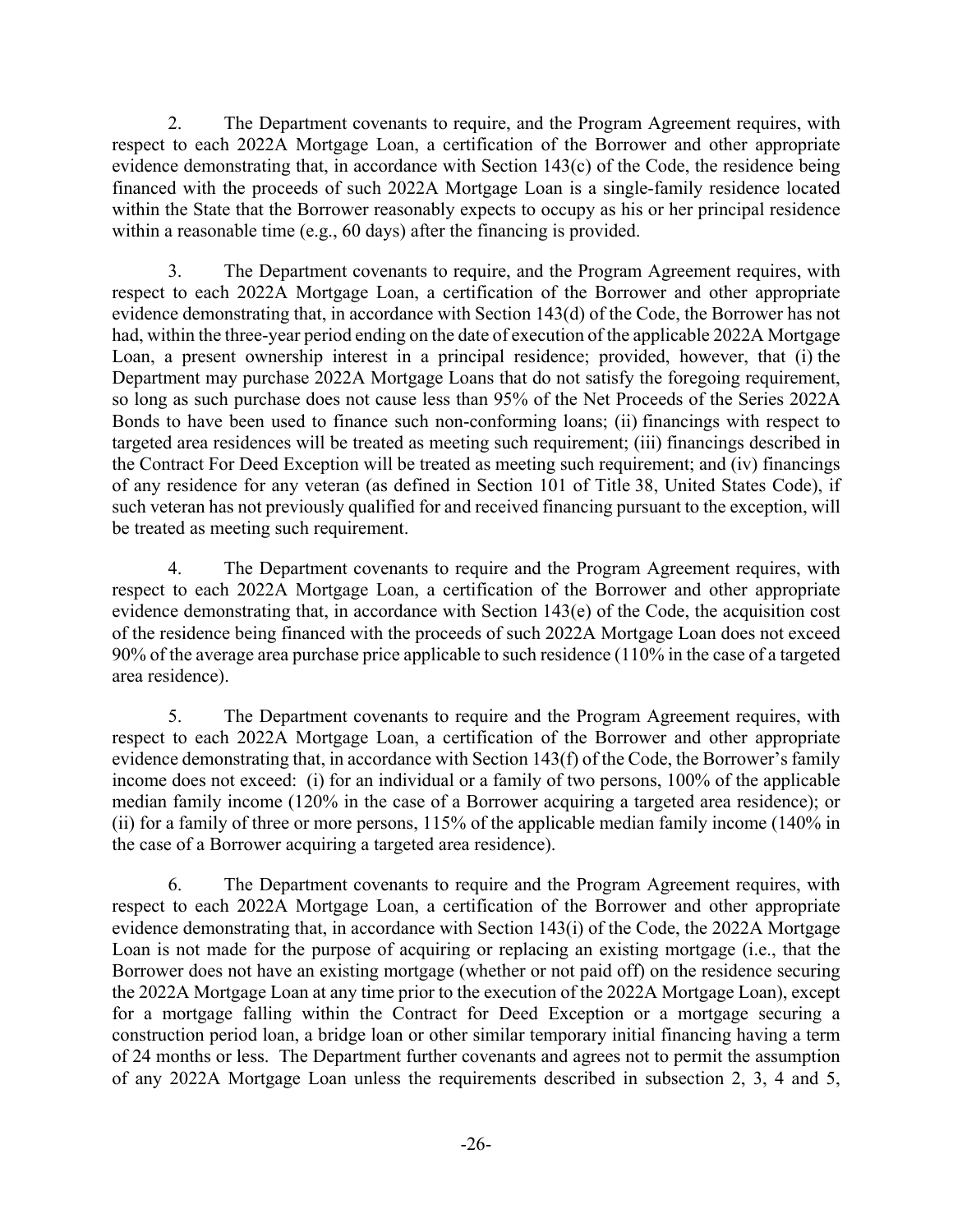respectively, of this Section 4.3 are met with respect to such assumption. Borrowers described in the Contract for Deed Exception shall be treated as meeting the requirements of this paragraph 6.

7. The Department covenants to require and the Program Agreement requires, that each 2022A Mortgage Loan include provisions for acceleration in the event that the Department discovers that any of such mortgage eligibility requirements have not been met with respect to such 2022A Mortgage Loan.

8. The following terms used in this Section 4.3 shall have the respective meanings set forth in Section 143 of the Code and the Regulations promulgated thereunder: acquisition cost, applicable median family income, average area purchase price, family income, mortgage, present ownership interest, principal residence, residence, single family residence, and targeted area residence.

Section 4.4. Targeted Area Residences. The Department covenants that an amount equal to at least 20% of the proceeds of the Series 2022A Bonds that are made available for the purchase of 2022A Mortgage Loans have been or will be made available for at least one year after the date on which owner-financing was first made available with respect to targeted area residences (within the meaning of Section 143(j) of the Code). The Department will attempt with reasonable diligence to use such proceeds to purchase mortgage loans pertaining to such targeted area residences by conducting an advertising campaign reasonably designed to inform the general public of the availability of such proceeds, and shall take such other and further actions to assure that, to the maximum extent practicable, such proceeds are used for such purpose.

Section 4.5. Mortgage Rate. The Department will take all actions necessary to ensure that the blended Yield on the 2022A Mortgage Loans properly allocable under Sections 1.148-1 through 1.148-10 of the Regulations to the Series 2022A Bonds will not exceed the Yield on the Series 2022A Bonds (all as computed by or on behalf of the Department in accordance with Section 143(g) of the Code and Sections 1.148-1 and 1.148-10 of the Regulations) by more than 1.125%. To the extent that the Yield on the 2022A Mortgage Loans exceeds the Yield on the Series 2022A Bonds by more than 1.125%, the Department will make yield reduction payments ("Yield Reduction Payments") to the federal government as set forth in Section 1.148-5(c) of the Regulations and as set forth below.

Section 4.6. Rebate Requirement. The Department covenants to comply with the requirement that "rebatable arbitrage earnings" on the investment of the Gross Proceeds of the Series 2022A Bonds, within the meaning of Section 148(f) of the Code, be rebated to the federal government.

1. Delivery of Documents and Money on Computation Dates. The Department shall deliver to the Trustee, within 55 days after each Computation Date for the Series 2022A Bonds,

(i) a statement, signed by an Authorized Representative of the Department, stating the Rebate Amount for the Series 2022A Bonds as of such Computation Date and the amount of any Yield Reduction Payment due;

(ii) (A) if such Computation Date is an Installment Computation Date, an amount which, together with any amount then held in the 2022A Rebate Fund, is equal to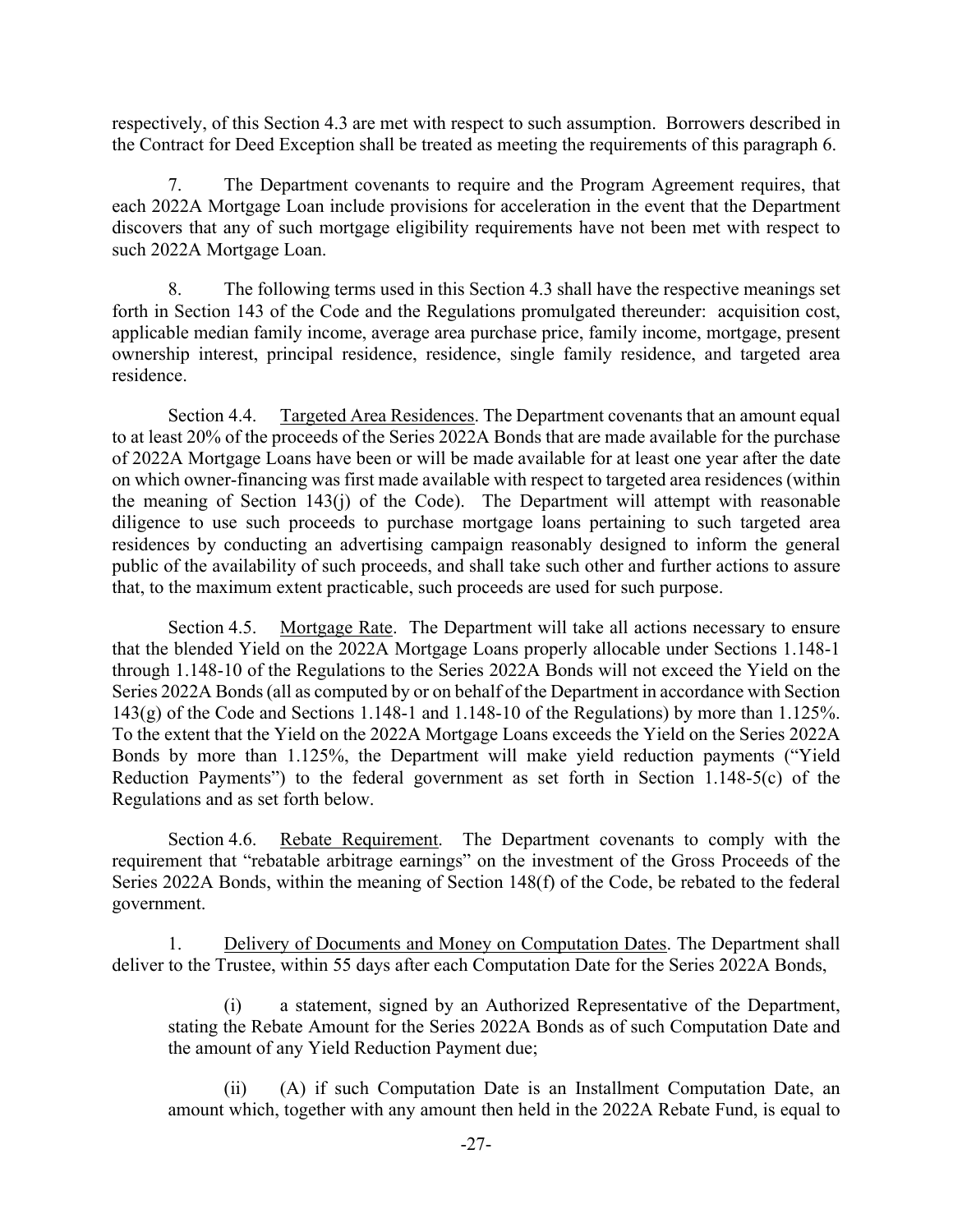at least 90% of the Rebate Amount as of such Installment Computation Date, less any "previous rebate payments" (determined in accordance with Section 1.148-3(f)(1) of the Regulations), made to the United States of America with respect to the Series 2022A Bonds and Yield Reduction Payments, or (B) if such Computation Date is a Final Computation Date, an amount which, together with any amount then held for the credit of the 2022A Rebate Fund is equal to the Rebate Amount as of such Final Computation Date, less any "previous rebate payments" (determined in accordance with Section 1.148-3(f)(1) of the Regulations), made to the United States of America with respect to the Series 2022A Bonds and Yield Reduction Payments; and

(iii) an Internal Revenue Service Form 8038-T, Arbitrage Rebate, Yield Reduction and Penalty in Lieu of Arbitrage Rebate ("Form 8038-T") properly signed and completed as of such Computation Date.

2. Correction of Underpayments. If the Department discovers or is notified that any amount due to the United States of America in an amount described in Section 4.6.1(ii) above has not been paid as required pursuant to Section 2.12 hereof or that any payment paid to the United States of America pursuant hereto has failed to satisfy any requirement of Section 148(f) of the Code or Section 1.148-3 of the Regulations (whether or not such failure shall be due to any default by the Department or the Trustee), the Department will (i) deliver to the Trustee (for deposit to the 2022A Rebate Fund) and cause the Trustee to pay to the United States of America from the 2022A Rebate Fund (A) the Rebate Amount or Yield Reduction Payments that the Department failed to pay, plus any interest specified in Section 1.148-3(h)(2) of the Regulations, if such correction payment is delivered to and received by the Trustee within 175 days after such discovery or notice, or (B) if such correction payment is not delivered to and received by the Trustee within 175 days after such discovery or notice, the amount determined in accordance with clause (A) of this subparagraph plus the 50 percent penalty required by Section 1.148-3(h)(1) of the Regulations, and (ii) deliver to the Trustee and the Department a Form 8038-T completed as of such date. If such Rebate Amount or Yield Reduction Payments, together with any penalty and/or interest due, is not paid to the United States of America in the amount and manner and by the time specified in the Regulations, the Department will take such steps as are necessary to prevent the Series 2022A Bonds from becoming an "arbitrage bond" within the meaning of Section 148 of the Code. The Trustee shall not be liable for any penalties incurred with respect to the calculation and payment of the Rebate Amount or Yield Reduction Payments.

3. Records. The Department will retain all of its accounting records relating to the Funds, Accounts and Subaccounts and all calculations made in preparing the statements described in this Section 4.6 for at least three years after the later of (i) the final maturity of the Series 2022A Bonds or (ii) the first date on which no Series 2022A Bonds is Outstanding.

4. Fees and Expenses. The Department agrees to pay all of the fees and expenses of a nationally recognized bond counsel, a certified public accountant and any Rebate Analyst or other necessary consultant employed by the Department or the Trustee in connection with computing the Yield Reduction Payments and Rebate Amount.

5. No Diversion of Rebatable Arbitrage. The Department will not indirectly pay any amount otherwise payable to the federal government pursuant to the foregoing requirements to any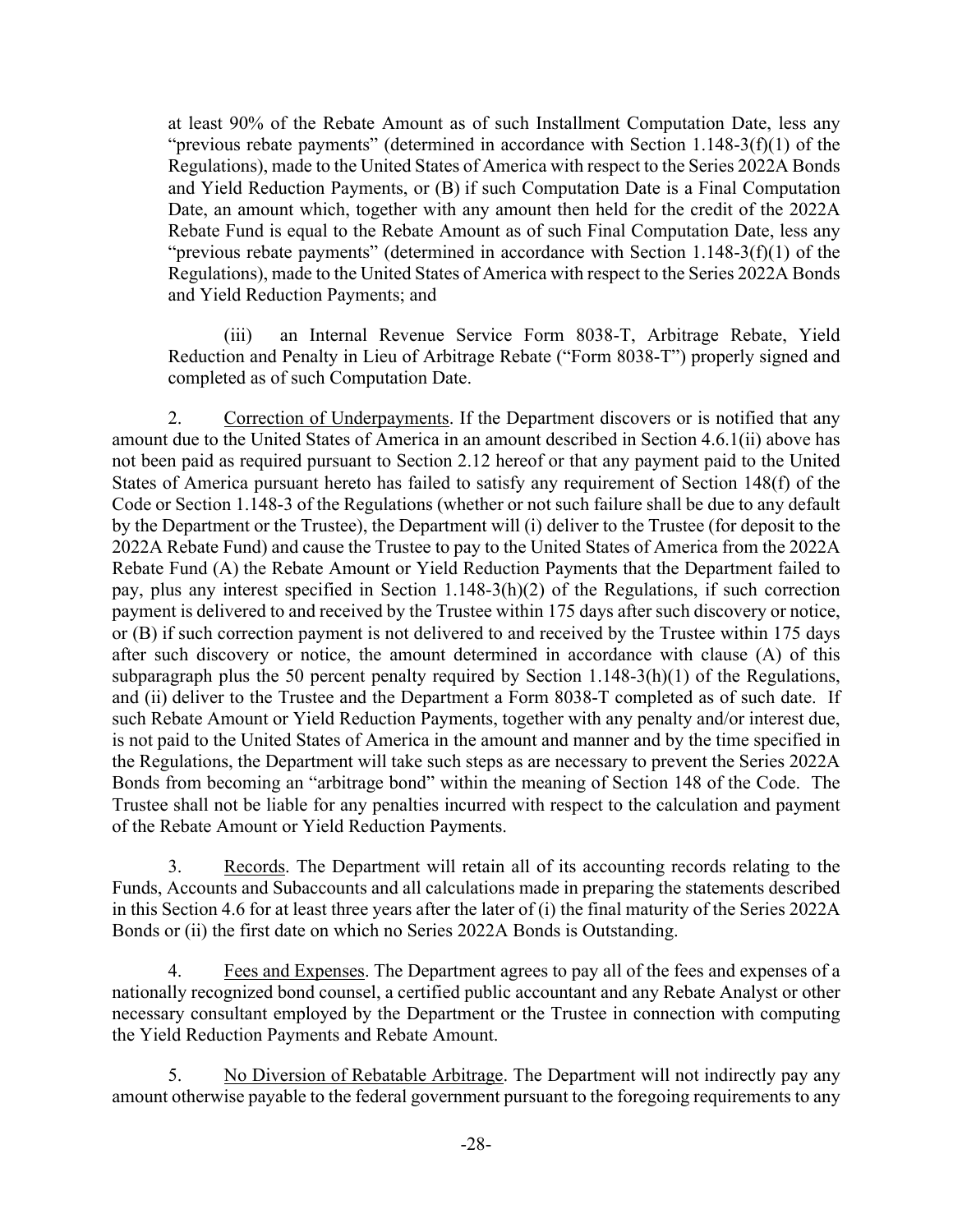person other than the federal government by entering into any investment arrangement with respect to the Gross Proceeds of the Series 2022A Bonds that is not purchased at fair market value (as defined in Section 1.148-5(d)(6)(iii) of the Regulations) or includes terms that the Department would not have included if the Series 2022A Bonds were not subject to Section 148(f) of the Code.

## 6. Rebate Not Required in Certain Circumstances.

(i) Notwithstanding the foregoing, the Department will not be required to perform the obligations set forth in this Section 4.6, except for the obligation to retain accounting records and the payment of expenses as described herein, if (A) the Yield on the Mortgage Loans does not exceed the Yield on the Bonds by more than 1.125% or (B) the Department has not earned any "rebatable arbitrage earnings" and, therefore, is not subject to the rebate obligation set forth in Section 148(f) of the Code. To the extent that the Department will not be required to perform such obligations, the Department will send written notice to the Trustee within 55 days after the applicable Computation Date.

(ii) Notwithstanding anything to the contrary in this Supplemental Indenture requiring a payment to be made based on the Rebate Analyst's calculations showing a rebate being due, no payment will be made by the Trustee to the United States of America if the Department furnishes to the Trustee a Favorable Opinion of Bond Counsel.

Section 4.7. No-Arbitrage Covenant. The Department covenants that it will make such use of the Gross Proceeds of the Series 2022A Bonds and related Revenues, regulate investments of proceeds of the Series 2022A Bonds and related Revenues, and take such other and further action as may be required so that the Series 2022A Bonds will not be "arbitrage bonds" within the meaning of Section 148(a) of the Code. The Department hereby expressly reserves the right to direct the Trustee or any Depository to make specific investments to ensure compliance with this Section 4.7 and Section 4.8.

Section 4.8. Limitations on Investment of Reserve Amounts. The Department covenants that at no time will the aggregate amount of money held in any reasonably required reserve for the Series 2022A Bonds that is invested in Nonpurpose Investments and at a yield higher than the yield on such Series 2022A Bonds, exceed the least of (i) 10% of the Sale Proceeds of the Series 2022A Bonds; (ii) the maximum annual principal and interest requirements on the issue, or (iii) 125 percent of the average annual principal and interest requirements on the issue.

Section 4.9. Limitations on Costs of Issuance. The Department covenants and agrees that the Costs of Issuance financed with the Proceeds of the Series 2022A Bonds will not exceed two percent of the Sale Proceeds of the Series 2022A Bonds.

Section 4.10. No Federal Guaranty. The Department covenants not to take any action, or knowingly omit to take any action within its control, that, if taken or omitted, respectively, would cause any of the Series 2022A Bonds to be "federally guaranteed" within the meaning of Section 149(b) of the Code, except as permitted by Section 149(b) of the Code.

Section 4.11. Information Reporting. The Department covenants and agrees to file or cause to be filed with the Secretary of the Treasury, not later than the 15th day of the second calendar month after the close of the calendar quarter in which the Series 2022A Bonds are issued,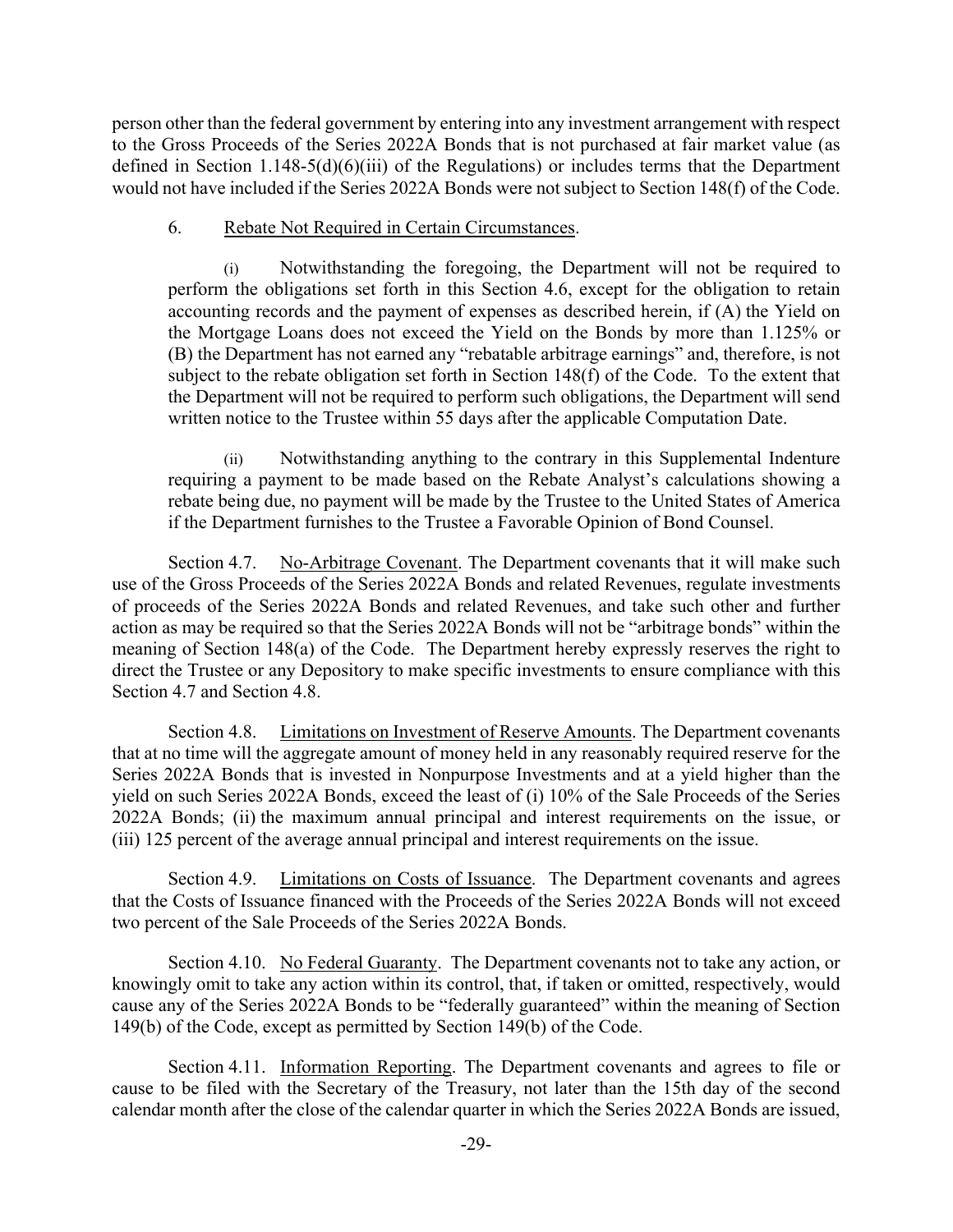an information statement concerning the Series 2022A Bonds, all under and in accordance with Section 149(e) of the Code, and that it will file or cause to be filed such additional information reports as may be required by Section 149(e) of the Code.

Section 4.12. Changes in Use of Mortgaged Property. The Department acknowledges that the provisions of Section 150(b) of the Code (relating to changes in use of property financed with the proceeds of private activity bonds) apply to the 2022A Mortgage Loans (including Mortgage Loans represented by Mortgage Certificates), and covenants to advise each Borrower with respect to a Mortgage Loan of such provisions.

Section 4.13. Use of Repayments to Redeem Series 2022A Bonds. So long as any of the Series 2022A Bonds are Outstanding, the Department covenants that each Mortgage Loan Principal Payment with respect to a 2022A Mortgage Loan received on or after the tenyear anniversary of the Issuance Date will be used to redeem Series 2022A Bonds not later than the close of the first semiannual period beginning after the date such Mortgage Loan Principal Payment is received, unless the Department has received a Favorable Opinion of Bond Counsel and the Department has fulfilled the other requirements of Section 2.7 hereof with respect to the use of such payments to redeem other Bonds.

Section 4.14. Recapture. The Department covenants and agrees to comply with the provisions of Section 143(m) of the Code (regarding the recapture of a portion of the federal subsidy from the use of qualified mortgage bonds) with respect to each 2022A Mortgage Loan.

Section 4.15. Bonds are not Hedge Bonds. The Department covenants and agrees that not more than 50% of the Sale Proceeds of the Series 2022A Bonds will be invested in Nonpurpose Investments having a substantially guaranteed yield for four years or more within the meaning of Section  $149(g)(3)(A)(ii)$  of the Code, and the Department reasonably expects that at least 85% of the spendable proceeds of the Series 2022A Bonds will be used to carry out the governmental purposes of the Series 2022A Bonds within the three-year period beginning on the Issuance Date.

Section 4.16. Sale of 2022A Mortgage Certificates. Notwithstanding any other provision of the Indenture, the Department may sell the 2022A Mortgage Certificates in whole or in part only upon delivery by the Department of (i) a Counsel's Opinion that such sale will not cause all or any portion of the 2022A Mortgage Certificates, or the Series 2022A Bonds to be classified as a "taxable mortgage pool" within the meaning of Section 7701(i) of the Code; and (ii) written confirmation from each Rating Agency that such sale will not adversely affect the then current ratings on the Bonds (determined without regard to any bond insurance or similar credit enhancement).

Section 4.17. Record Retention. The Department will retain all pertinent and material records relating to the use and expenditure of the proceeds of the Series 2022A Bonds until three years after the last Series 2022A Bond is redeemed or paid at maturity, or such other period as authorized by subsequent guidance issued by the Department of Treasury, if applicable. All records will be kept in a manner that ensures their complete access throughout the retention period. For this purpose, it is acceptable that such records are kept either as hardcopy books and records or in an electronic storage and retrieval system, provided that such electronic system includes reasonable controls and quality assurance programs that assure the ability of the Department to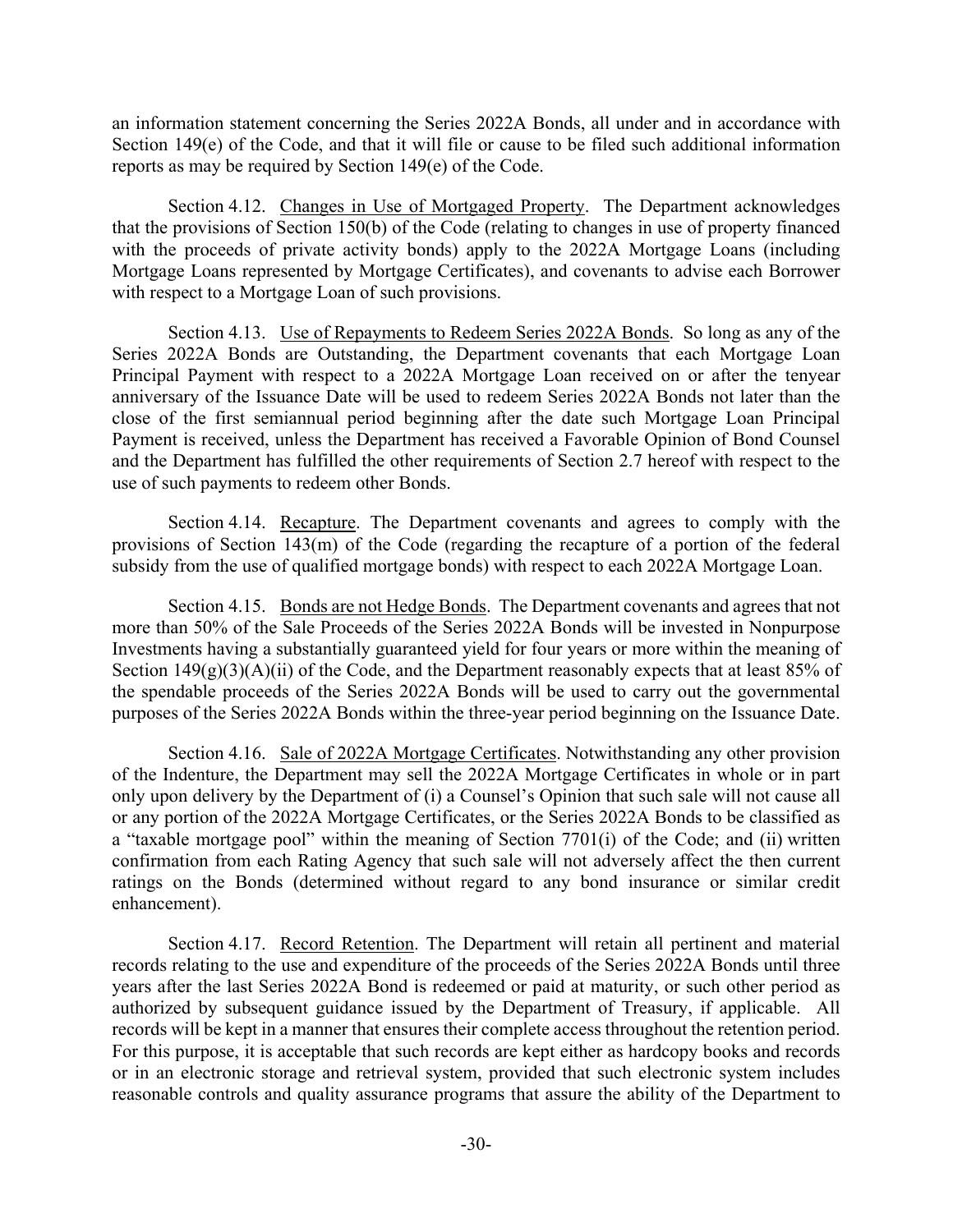retrieve and reproduce such books and records in the event of an examination of the Series 2022A Bonds by the Internal Revenue Service.

Section 4.18. Continuing Obligation. Notwithstanding any other provision of this Supplemental Indenture, the Department's obligations under the covenants and provisions of this Article IV will survive the defeasance and discharge of the Series 2022A Bonds for as long as such matters are relevant to the excludability of interest on the Series 2022A Bonds from gross income for federal income tax purposes.

#### ARTICLE V

#### OTHER MATTERS

Section 5.1. [Reserved].

Section 5.2. Transfer of Unexpended Proceeds. Upon receipt by the Trustee of a certification from the Department as described in Section 2.7.1 hereof, the Trustee shall transfer the amounts set forth in such certification to the 2022A Special Redemption Account to redeem Series 2022A Bonds pursuant to Section 2.7.1. Any amounts in the 2022A Mortgage Loan Account remaining unexpended for acquisition of 2022A Mortgage Certificates on the last day of the Certificate Purchase Period (or such earlier date as directed in writing by the Department), as such date may be extended as provided herein, shall be transferred to the 2022A Special Redemption Account and applied to the redemption of Series 2022A Bonds pursuant to Section 2.7.1. The Certificate Purchase Period for amounts in the 2022A Mortgage Loan Account may be extended to a date certain as set out in a Letter of Instructions to the Trustee, but not later than  $\lceil \frac{1}{20} \rceil$ , upon delivery to the Trustee no later than 30 days prior to the last day of the then existing Certificate Purchase Period of the following:

(i) a Favorable Opinion of Bond Counsel; and

(ii) confirmation from each Rating Agency that such extension will not adversely affect the rating on the Series 2022A Bonds assigned by such Rating Agency.

The Department shall provide written notice to the Servicer at least thirty (30) days prior to the last day of the then existing Certificate Purchase Period of any such proposed extension of the Certificate Purchase Period.

Section 5.3. Application of Amounts in 2022A Revenue Account.

1. Unless otherwise directed by the Department pursuant to a Letter of Instructions accompanied by a Cashflow Certificate and a confirmation from each Rating Agency of the then current ratings on the Series 2022A Bonds, all Revenues received with respect to the 2022A Mortgage Certificates shall be deposited in the 2022A Revenue Account.

2. Pursuant to subsection 3 of Section 505 of the Indenture, the Trustee shall transfer from the Revenue Fund amounts on deposit therein in the following order of priority: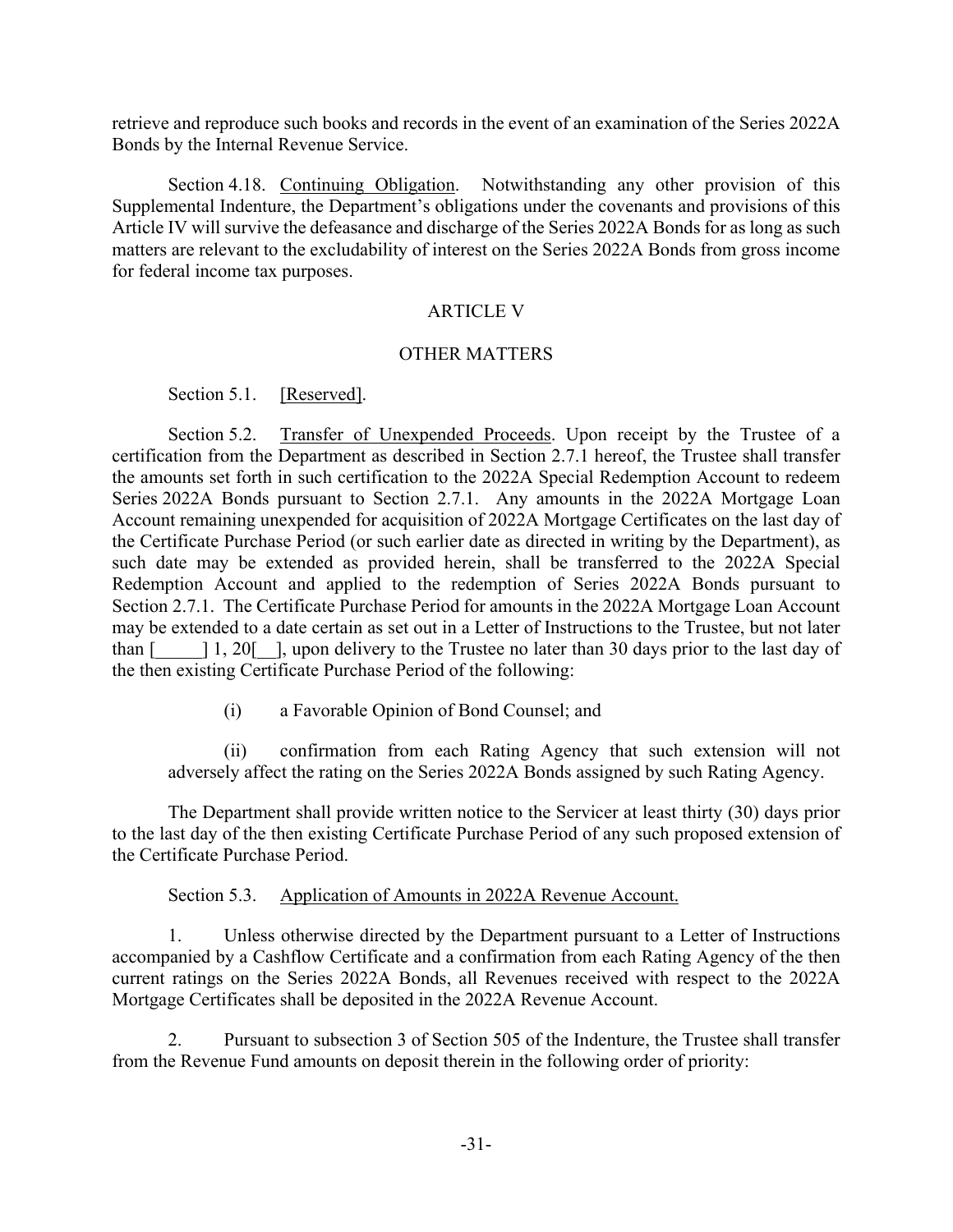(i) First, on each Interest Payment Date or any other date for the redemption of the Series 2022A Bonds, to the 2022A Interest Account, to the extent required so that the balance in said account equals the amount of interest which will be due and payable on the Series 2022A Bonds on such Interest Payment Date or redemption date;

(ii) Second, monthly, upon receipt of Mortgage Loan Principal Payments, to the 2022A Principal Account, one-sixth of the amount required to pay maturing principal and the unsatisfied balance of any Sinking Fund Installment on any Series 2022A Bonds on the next Interest Payment Date;

(iii) Third, monthly, upon receipt of Mortgage Loan Principal Payments, to the 2022A Special Redemption Account, the amount required to reduce the Outstanding principal amount of the Premium PAC Term Bonds to the Premium PAC Term Bonds Outstanding Applicable Amount for such monthly period, and the Trustee shall use such funds either on the next Interest Payment Date, or if the Outstanding Series 2022A Bonds as of such Interest Payment Date are less than the Series 2022A Cumulative Applicable Amount, on the first day of the next month for which notice can be given following such Interest Payment Date to redeem Series 2022A Bonds pursuant to Section 2.7.2 hereof; and

(iv) Fourth, monthly, upon receipt of Mortgage Loan Principal Payments, to the 2022A Special Redemption Account, any remaining Mortgage Loan Principal Payments to be applied monthly to the redemption of Series 2022A Bonds pursuant to Section 2.7.2 hereof.

Section 5.4. Application of Residual Revenues. If directed by a Letter of Instructions, the Trustee shall transfer any amounts set forth or described in such Letter of Instructions from the 2022A Residual Revenues Account to the 2022A Special Redemption Account to redeem Series 2022A Bonds in accordance with Section 2.7.3 hereof.

Section 5.5. Limitations on Mortgage Loans. The Department covenants and agrees that each Mortgage Loan contained in a mortgage pool represented by a 2022A Mortgage Certificate shall satisfy the following requirements:

each 2022A Mortgage Loan shall bear interest (which interest shall be payable in arrears) at the applicable rate in accordance with the Program Agreement;

(ii) each 2022A Mortgage Loan shall have a term of 30 years and shall provide for level monthly payments and full amortization over the term thereof;

(iii) each 2022A Mortgage Loan shall be secured by a Mortgage creating a first lien on the residence being financed with the proceeds of such 2022A Mortgage Loan;

(iv) each 2022A Mortgage Loan shall be (A) insured by the FHA pursuant to Section 203, 221(d)(2) or 234(c) of the National Housing Act of 1934, as amended, in accordance with the applicable standards of the FHA, (B) guaranteed by the VA under the Servicemen's Readjustment Act of 1945, as amended, in accordance with applicable standards of the VA, or (C) guaranteed by RHS under the Cranston-Gonzales National Affordable Housing Act of 1990;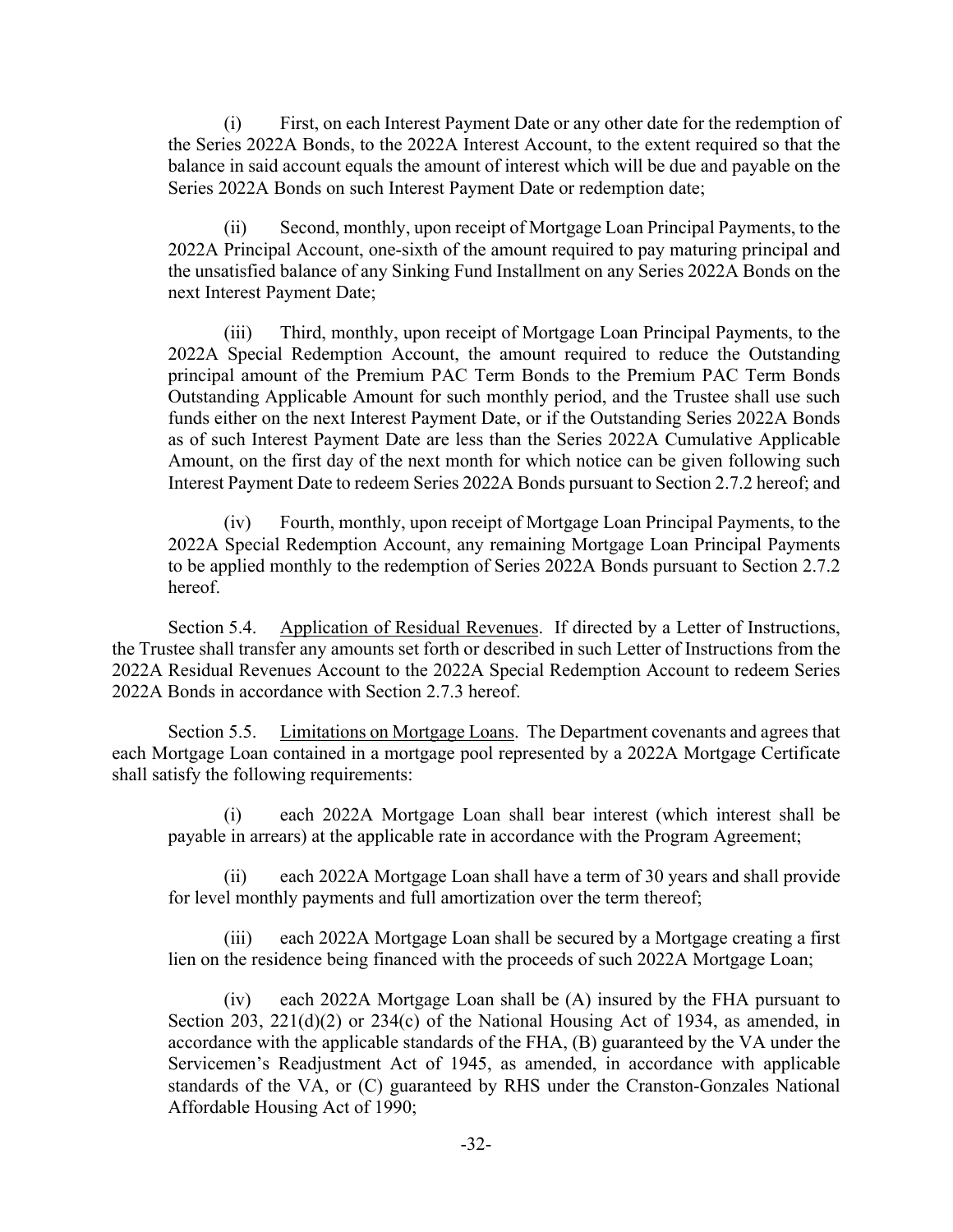(v) each 2022A Mortgage Loan shall be further secured by Supplemental Mortgage Security in the form of the guaranty provided by Ginnie Mae pursuant to a Ginnie Mae Certificate;

(vi) each residence financed with a 2022A Mortgage Loan shall be a single family attached or detached house, a single unit in a condominium development or a planned unit development or a qualifying duplex (but not a triplex or fourplex or manufactured housing that is not permanently affixed to real property owned by the Borrower);

(vii) each 2022A Mortgage Certificate shall be acquired by the Department with moneys disbursed from the 2022A Mortgage Loan Account during the Certificate Purchase Period; and

(viii) such other requirements as may be set forth in the Program Agreement.

The Department covenants and agrees that each DPA Loan meets the requirements set forth in the Program Guidelines.

Section 5.6. Covenant Relating to the Program Agreement. The Department represents and covenants that the Program Agreement incorporates the requirements set forth in Article IV and Section 5.5 of this Series Supplement. The Department further covenants and agrees to obtain, prior to or upon any amendment thereof, a Counsel's Opinion that: (i) the form and substance of such amendment are consistent with the requirements of the Indenture and this Series Supplement; and (ii) that the execution and delivery of such amendment by the Department, the Trustee and one or more Mortgage Lenders, and the consummation of the transactions contemplated thereby, will not adversely affect the exclusion of the interest on the Series 2022A Bonds from the gross income of the Holders thereof for purposes of federal income taxation.

Section 5.7. Depository. In accordance with Section 914 of the Indenture, the Department hereby appoints the Texas Treasury Safekeeping Trust Company as Depository for the purpose of holding, administering and investing the moneys and securities required to be credited to all Accounts, all as more fully provided in the Depository Agreement.

Section 5.8. Certain Requirements Applicable to Cashflow Statements. The Department covenants and agrees, with respect to each Cashflow Statement filed with the Trustee, that such Cashflow Statement shall demonstrate the sufficiency of the anticipated Revenues (as more fully set forth in Section 711 of the Indenture).

Section 5.9. Certain Conditions of Issuance of the Series 2022A Bonds. The Series 2022A Bonds shall be executed by the Department and, except for the Initial Bond, shall be delivered to the Trustee and thereupon shall be authenticated by the Trustee and delivered by it to the Department or upon its order, but only upon receipt by the Trustee of the following (in addition to the documents required under the Indenture):

(i) an executed counterpart of this Series Supplement;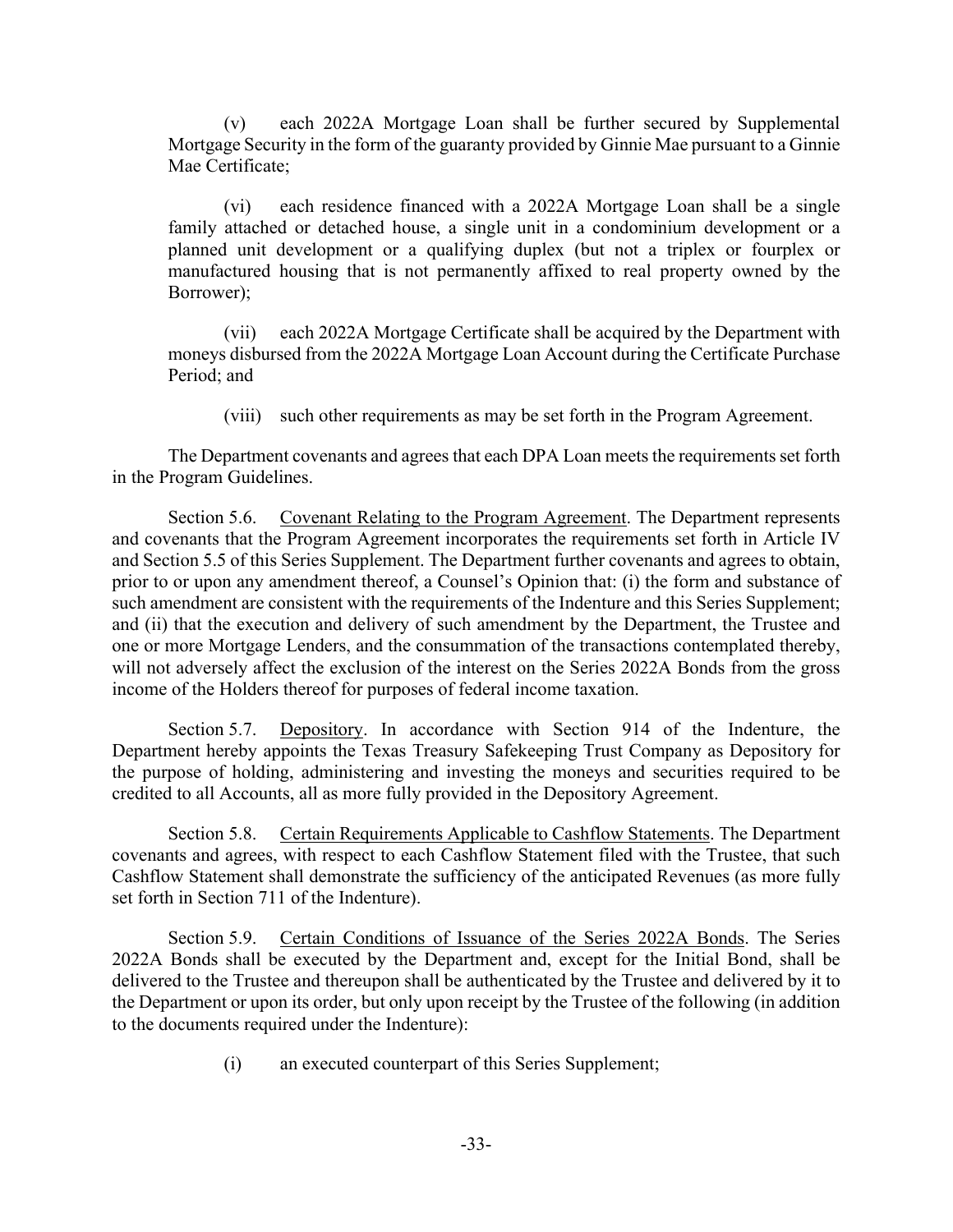(ii) a certificate of an Authorized Representative of the Department to the effect that, on the basis of all facts and estimates and circumstances (including covenants of the Department contained in the Indenture) reasonably expected to be in existence on the Issuance Date, it is not expected that the proceeds of the Series 2022A Bonds will be used in a manner that would cause the Series 2022A Bonds to be "arbitrage bonds" within the meaning of Section 148(a) of the Code and applicable Regulations thereunder, and such certificate shall set forth such facts, estimates, and circumstances (including covenants of the Department contained in the Indenture), which may be in brief and summary terms, and shall state that to the best of the knowledge and belief of such Authorized Representative of the Department there are no other facts, estimates, or circumstances that would materially change such expectation;

(iii) an executed counterpart of the Depository Agreement in satisfaction of the requirements of subsection 1 of Section 914 of the Indenture, together with an opinion of counsel to the Depository regarding the enforceability thereof; and

(iv) the amounts specified in this Series Supplement to be deposited in the Accounts as required therein.

Section 5.10. Sale of Series 2022A Bonds. The Series 2022A Bonds shall be sold to the Underwriters subject to the terms and conditions set forth in the Purchase Agreement, and upon the basis of the representations therein set forth.

Section 5.11. Execution in Several Counterparts. This Series Supplement may be simultaneously executed in several counterparts, all of which shall constitute one and the same instrument and each of which shall be, and shall be deemed to be, an original.

Section 5.12. Certain Duties of the Department. The Department covenants and agrees that, in addition to such other duties as may be required under the Indenture and this Series Supplement, the Department will not voluntarily take any action or fail to take any action that will impair the ability of the Department to satisfy the asset test set forth in subsection 2 of Section 512 of the Indenture during any period in which the Series 2022A Bonds remain Outstanding.

Section 5.13. No Recourse on Series 2022A Bonds. No recourse shall be had for payment of the principal or Redemption Price of or interest on the Series 2022A Bonds or for any claim based thereon or on this Series Supplement against any Board member, officer or employee of the Department or the Trustee or any person executing or authenticating the Series 2022A Bonds, and neither the Board members, officers or employees of the Department or the Trustee, nor any person executing or authenticating the Series 2022A Bonds shall be liable personally on the Series 2022A Bonds by reason of the issuance thereof.

Section 5.14. Protection of Trust Estate.

1. At the request of the Trustee, the Department will from time to time execute and deliver all such supplements and amendments hereto and all such financing statements, continuation statements, instruments of further assurance and other instruments, and will take such other action as may be necessary or advisable to: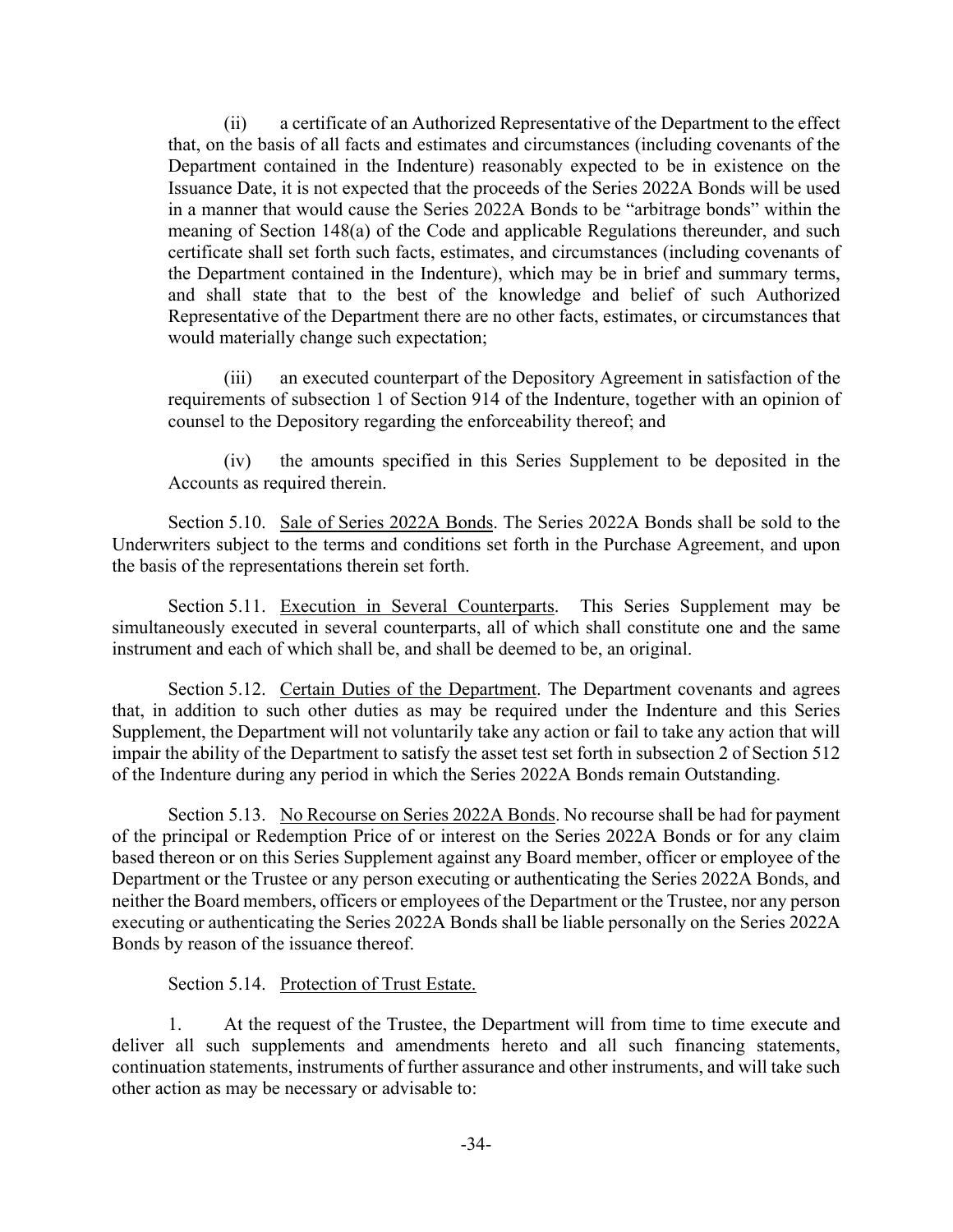(i) grant more effectively all or any portion of the Trust Estate;

(ii) maintain or preserve the lien of the Indenture and this Series Supplement or carry out more effectively the purposes hereof;

(iii) perfect, publish notice of or protect the validity of any grant made or to be made by the Indenture or this Series Supplement;

(iv) enforce any of the documents executed in connection with this Series Supplement;

(v) preserve and defend title to the Trust Estate and the rights of Trustee and of owners of the Series 2022A Bonds in the other property held as part of the Trust Estate against the claims of all Persons and parties; or

(vi) pay all taxes or assessments levied or assessed upon the Trust Estate when due.

2. The Department hereby designates the Trustee as its agent and attorney-in-fact to execute any financing statement, continuation statement or other instrument required pursuant to this Section 5.14; provided, however, that such designation shall not be deemed to create a duty on the Trustee to monitor the compliance of the Department with the foregoing covenants and provided further, that the duty of the Trustee to execute any instrument required pursuant to this Section 5.14 shall arise only if the Trustee has actual knowledge or has been notified in writing of any failure of the Department to comply with the provisions of this Section 5.14. Such power- ofattorney is coupled with an interest and is irrevocable, and the Department hereby ratifies and confirms all that the Trustee may do by virtue thereof. The Department shall be responsible for all reasonable costs incurred by the Trustee in the preparation and filing of all such continuation statements hereunder. Notwithstanding anything to the contrary contained herein or in the Indenture, the Trustee shall not be responsible for any initial filings of any financing statements or the information contained therein (including the exhibits thereto, the perfection of any such security interest, the accuracy or sufficiency of any description of collateral in such initial filings or the filing of any modifications or amendments to the initial filings required by any amendments to Chapter 9 of the Texas Business and Commerce Code. Unless the Trustee shall have been notified in writing by the Department that any such initial filing or description of collateral was or has become defective, the Trustee shall be fully protected in relying on such initial filing and the information contained therein when filing any continuation statements or modifications thereto pursuant to this Section 5.14 or Section 1205 of the Indenture and when filing any continuation statements in the same filing offices as the initial filings were made.

Section 5.15. Continuing Disclosure Relating to Other Obligated Persons. The Board hereby determines that an Other Obligated Person would be an "obligated person" (as defined in Rule 15c2-12 (the "Rule")), for whom financial information and operating data would be presented in any final official statement relating to the Series 2022A Bonds had such Person been known at the time of the offering thereof. Based upon the objective criteria specified in the definition of Other Obligated Person, the Board concludes that no Borrower eligible to participate in the Program would be an Other Obligated Person.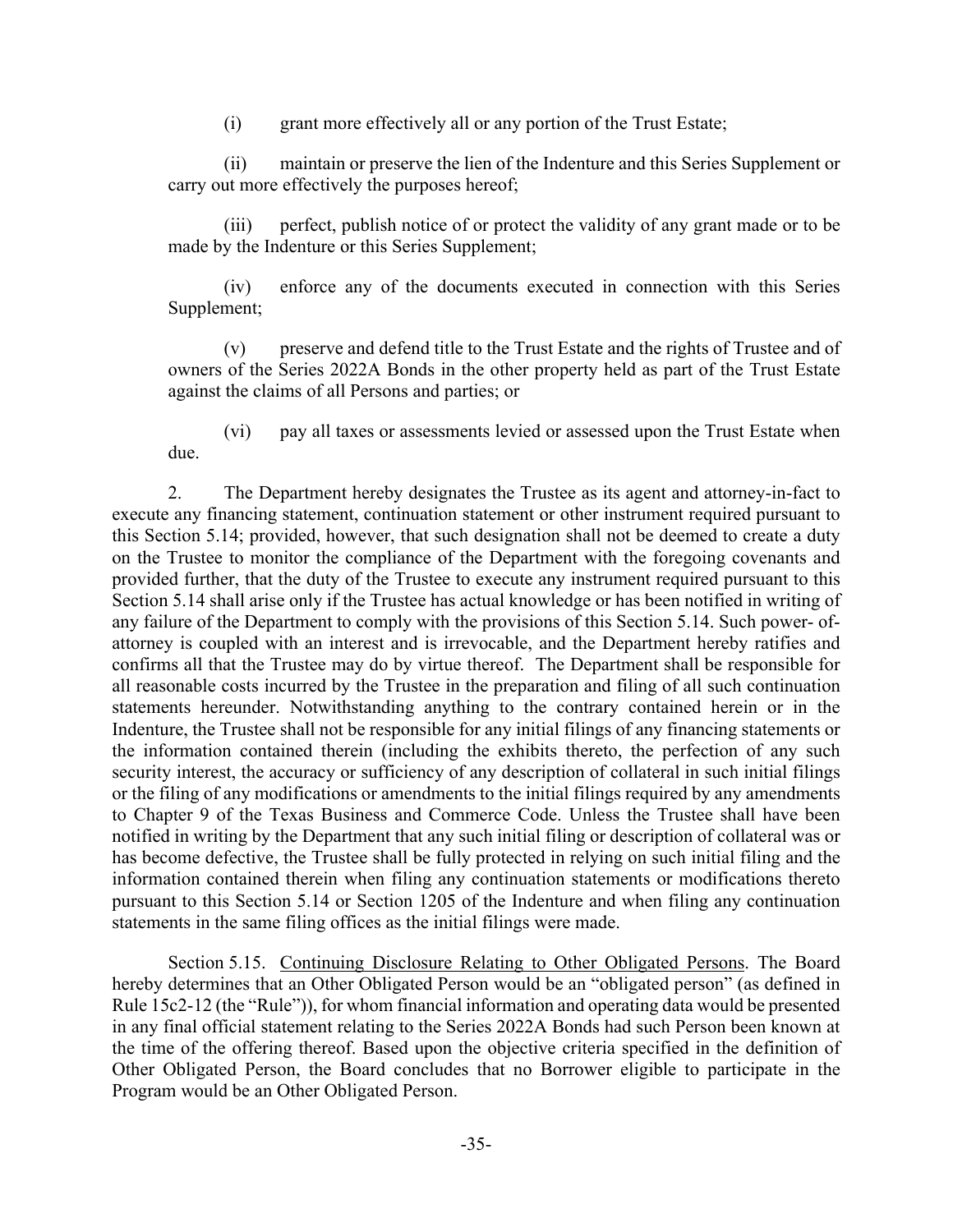Section 5.16. Agreement Regarding Assumption of Certain Home Loans. The Board agrees not to permit the assumption of any Mortgage Loan that would cause any Person to become an Other Obligated Person.

Section 5.17. Responsibilities of Trustee. Notwithstanding anything to the contrary in the Indenture: (a) subject to the provisions of subsection 2 of Section 902 of the Indenture, the Trustee shall not be liable in connection with the performance of its duties hereunder except for its own negligence or willful misconduct; and (b) the Trustee may act through agents or attorneys and shall not responsible for the misconduct or negligence of such agents or attorneys appointed with due care. Subject to the provisions of Section 902 of the Indenture, the Department further agrees, to the extent permitted by law, to indemnify and save the Trustee harmless against any liabilities which it may incur in the exercise and performance of its powers and duties hereunder and which are not due to the Trustee's negligence or willful misconduct. If the Trustee renders any service hereunder not provided for in the Indenture or this Series Supplement or related financing documents or institutes interpleader proceedings relative hereto, the Trustee shall be compensated reasonably by the Department for such extraordinary services and reimbursed for any and all claims, liabilities, losses, damages, fines, penalties, and expenses, including out of pocket and incidental expenses and legal fees and expenses occasioned thereby. The Trustee shall have no responsibility with respect to any information, statement or recital in any official statement, offering memorandum or any other disclosure material prepared or distributed with respect to the Bonds, except for any information provided by the Trustee, and shall have no responsibility for compliance with any state or federal securities laws in connection with the Bonds. The permissive right of the Trustee to do things enumerated in the Indenture shall not be construed as a duty.

#### Section 5.18. Compliance with Texas Government Code.

1. The Trustee hereby verifies that it and its parent company, wholly- or majorityowned subsidiaries, and other affiliates, if any, do not boycott Israel and will not boycott Israel during the term of this Series Supplement, the Depository Agreement and the Continuing Disclosure Agreement dated as of February 1, 2022, between the Department and the Trustee (the "Disclosure Agreement" and together with this Series Supplement and the Depository Agreement, the "Representation Documents"), and such representation is hereby incorporated by reference into each of the Representation Documents. The foregoing verification is made solely to comply with Section 2271.002, Texas Government Code, and to the extent such Section does not contravene applicable Federal law. As used in the foregoing verification, "boycott Israel" means refusing to deal with, terminating business activities with, or otherwise taking any action that is intended to penalize, inflict economic harm on, or limit commercial relations specifically with Israel, or with a person or entity doing business in Israel or in an Israeli-controlled territory, but does not include an action made for ordinary business purposes.

2. The Trustee represents that neither it nor any of its parent company, wholly- or majority-owned subsidiaries, and other affiliates is a company identified on a list prepared and maintained by the Texas Comptroller of Public Accounts under Section 2252.153 or Section 2270.0201, Texas Government Code, and posted on any of the following pages of such officer's internet website:

https://comptroller.texas.gov/purchasing/docs/sudan-list.pdf,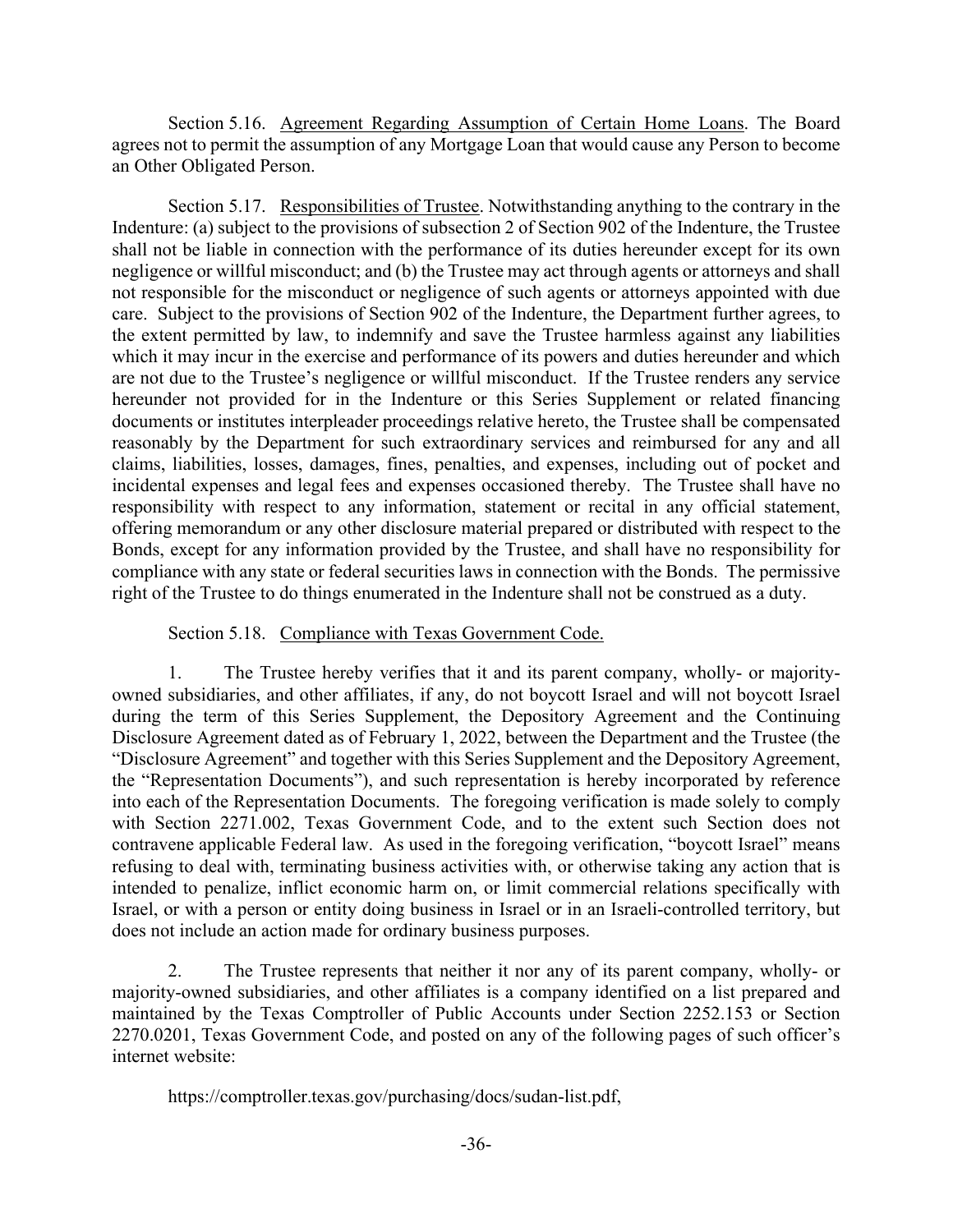https://comptroller.texas.gov/purchasing/docs/iran-list.pdf, or https://comptroller.texas.gov/purchasing/docs/fto-list.pdf.

The foregoing representation is made solely to comply with Section 2252.152, Texas Government Code, and to the extent such Section does not contravene applicable Federal law and excludes the Trustee and each of its parent company, wholly- or majority-owned subsidiaries, and other affiliates, if any, that the United States government has affirmatively declared to be excluded from its federal sanctions regime relating to Sudan or Iran or any federal sanctions regime relating to a foreign terrorist organization.

3. To the extent any of the Representation Documents constitutes a contract for goods or services for which a written verification is required under Section 2274.002, Texas Government Code (as added by Senate Bill 13, 87th Texas Legislature, Regular Session) as amended, the Trustee hereby verifies that it and its parent company, wholly- or majority- owned subsidiaries, and other affiliates, if any, do not boycott energy companies and, will not boycott energy companies during the term of such Representation Document. The foregoing verification is made solely to comply with Section 2274.002, Texas Government Code, as amended, to the extent Section 2274.002, Texas Government Code does not contravene applicable Texas or Federal law. As used in the foregoing verification, "boycott energy companies" shall have the meaning assigned to the term "boycott energy company" in Section 809.001, Texas Government Code.

4. To the extent any of the Representation Documents constitutes a contract for the purchase of goods or services for which a written verification is required under Section 2274.002, Texas Government Code (as added by Senate Bill 19, 87th Texas Legislature, Regular Session, "SB 19"), as amended, the Trustee hereby verifies that it and its parent company, wholly- or majority- owned subsidiaries, and other affiliates, if any,

(1) do not have a practice, policy, guidance or directive that discriminates against a firearm entity or firearm trade association; and

(2) will not discriminate during the term of the applicable Representation Document against a firearm entity or firearm trade association.

The foregoing verification is made solely to comply with Section 2274.002, Texas Government Code, as amended, to the extent Section 2274.002, Texas Government Code does not contravene applicable Texas or Federal law. As used in the foregoing verification, "discriminate against a firearm entity or firearm trade association" shall have the meaning assigned to such term in Section 2274.001(3), Texas Government Code (as added by SB 19).

5. As used in this Section 5.18, the Trustee understands "affiliate" to mean an entity that controls, is controlled by, or is under common control with the Trustee and exists to make a profit.

Section 5.19. Instructions via Electronic Means. The Trustee shall have the right to accept and act upon instructions, including funds transfer instructions ("Instructions"), given pursuant to the Indenture and delivered using Electronic Means; provided, however, that the Department shall provide to the Trustee an incumbency certificate listing Authorized Representatives of the Department with the authority to provide such Instructions and containing specimen signatures of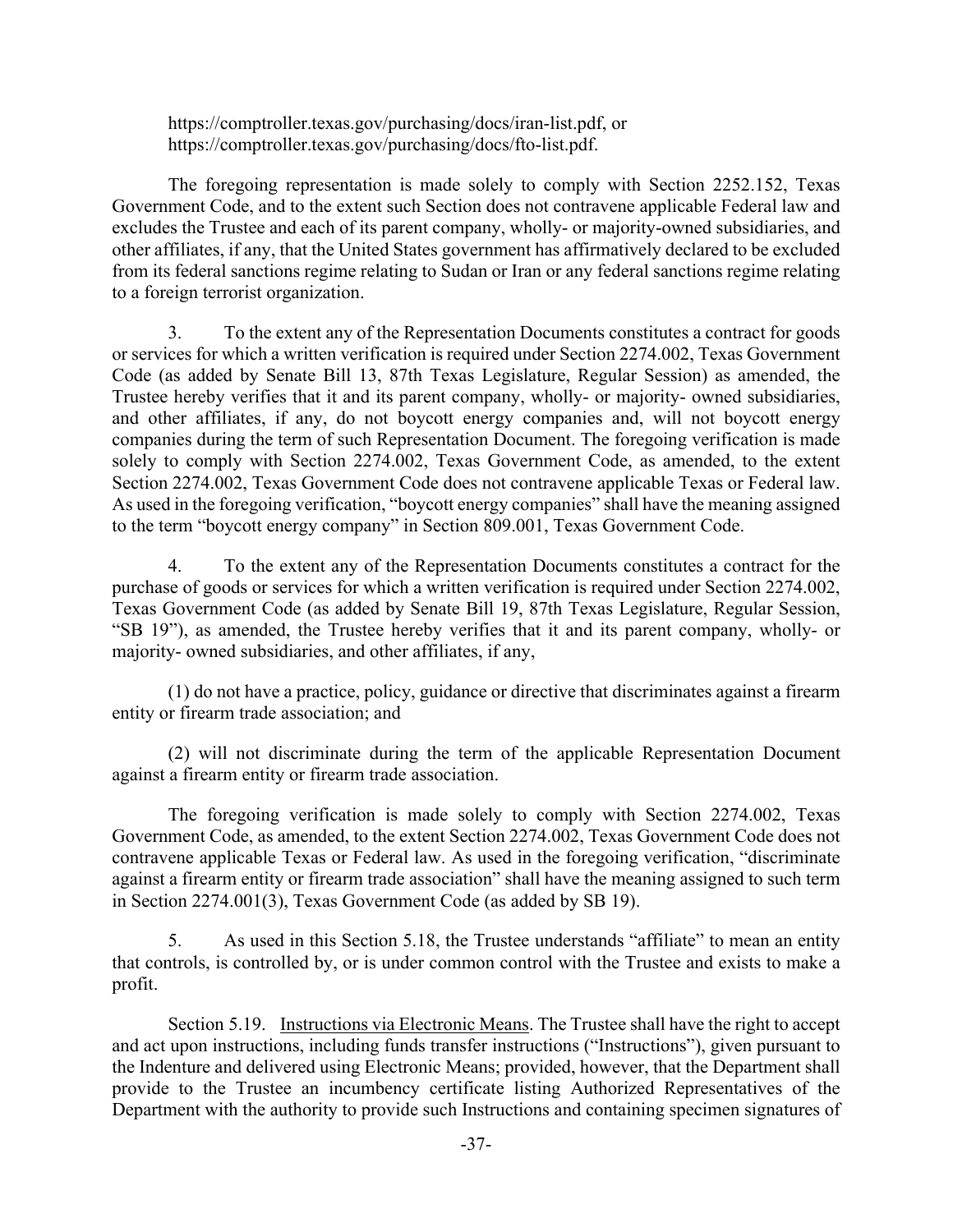such Authorized Representative of the Department, which incumbency certificate shall be amended by the Department whenever a person is to be added or deleted from the listing. "Electronic Means" as used herein shall mean the following communications methods: e-mail, facsimile transmission, secure electronic transmission containing applicable authorization codes, passwords and/or authentication keys issued by the Trustee, or another method or system specified by the Trustee as available for use in connection with its services hereunder. If the Department elects to give the Trustee Instructions using Electronic Means and the Trustee in its discretion elects to act upon such Instructions, the Trustee's understanding of such Instructions shall be deemed controlling. The Department understands and agrees that the Trustee cannot determine the identity of the actual sender of such Instructions and that the Trustee shall conclusively presume that directions that purport to have been sent by or on behalf of an Authorized Representative listed on the incumbency certificate provided to the Trustee have been sent by or on behalf of such Authorized Representative. The Department shall be responsible for ensuring that only Authorized Representatives of the Department transmit or authorize the transmission of such Instructions to the Trustee and that the Department and all Authorized Representatives of the Department are solely responsible to safeguard the use and confidentiality of applicable user and authorization codes, passwords and/or authentication keys upon receipt by the Department. The Trustee shall not be liable for any losses, costs or expenses arising directly or indirectly from the Trustee's reliance upon and compliance with such Instructions notwithstanding such directions conflict or are inconsistent with a subsequent written instruction. The Department agrees: (i) to assume all risks arising out of the use of Electronic Means to submit Instructions to the Trustee, including without limitation the risk of the Trustee acting on unauthorized Instructions, and the risk of interception or misuse by third parties; (ii) that it is fully informed of the protections and risks associated with the various methods of transmitting Instructions to the Trustee and that there may be more secure methods of transmitting Instructions than the method(s) selected by Department; (iii) that the security procedures (if any) to be followed in connection with its transmission of Instructions provide to it a commercially reasonable degree of protection in light of its particular needs and circumstances; and (iv) to notify the Trustee immediately upon learning of any compromise or unauthorized use of the security procedures.

Section 5.20. Letter of Instructions. The Trustee may conclusively rely on any Letter of Instructions or written instructions delivered to the Trustee and shall not be responsible for any loss or liability resulting from the investment of funds or otherwise, but only so long as the Trustee follows such Letter of Instructions or written instructions in all material respects.

*[signature pages follow]*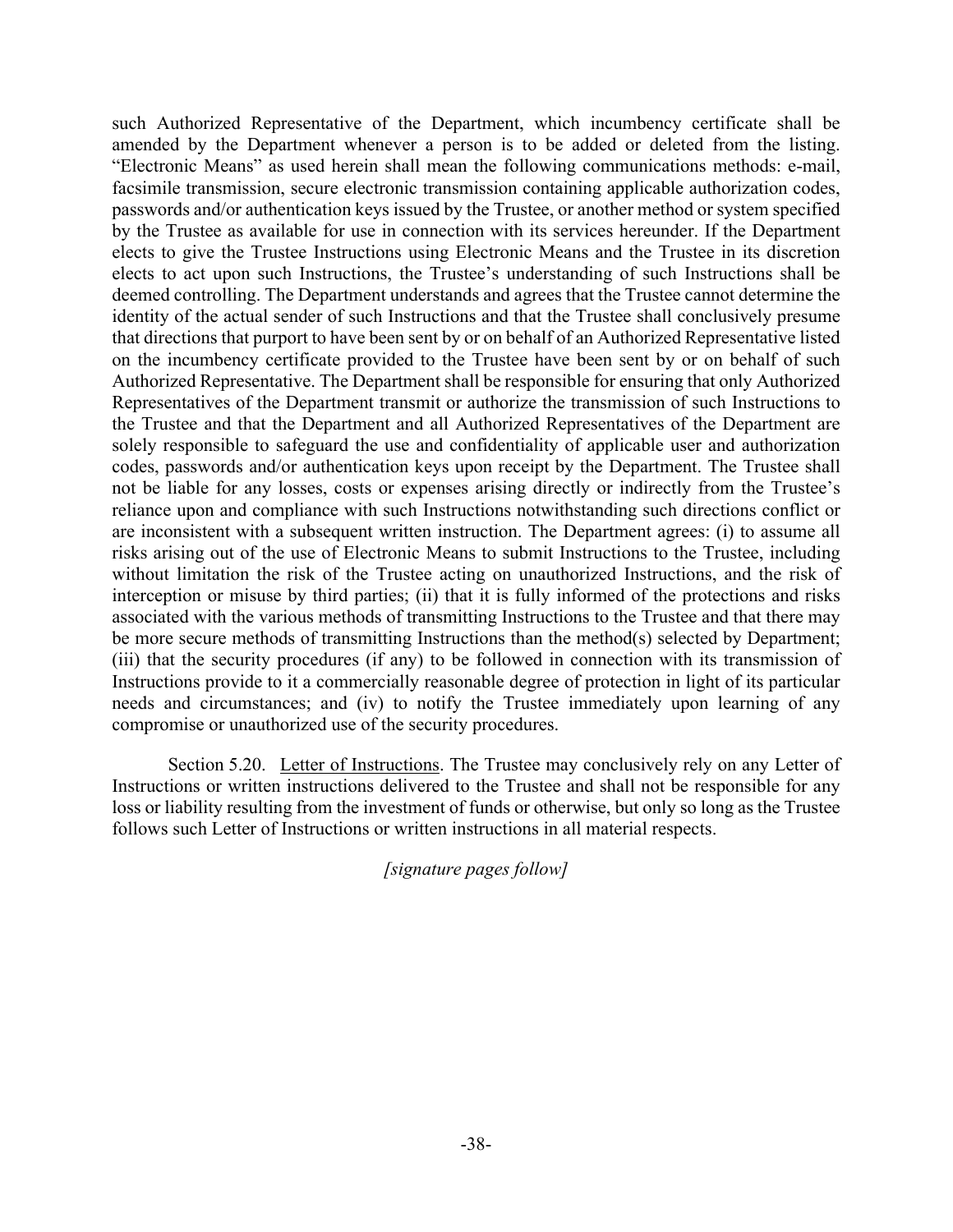IN WITNESS WHEREOF, the Department and the Trustee have caused this Series Supplement to be signed, sealed, and attested on their behalf by their duly authorized representatives, all as of the date first hereinabove written.

### TEXAS DEPARTMENT OF HOUSING AND COMMUNITY AFFAIRS

By:

Director of Bond Finance and Chief Investment Officer

*Department's Signature Page to Thirty-Sixth Series Supplement*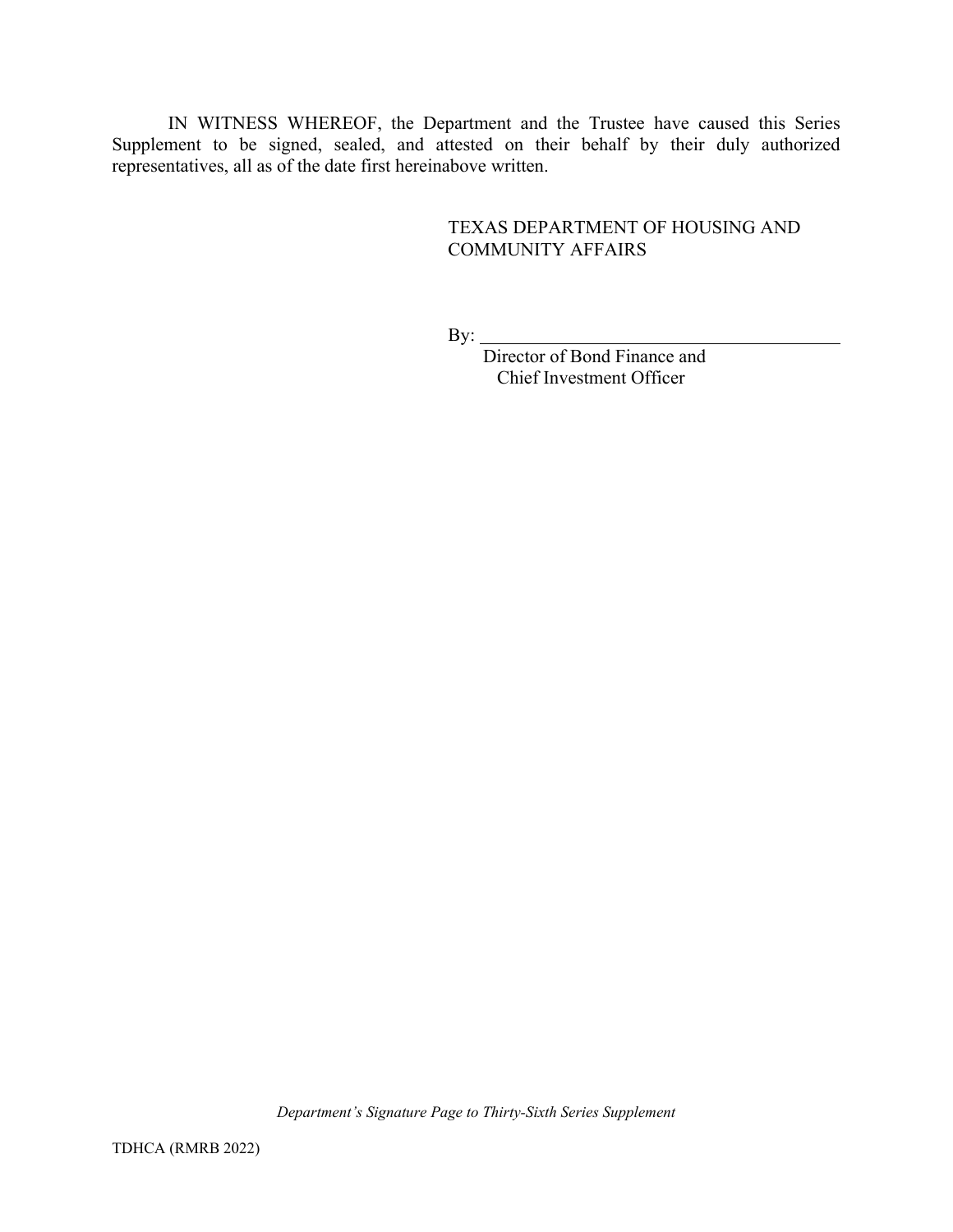# THE BANK OF NEW YORK MELLON TRUST COMPANY, N.A., Trustee

By:

Authorized Officer

*Trustee's Signature Page to Thirty-Sixth Series Supplement*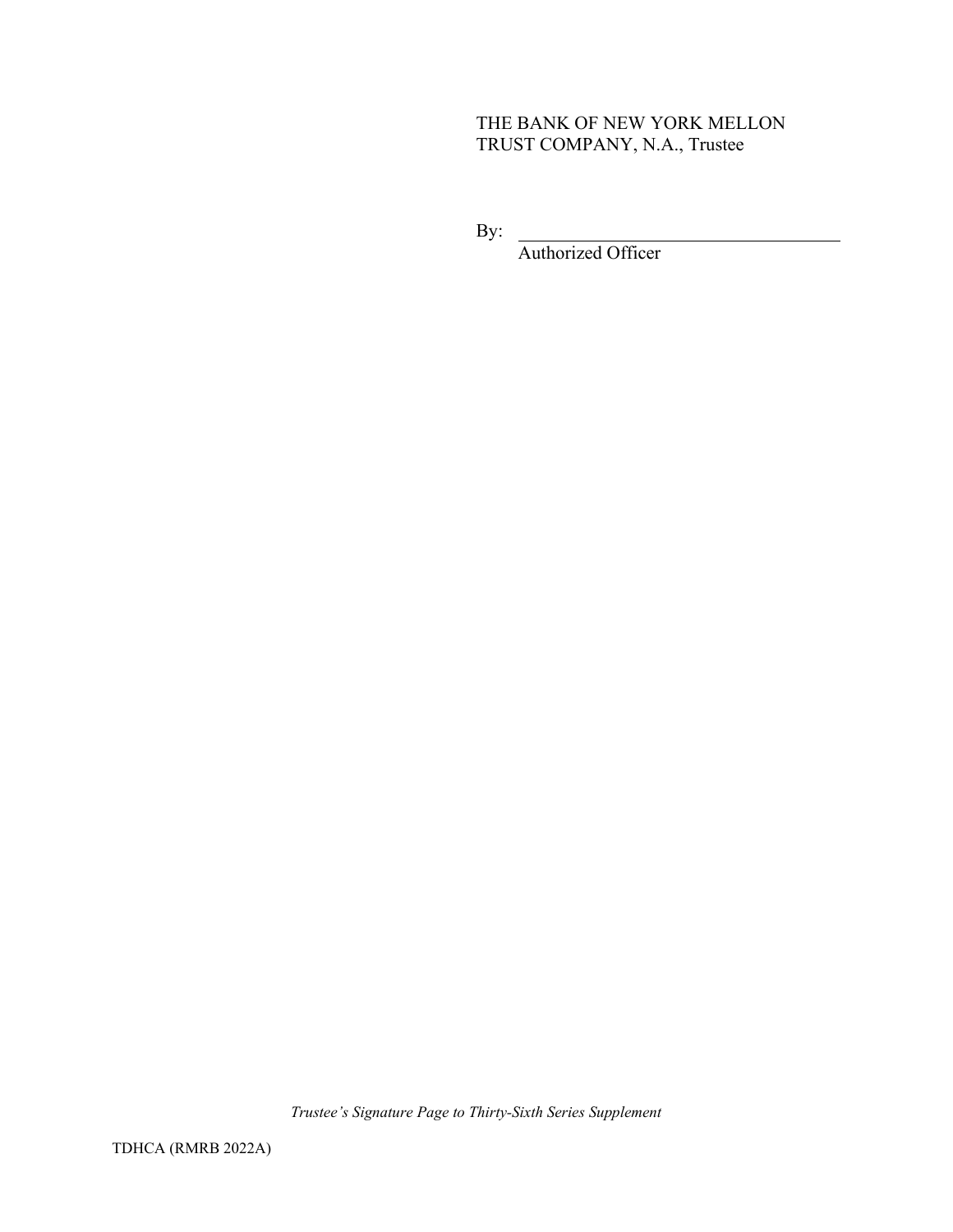#### **EXHIBIT A**

#### **FORM OF BOND**

#### UNITED STATES OF AMERICA

#### STATE OF TEXAS

#### TEXAS DEPARTMENT OF HOUSING AND COMMUNITY AFFAIRS RESIDENTIAL MORTGAGE REVENUE BOND SERIES 2022A (Social Bonds)

### THE ORIGINAL PRINCIPAL AMOUNT OF THIS BOND IS SUBJECT TO REDUCTION UPON PAYMENT OF AMOUNTS CAUSING A PARTIAL REDEMPTION OF THIS BOND AS PROVIDED HEREIN; THE OUTSTANDING PRINCIPAL AMOUNT OF THIS BOND WILL BE AS SHOWN ON THE REGISTRY BOOKS KEPT BY THE WITHIN-NAMED TRUSTEE

## [THE STATED PRINCIPAL AMOUNT OF THIS BOND WHILE REGISTERED IN THE NAME OF THE DEPOSITORY TRUST COMPANY, NEW YORK, NEW YORK, OR ITS NOMINEE MAY BE REDUCED BY THE AMOUNT OF REDEMPTIONS OF ANY BONDS OR PORTIONS THEREOF]<sup>1</sup>

| No.                   |             |               |                       |
|-----------------------|-------------|---------------|-----------------------|
| <b>Interest Rate:</b> | Dated Date: | <b>CUSIP:</b> | <b>Maturity Date:</b> |
| Registered Owner:     |             |               |                       |
| Principal Amount:     |             |               | <b>DOLLARS</b>        |

The TEXAS DEPARTMENT OF HOUSING AND COMMUNITY AFFAIRS (herein called the "Department"), a public and official agency of the State of Texas, acknowledges itself indebted to, and FOR VALUE RECEIVED, hereby promises to pay to the registered owner named above or registered assigns, but solely from the sources and in the manner hereinafter provided, on the maturity date specified above, unless redeemed prior thereto as hereinafter provided, the Principal Amount set forth above in any coin or currency of the United States of America which at the time of payment is legal tender for the payment of public and private debts, and to pay interest on such Principal Amount in like coin or currency from the Dated Date (as defined below) of this Bond or from the most recent date to which interest on this Bond (or any Bond in exchange for, or in lieu of, which this Bond was issued), has been paid at the interest rate per annum set forth

<sup>&</sup>lt;sup>1</sup> To be deleted from the Initial Bond, and be included only in Series 2022A Bonds registered in the name of DTC or its nominee.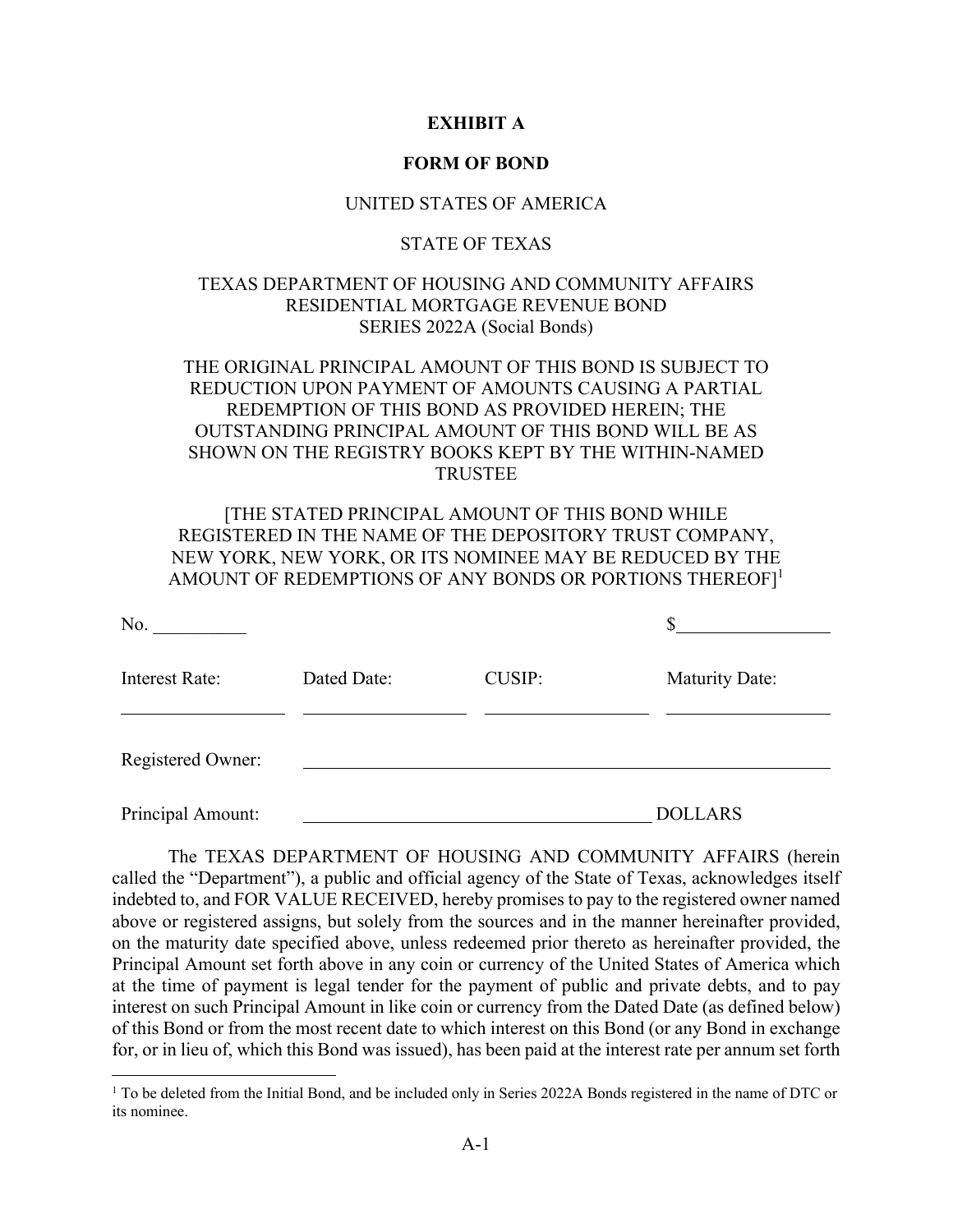above, calculated on the basis of a 360-day year composed of twelve 30-day months, payable on [July 1, 2022], and each January 1 and July 1 thereafter (each, an "Interest Payment Date") to the date of maturity or earlier redemption, until the Department's obligation with respect to the payment of such Principal Amount shall be discharged. The Principal Amount or Redemption Price of this Bond shall be payable upon presentation and surrender of this Bond, at the applicable office of The Bank of New York Mellon Trust Company, N.A. (such bank and any successor in such capacity being referred to as the "Trustee"). The interest on each Series 2022A Bond shall be paid by check mailed on the Interest Payment Date to the Person in whose name such Series 2022A Bond is registered at the close of business on the 15th day of the month (whether or not a Business Day) immediately preceding the applicable Interest Payment Date, at the address of such Person as shown on the Bond registration books kept by the Trustee. Notwithstanding the foregoing, in no event shall the cumulative amount of interest paid or payable on any Bond (including interest calculated as provided in the Indentures (as defined below), together with all other amounts that constitute interest on the Bonds under the laws of the State of Texas that are contracted for, charged, reserved, taken or received pursuant to the Indentures) through any Interest Payment Date or through the date of payment of such Bond (whether at maturity, by acceleration or upon earlier redemption) exceed the "net interest cost" that will produce a "net effective interest rate" of greater than 15% per annum or, to the extent allowed by law, such greater "net effective interest rate" as may be allowed from time to time. The terms "net interest cost" and "net effective interest rate," as used herein, shall have the respective meanings ascribed to them in Chapter 1204, Texas Government Code, as amended. This Bond shall be dated as of the date six months preceding the Interest Payment Date next following the date of authentication hereof by the Trustee, unless such date of authentication shall be an Interest Payment Date, in which case this Bond shall be dated as of such date of authentication, or unless such date of authentication shall be prior to [July 1, 2022], in which case this Bond shall be dated as of the Issuance Date; provided that if interest on this Bond shall be in default, Bonds issued in lieu of this Bond upon surrender for transfer or exchange may be dated as of the date to which interest has been paid in full on the Bonds surrendered (herein, the "Dated Date").

This Bond is a limited obligation of the Department and is one of the Bonds of the Department designated "Residential Mortgage Revenue Bonds" (herein called the "Bonds"), issued and to be issued in various series under and pursuant to and in accordance with the provisions of Chapter 2306, Texas Government Code, as such may be amended from time to time (together with the laws of the State of Texas applicable to the Department, collectively, the "Act"), and Chapter 1371, Texas Government Code, and under and pursuant to an indenture of the Department entitled "Amended and Restated Residential Mortgage Revenue Bond Trust Indenture", dated as of July 1, 2019, as amended and supplemented (herein called the "Indenture"), and a supplemental indenture of the Department entitled "Thirty-Sixth Supplemental Residential Mortgage Revenue Bond Trust Indenture", dated as of February 1, 2022, authorizing the series of Bonds of which this Bond is a part (herein called the "Supplemental Indenture" and together with the Indenture called the "Indentures"). All defined terms used herein, but not otherwise defined, shall have the same definitions ascribed to them in the Indentures. As provided in the Indenture, Bonds may be issued from time to time pursuant to supplemental indentures in one or more series, in various principal amounts, may mature at different times, may bear interest at different rates and subject to the provisions thereof, may otherwise vary. All Bonds issued and to be issued under the Indenture are and will be equally secured by the pledges, assignments in trust and covenants made therein, except as otherwise expressly provided or permitted in the Indenture.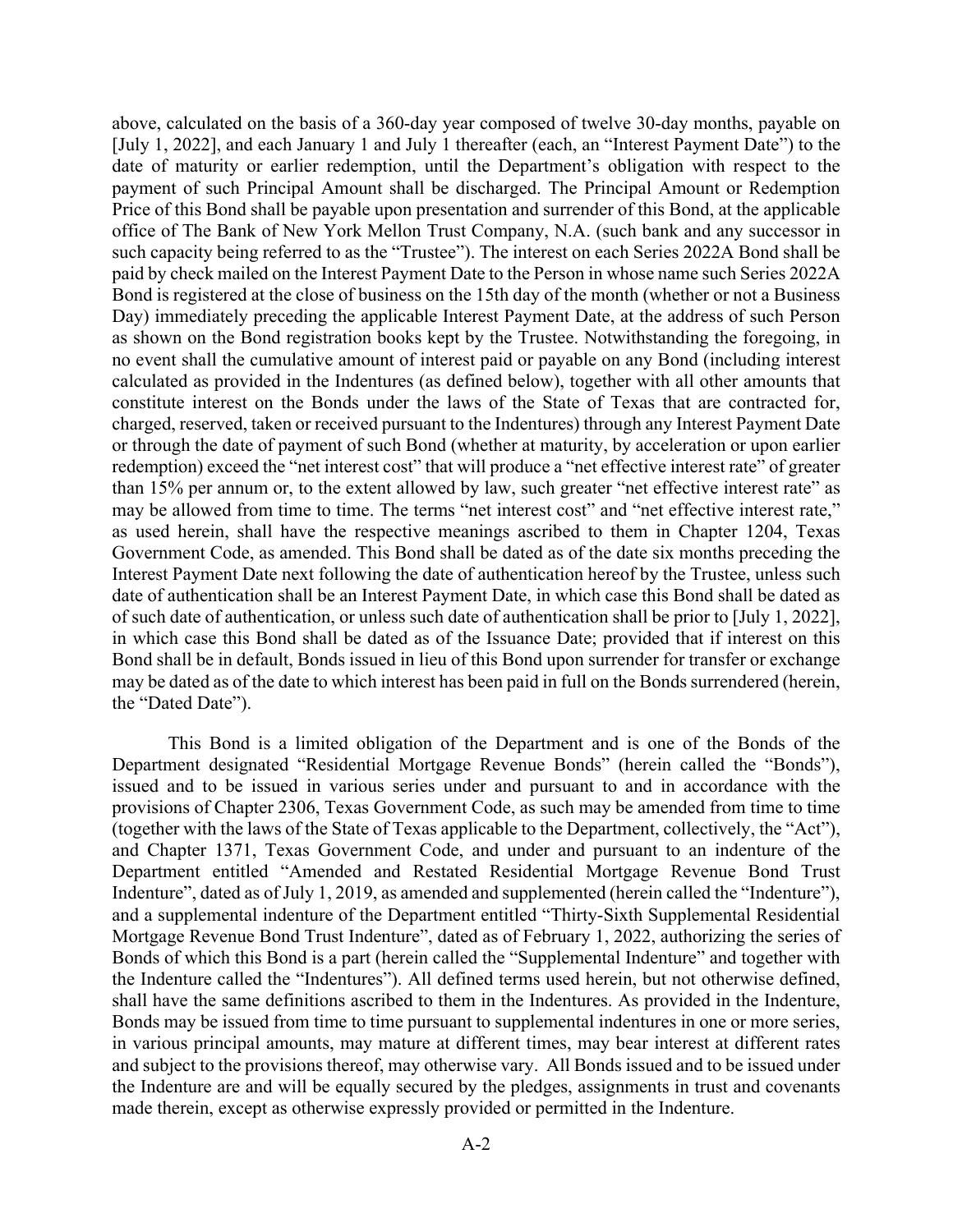THE PRINCIPAL OF AND INTEREST AND PREMIUM, IF ANY, ON THIS BOND ARE LIMITED OBLIGATIONS OF THE DEPARTMENT AND ARE PAYABLE ONLY FROM REVENUES OR FUNDS OF THE DEPARTMENT PLEDGED UNDER THE INDENTURES. THE BONDS ARE NOT AND DO NOT CREATE OR CONSTITUTE IN ANY WAY AN OBLIGATION, A DEBT OR A LIABILITY OF THE STATE OF TEXAS, OR CREATE OR CONSTITUTE A PLEDGE, GIVING OR LENDING OF THE FAITH OR CREDIT OR TAXING POWER OF THE STATE OF TEXAS. THE DEPARTMENT HAS NO TAXING POWER.

This Bond is one of a series of Bonds designated "Residential Mortgage Revenue Bonds, Series 2022A (Social Bonds)" (herein sometimes called the "Series 2022A Bonds") issued in the aggregate initial Principal Amount of  $\{\$  and  $\alpha$  and  $\alpha$  indentures to provide funds to finance the acquisition of mortgage loans through the purchase of Mortgage Certificates backed by qualified mortgage loans. Copies of the Indentures are on file at the office of the Department and at the applicable office of the Trustee and reference to the Indentures and any and all supplements thereto and modifications and amendments thereof and to the Act is made for a description of the pledges, assignments in trust, and covenants securing the Bonds; the nature, extent, and manner of enforcement of such pledges, assignments in trust, and covenants; the rights and remedies of the registered owners of the Bonds with respect thereto; the terms and conditions upon which the Bonds are issued and may be issued thereunder; and other matters, to all of which the owner of this Bond assents by the acceptance of this Bond. To the extent of any conflict between the terms and provisions of the Indentures and the terms and provisions of this Bond, the Indentures shall govern and control.

The owner of this Bond shall have no right to enforce the provisions of the Indentures, or to institute any action with respect to any Event of Default (as defined in the Indenture), or to institute, appear in, or defend any suit or other proceeding with respect thereto, except as provided in the Indentures.

This Bond is transferable, as provided in the Indentures, only upon the books of the Department kept for that purpose at the above-mentioned office of the Trustee, by the registered owner hereof in person, or by his duly authorized attorney, upon surrender of this Bond together with a written instrument of transfer satisfactory to the Trustee duly executed by the registered owner or his duly authorized attorney, and thereupon, a new Bond or Bonds in the same aggregate Principal Amount shall be issued to the transferee in exchange herefor as provided in the Indentures, and upon payment of the charges therein prescribed. The Department and the Trustee may deem and treat the person in whose name this Bond is registered as the absolute owner hereof for the purpose of receiving payment of, or on account of, the principal, Redemption Price or purchase price hereof and interest due hereon and for all other purposes.

[EXCEPT AS OTHERWISE PROVIDED IN THE INDENTURES, THIS BOND MAY BE TRANSFERRED, IN WHOLE BUT NOT IN PART, ONLY TO ANOTHER NOMINEE OF DTC OR TO A SUCCESSOR BOND DEPOSITORY OR TO A NOMINEE OF A SUCCESSOR BOND DEPOSITORY.]<sup>2</sup>

<sup>&</sup>lt;sup>2</sup> To be deleted from the initially issued Bonds.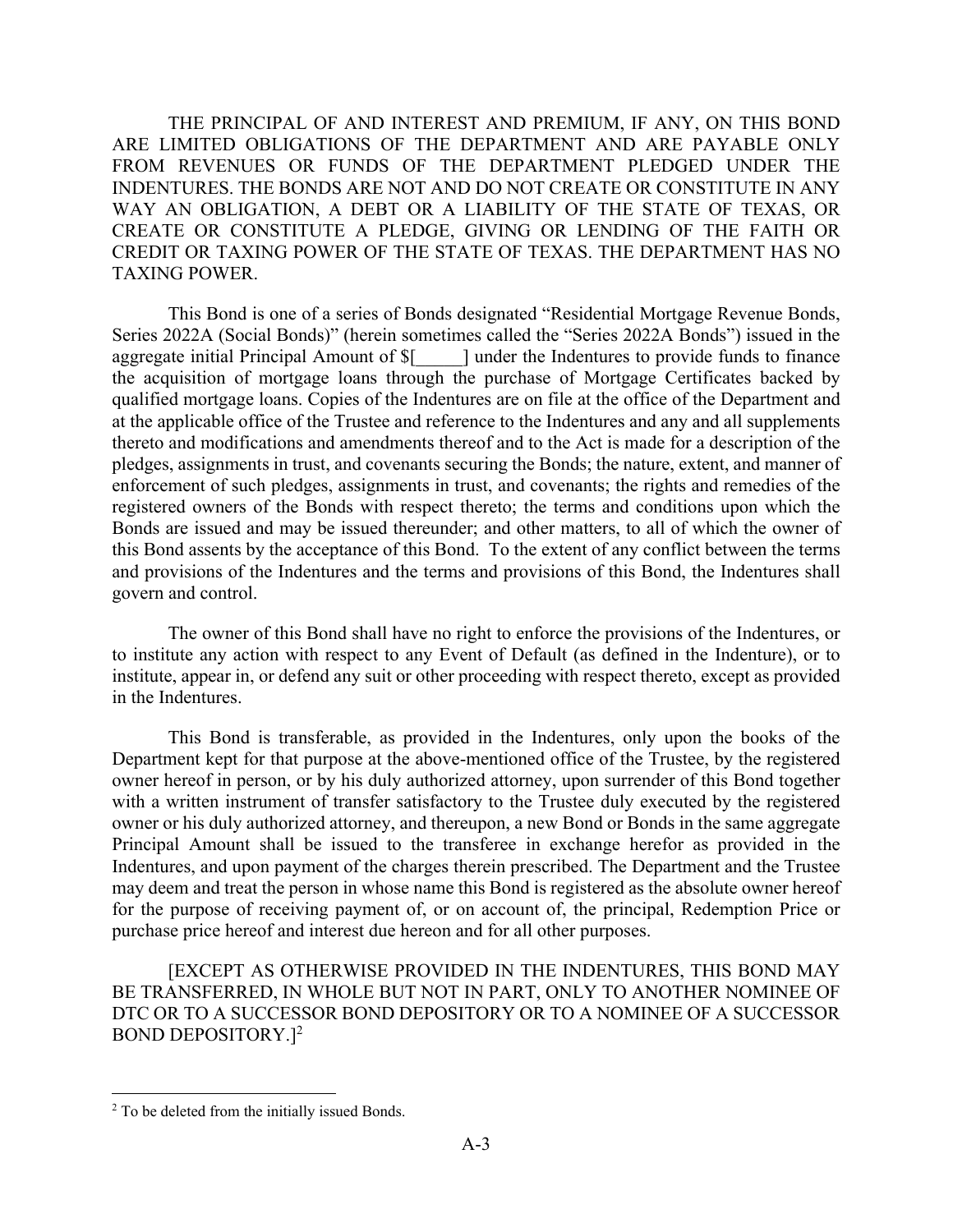The Series 2022A Bonds are issuable only in the form of fully registered Bonds without coupons in the denomination of \$5,000 Principal Amount or any integral multiple thereof.

To the extent and in the manner permitted by the terms of the Indentures, the provisions of the Indentures, or any indenture amendatory thereof or supplemental thereto, may be modified or amended by the Department, with the written consent of the holders of at least 2/3 in Principal Amount of the Bonds of each series so affected then outstanding under the Indentures; provided, however, that if such modification or amendment will, by its terms, not take effect so long as any Bonds of any specified like series and maturity remain outstanding under the Indentures, the consent of the holders of such Bonds shall not be required and such Bonds shall not be deemed to be outstanding for the purpose of the calculation of outstanding Bonds. No such modification or amendment shall permit any of the following, without the consent of each Bondholder whose rights are affected thereby: a change in the terms of maturity or redemption of any Bond or of any installment of interest thereon; a reduction in the Principal Amount or Redemption Price of any Bond or in the rate of interest thereon; the creation of a lien on or a pledge of the revenues pledged under the Indenture or any portion thereof that is superior to or on a parity with the lien of the Indenture; the granting of a preference or priority of any Bond or Bonds over any other Bond or Bonds; or a reduction in the aggregate Principal Amount or classes of Bonds, of which the consent of the registered owners is required to effect any such modification or amendment.

The Series 2022A Bonds are subject to redemption prior to stated maturity as set forth in the Supplemental Indenture.

In lieu of redeeming Series 2022A Bonds, the Department has reserved the right in the Indenture to purchase such Bonds.

Written notice of redemption shall be provided to the registered owner of each Series 2022A Bond to be redeemed, as shown on the Bond registration books kept by the Trustee, at least 30 days prior to the redemption date, in the manner and upon the terms and conditions set forth in the Indentures. If notice of redemption shall have been given as aforesaid, the Series 2022A Bonds or portions thereof specified in said notice shall become due and payable on the redemption date therein fixed, and if, on the redemption date, moneys for the redemption of all the Series 2022A Bonds or portions thereof to be redeemed, together with interest to the redemption date, shall be available for such payment on said date, then from and after the redemption date interest on such Series 2022A Bonds or portions thereof so called for redemption shall cease to accrue and be payable.

The Department reserves the right to regulate or restrict the yield or return on the investment of the moneys in any fund, account, or subaccount created under the Indentures or any supplemental indenture, if in the opinion of counsel, such regulation or restriction is necessary in order for the interest on the Bonds (other than any series of taxable Bonds issued under the Indenture) of any series issued or to be issued under the Indenture to be exempt from federal income taxation.

The Act provides that neither the officers or directors of the Department nor any person executing the Bonds shall be liable personally on the Bonds by reason of the issuance thereof.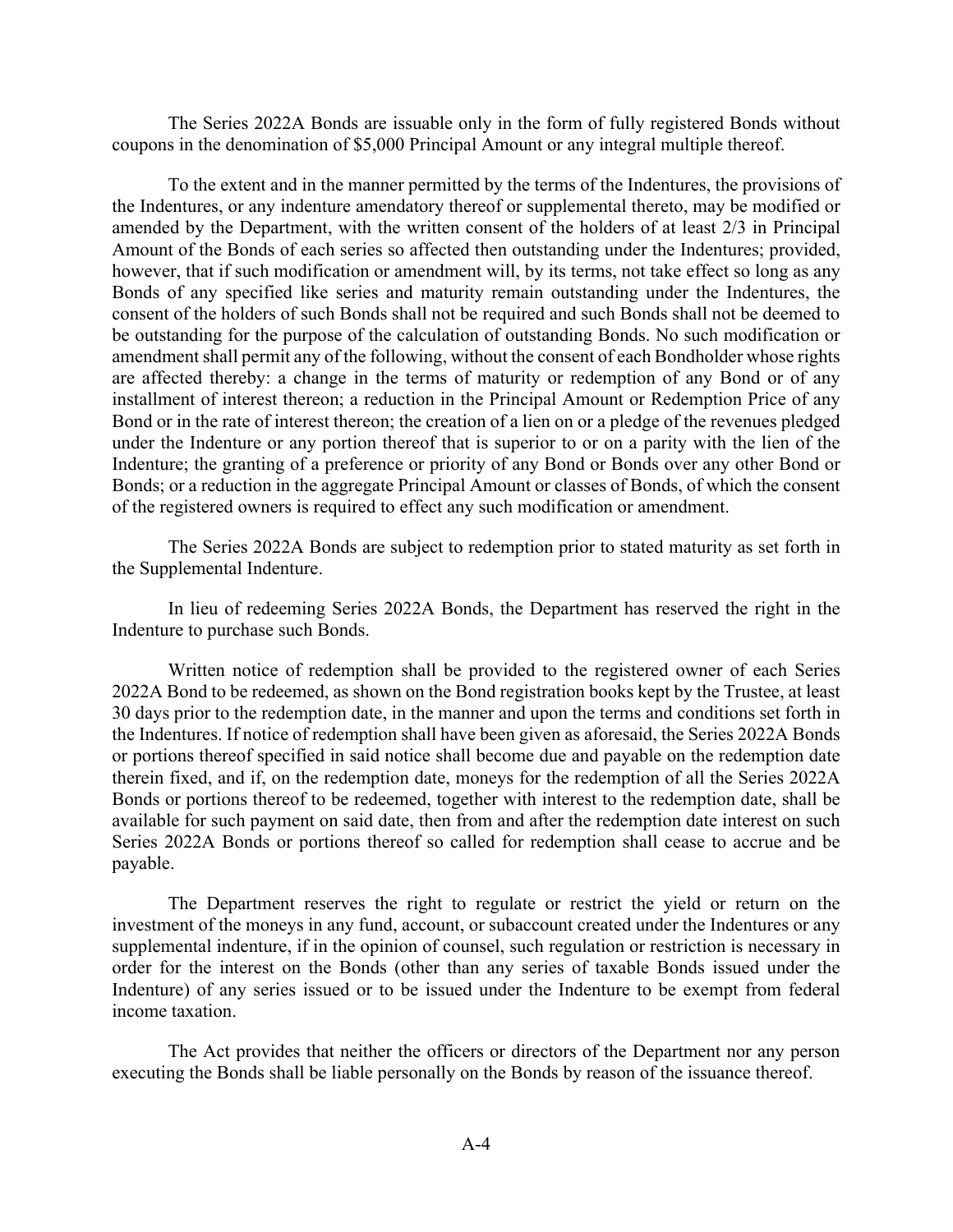It is hereby certified and recited that all conditions, acts, and things required by law and the Indentures to exist, to have happened, and to have been performed precedent to and in the issuance of this Bond, exist, have happened, and have been performed and that the issuance of this Bond and the series of Bonds of which it is a part are duly authorized by the laws of the State of Texas.

This Bond shall not be entitled to any benefit under the Indentures or be valid or become obligatory for any purpose until this Bond shall have been authenticated by the execution by the Trustee of the Trustee's Certificate or the execution by the Comptroller of Public Accounts of the State of Texas of the Comptroller's Registration Certificate hereon.

IN WITNESS WHEREOF, the TEXAS DEPARTMENT OF HOUSING AND COMMUNITY AFFAIRS has caused this Bond to be signed in its name and on its behalf by the manual or facsimile signature of its duly authorized representative, and its corporate seal (or a facsimile thereof) to be hereunto affixed, imprinted, engraved, or otherwise reproduced and attested by the manual or facsimile signature of its Secretary.

#### TEXAS DEPARTMENT OF HOUSING AND COMMUNITY AFFAIRS

By:

Chair

Attest:

 $\overline{a}$ 

Secretary

(SEAL)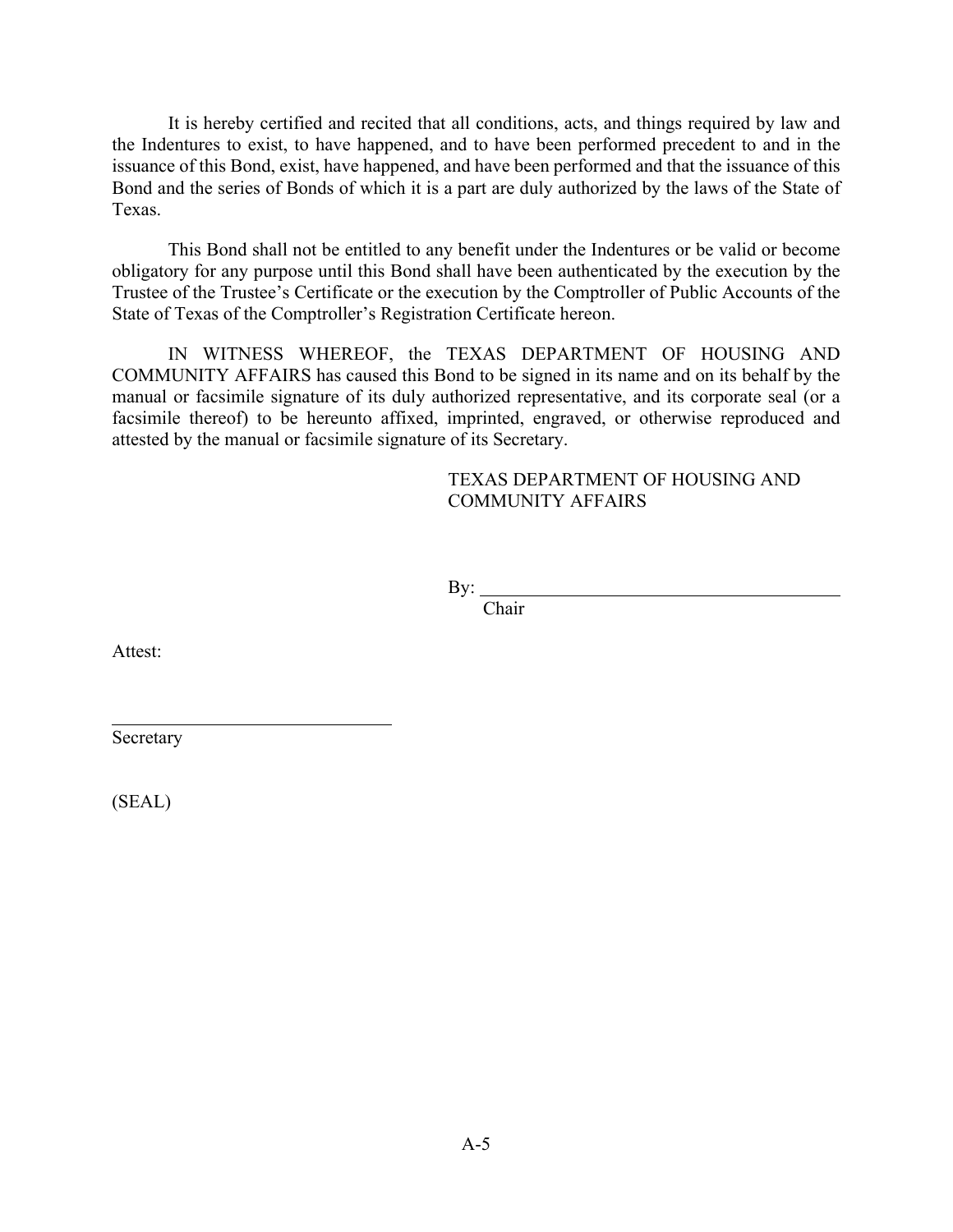#### [FORM OF COMPTROLLER'S REGISTRATION CERTIFICATE ON INITIAL BOND]

#### STATE COMPTROLLER'S REGISTRATION CERTIFICATE

# OFFICE OF COMPTROLLER Register No.

#### STATE OF TEXAS

I HEREBY CERTIFY that there is on file and of record in my office a certificate of the Attorney General of the State of Texas approving this Bond and certifying that this Bond and the proceedings for the issuance thereof have been examined by him as required by law, and that he finds that this Bond has been issued in accordance with law and that it is a valid and binding limited obligation of the Texas Department of Housing and Community Affairs, payable from the revenues and other funds pledged to its payment by and in the proceedings authorizing the same, and I do further certify that this Bond has this day been registered by me as Comptroller.

WITNESS MY HAND AND SEAL OF OFFICE this \_\_\_\_\_\_\_\_\_\_\_\_\_\_\_\_\_\_\_\_\_\_\_\_\_.

Comptroller of Public Accounts of the State of Texas

(SEAL)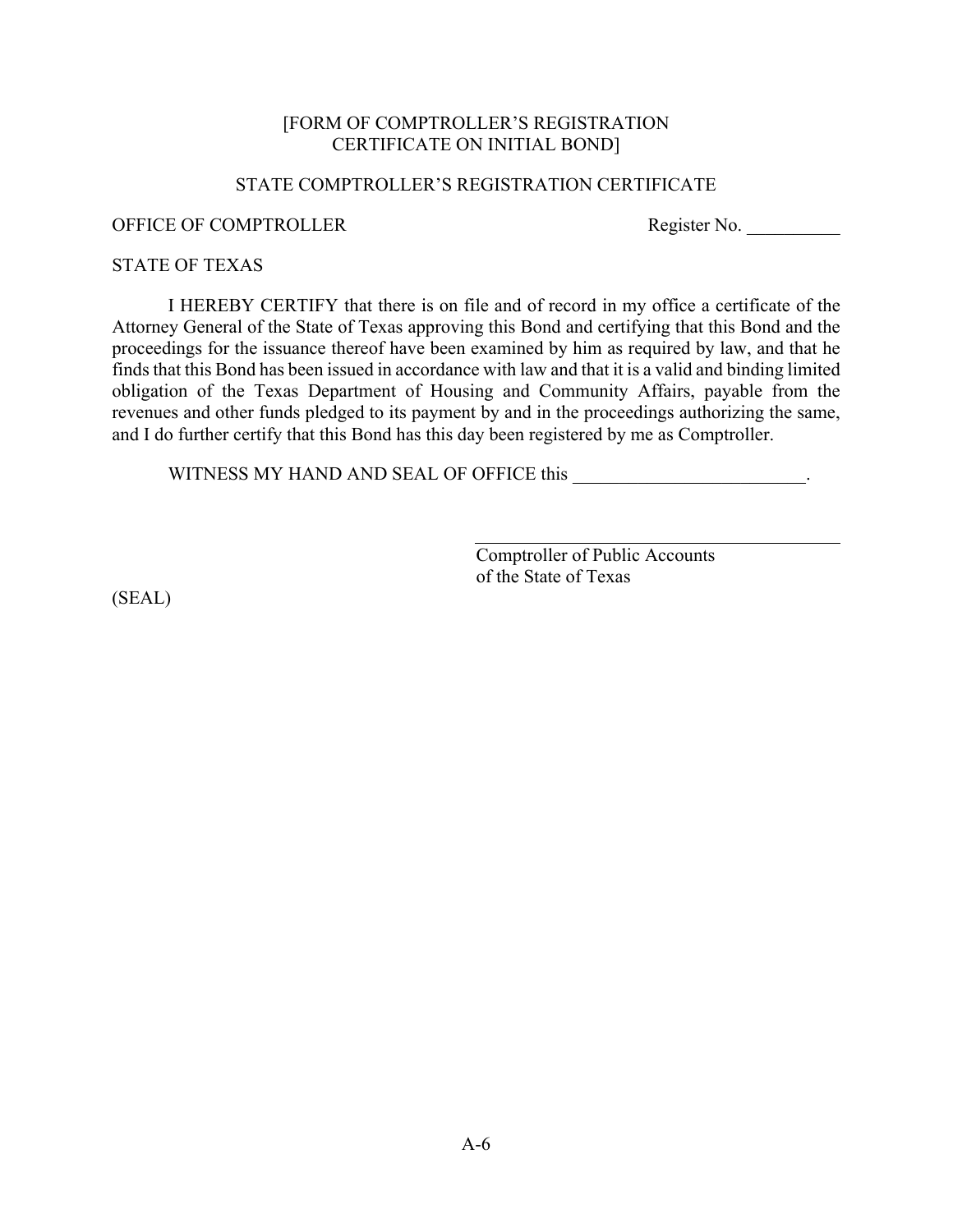## [FORM OF TRUSTEE'S CERTIFICATE OF AUTHENTICATION ON EACH BOND OTHER THAN THE INITIAL BOND]

## TRUSTEE'S CERTIFICATE OF AUTHENTICATION

This is to certify that the initial Bonds of this Series were approved by the Attorney General of the State of Texas and registered by the Comptroller of Public Accounts of the State of Texas, and that this Bond is one of the Bonds delivered pursuant to the within-mentioned Indenture.

Date of Authentication:

THE BANK OF NEW YORK MELLON TRUST COMPANY, N.A., Trustee

By:

Authorized Officer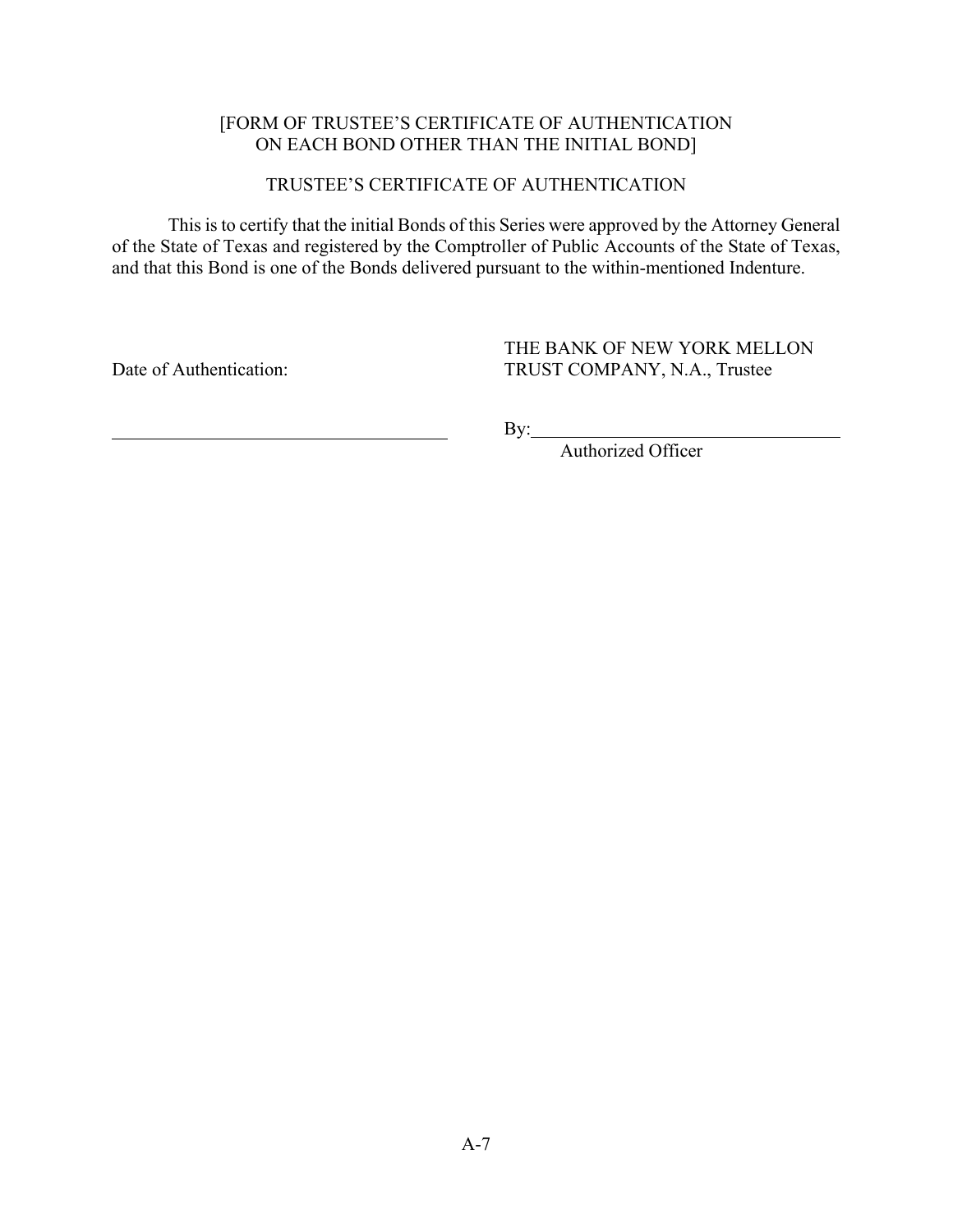#### [FORM OF ASSIGNMENT]

### ASSIGNMENT

For value received, the undersigned sells, assigns, and transfers unto the within Bond and does hereby irrevocably constitute and appoint attorney to transfer the said Bond on the books kept for registration of the within Bond, with full power of substitution in the premises.

Dated:

NOTICE: The signature(s) on this assignment must correspond in every particular with the name(s) of the registered owner(s) appearing on the face of the within Bond.

Signature guaranteed by:

NOTICE: Signature must be guaranteed by an "eligible guarantor institution" meeting the requirements of the Trustee, which requirements will include membership or participation in STAMP or such other signature guaranty program as may be determined by the Trustee in addition to, or in substitution for, STAMP, all in accordance with the Securities Exchange Act of 1934, as amended.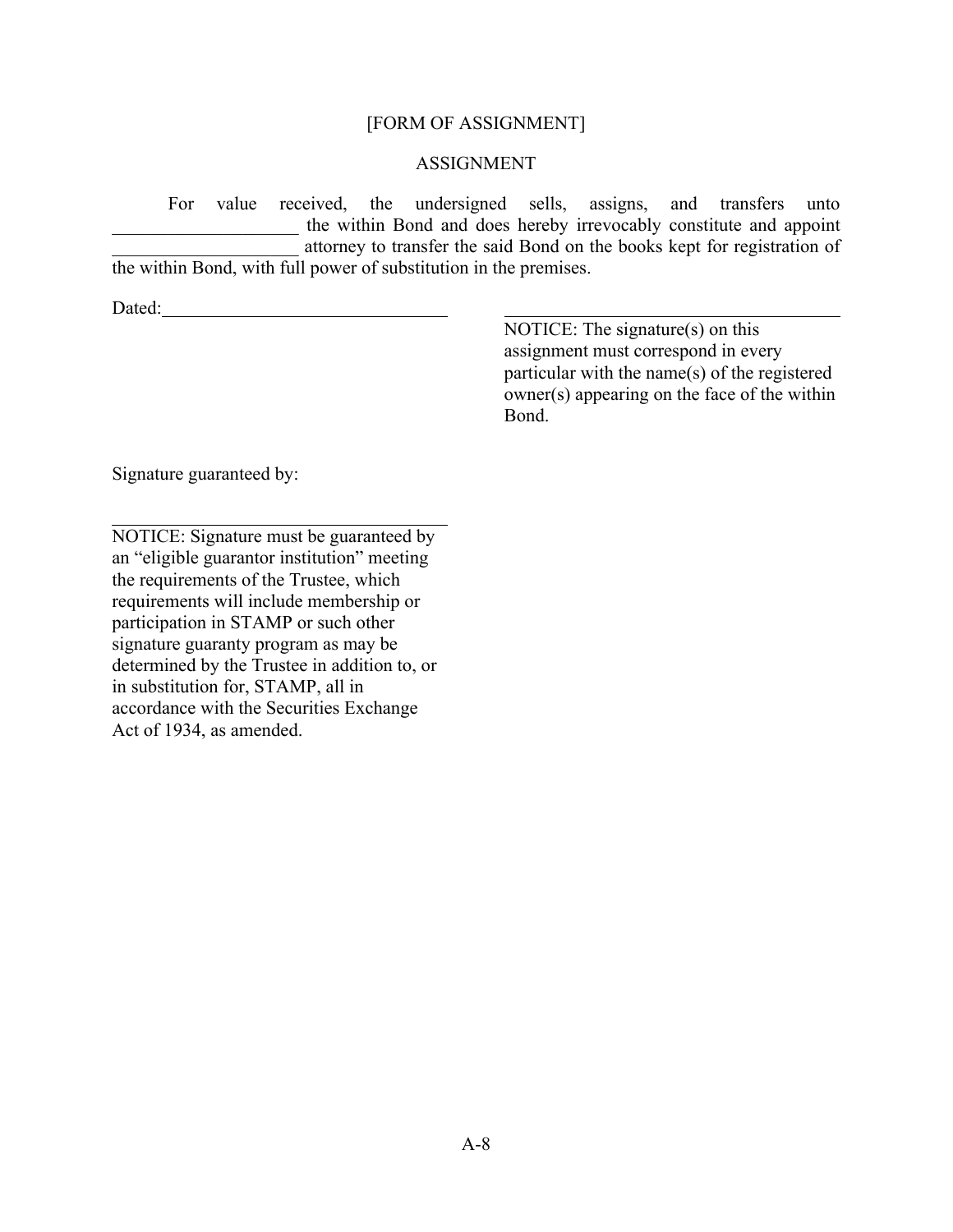# **EXHIBIT B**

# PREMIUM PAC TERM BONDS OUTSTANDING APPLICABLE AMOUNT

**Date** 

|      | <b>Premium PAC</b>       |
|------|--------------------------|
|      | <b>Term Bonds</b>        |
|      | Outstanding              |
| Date | <b>Applicable Amount</b> |

**Premium PAC Term Bonds Outstanding Applicable Amount**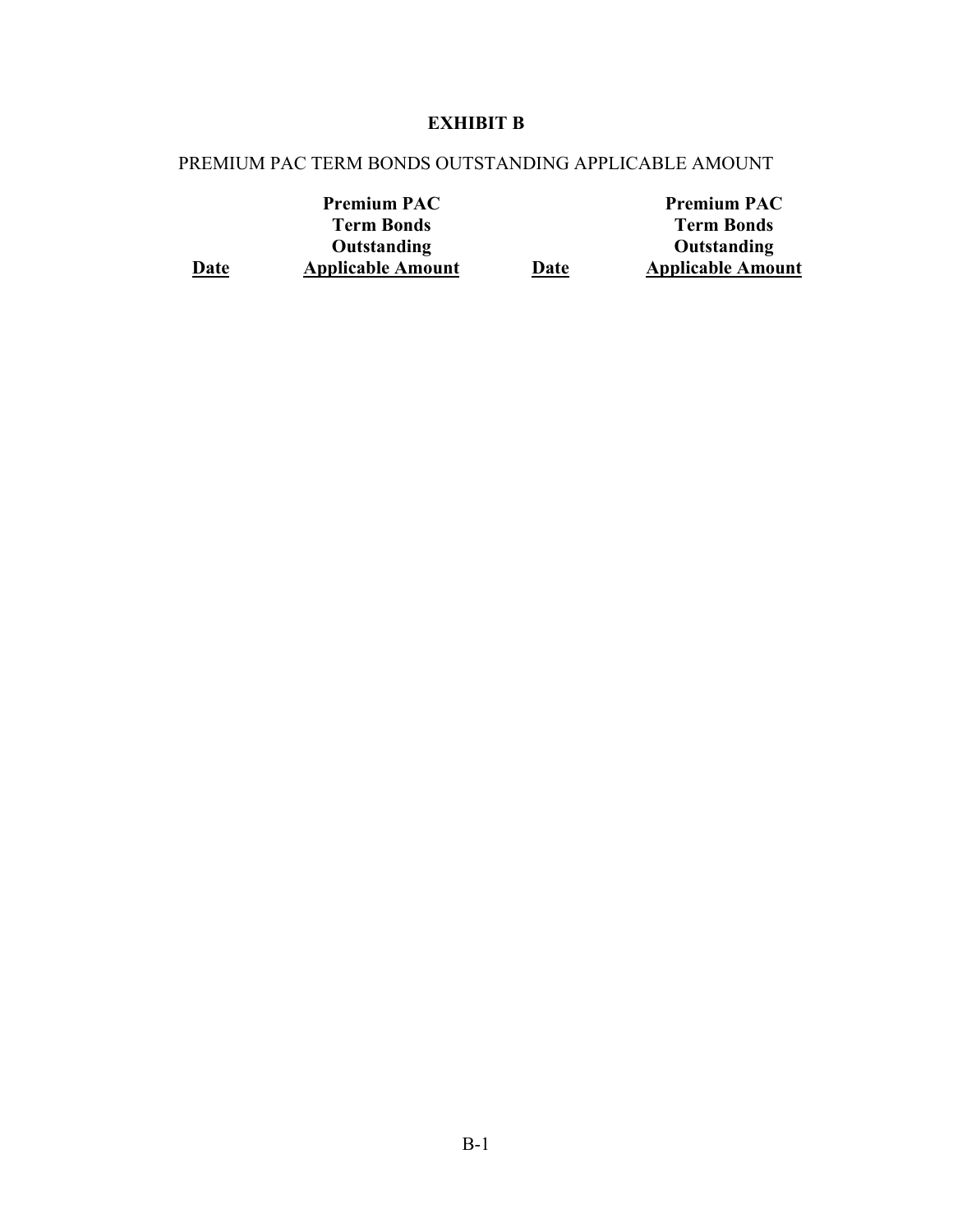# **EXHIBIT C**

# 2022A CUMULATIVE APPLICABLE AMOUNT

**Date Series 2022A Cumulative Applicable Amount Date Series 2022A Cumulative Applicable Amount**